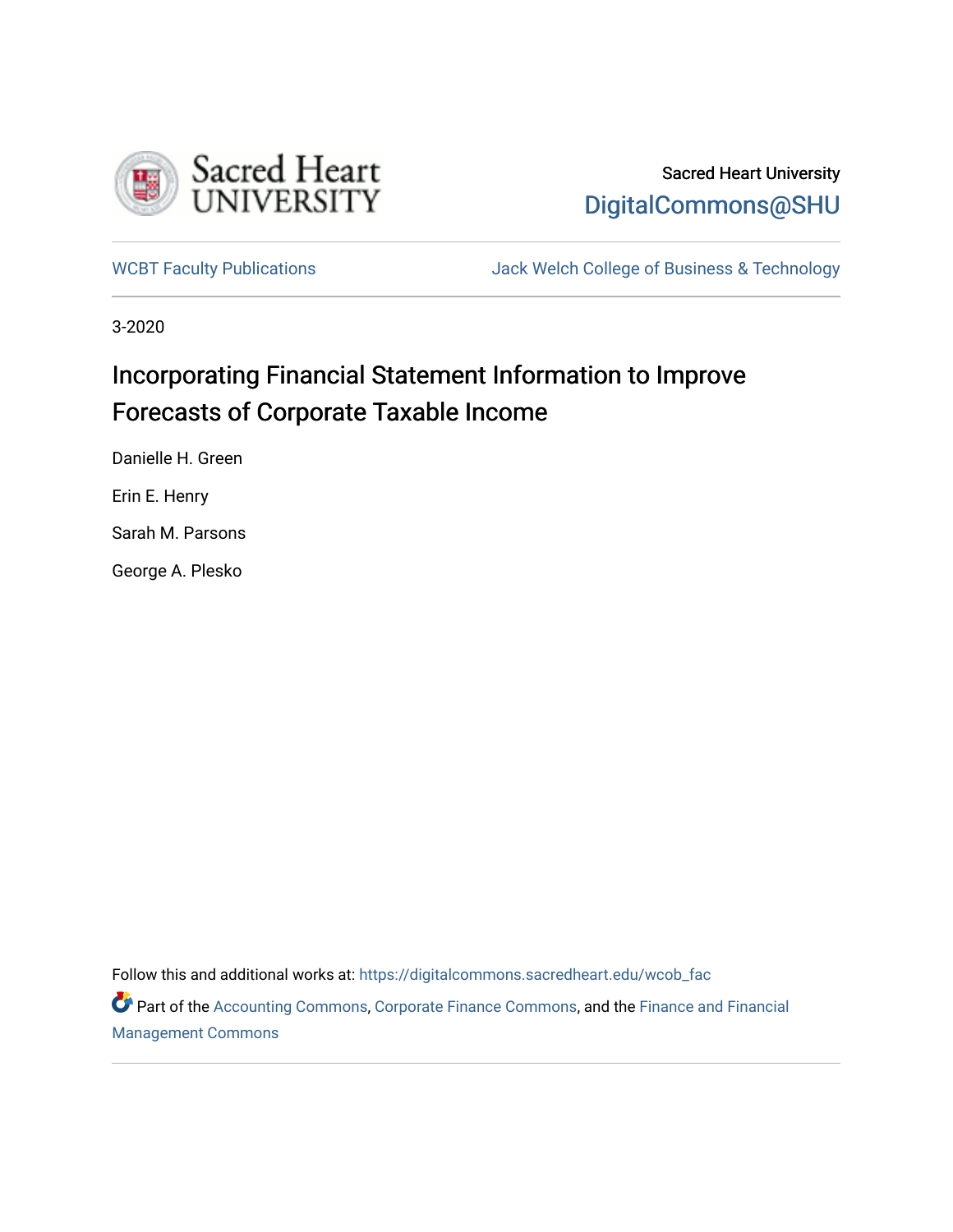#### **Incorporating Financial Statement Information to Improve Forecasts of**

#### **Corporate Taxable Income**

Danielle H. Green Fordham University dgreen28@fordham.edu

Erin E. Henry University of Arkansas eeh002@uark.edu

Sarah M. Parsons Sacred Heart University parsonss2@sacredheart.edu

George A. Plesko University of Connecticut gplesko@uconn.edu

#### **ABSTRACT**

 We contribute to the research on the information content of earnings as it applies to the forecasting of economic activity across reporting models. We examine whether publicly available financial statement information is incrementally useful in forecasting confidentially reported taxable income. More precise firm-level taxable income forecasts can improve policymakers' modeling of the tax system and their ability to analyze the effect of proposed changes in corporate tax law. When aggregated, improved micro-forecasts can also yield more accurate macro-forecasts of corporate taxable income, a significant component of the federal budget. We find that financial statement information improves firm-level estimates of future taxable income by providing more timely information. We also document the usefulness of the deferred tax valuation allowance in improving taxable income estimates for loss firms. Our evidence suggests public financial statement information complements proprietary data to improve estimates of future taxable income for budgetary and policy use.

**Keywords:** Taxable income; tax policy; forecasting; financial reporting

#### **JEL Classifications:** M41, M48, H25

Henry and Plesko also hold positions as economists with the Statistics of Income Division of the Internal Revenue Service, however the views expressed in this paper are solely those of the authors and do not represent those of the U.S. Department of the Treasury or the Internal Revenue Service. We appreciate the helpful feedback from Nerissa Brown (discussant), Joseph Rosenberg (discussant), T.J.Atwood, Martha Harris, Trent Krupa, Caitlin Bokulic McGovern, Michael Crawley, Jonathan Shipman, Stanley Veliotis, Zac Weibe and participants of the University of Illinois Symposium on Tax Research, Fordham Interdisciplinary Research Seminar, the Baruch/Fordham/Rutgers Research Symposium, and the Arkansas Accounting Research Conference. All errors are our own.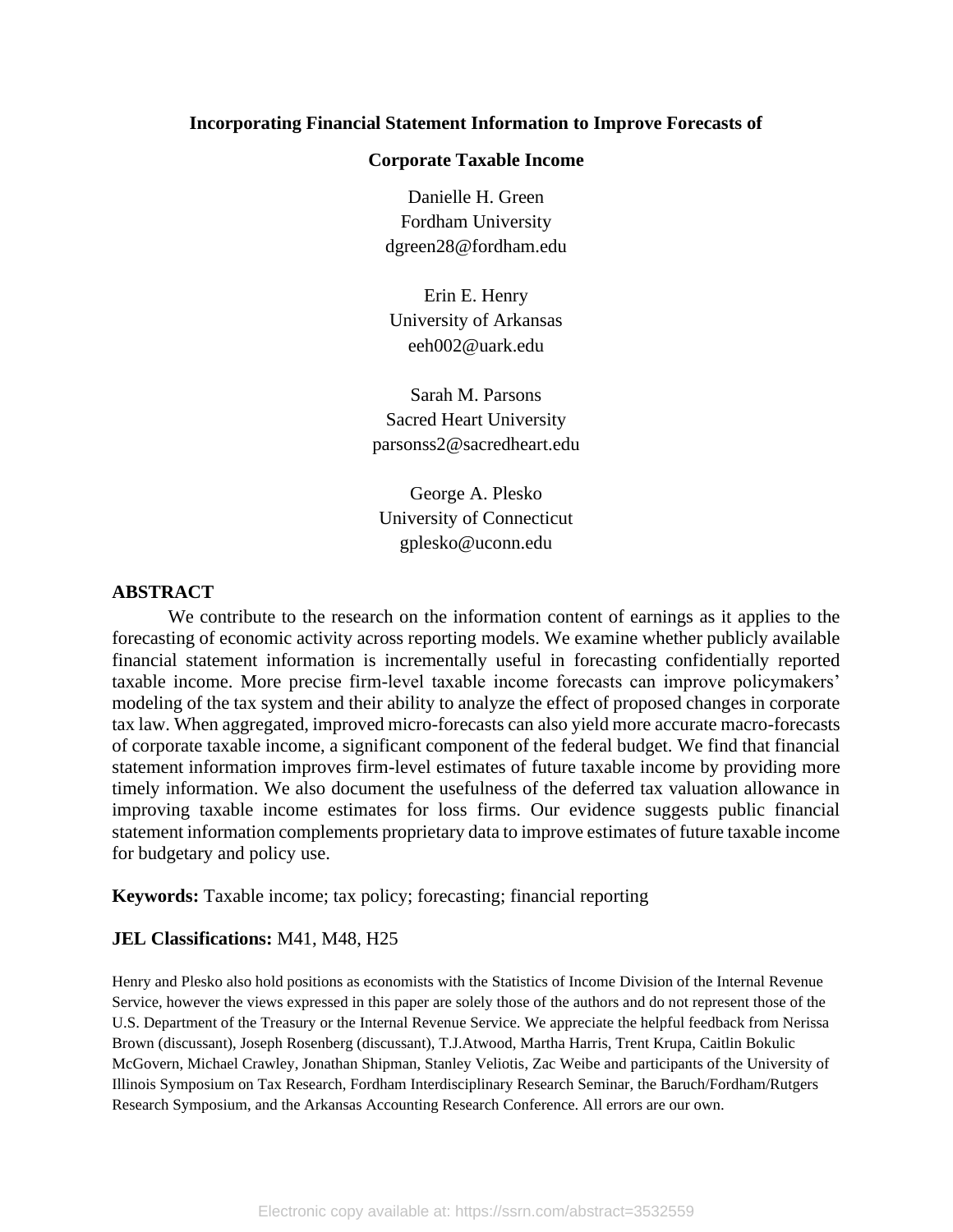#### **I. INTRODUCTION**

The objective of financial reporting is to provide users with information useful in making efficient economic decisions (Financial Accounting Standards Board 2010). Prior literature documents the role of accounting data in forecasting firm performance and its usefulness for different economic decisions, at both the micro and macro levels.<sup>1</sup> While the primary purpose of financial reporting is to provide information to investors and creditors, it can also inform the decisions of other stakeholders. For example, accounting variables have been used to inform and influence tax policy and administration (Talisman 2000; U.S. Senate 2003; Boynton, DeFillipes, and Legel 2005) and to predict certain economic indicators, such as inflation and changes in Gross Domestic Product (GDP) (e.g., Konchitchki and Patatoukas 2014a; Nallareddy and Ogneva 2017; Shivakumar and Urcan 2017). While prior literature has documented the important role of accounting information in forecasting some aspects of economic activity, little is known about its value in forecasting tax return variables, which are important inputs to the decisions of fiscal policymakers. Therefore, we examine whether information provided in publicly filed financial statements can improve forecasts of privately reported taxable income.

Understanding whether accounting information can improve estimates of future taxable income is important given the role revenue forecasting plays in the government's budgetary and tax policy process. In particular, generating timely and accurate estimates of corporate tax revenues is important, given that they currently comprise the third largest component of federal tax revenues (\$205 billion for fiscal year 2018) and are projected to rise as a share of GDP after 2019 (Congressional Budget Office, 2019). Despite the economic significance of corporate tax revenues to the federal budget, error rates in forecasting this component are significantly higher

<sup>&</sup>lt;sup>1</sup> See both Kothari (2001) and Ball and Sadka (2015) for a review of the related literatures.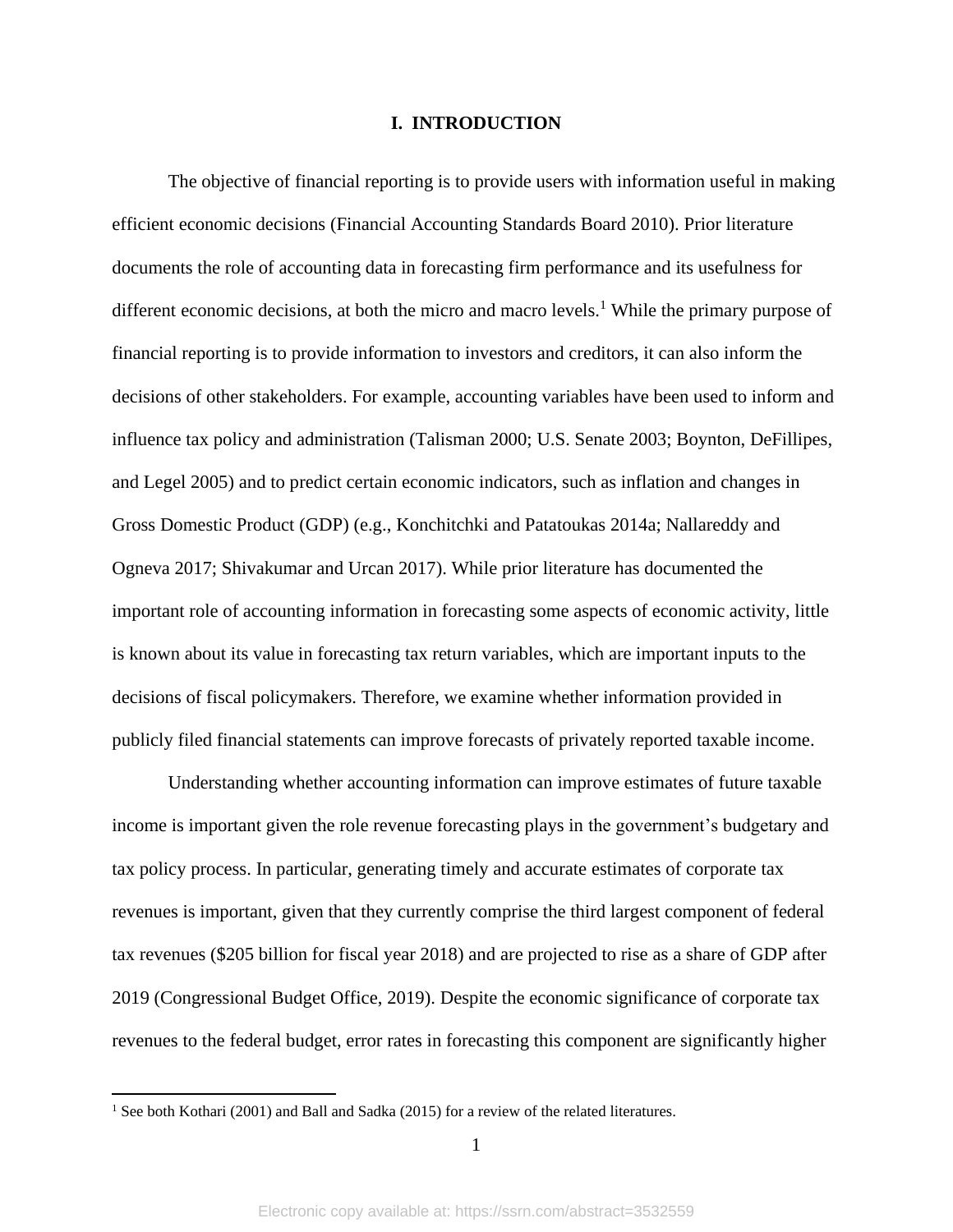than for other sources of federal revenues. From 1983-2017, the mean absolute error for the Congressional Budget Office's (CBO) corporate income tax revenue projections is 17.4 percent, compared with a mean absolute error of 5.6 percent for all other revenue sources (CBO 2018).

The high error rate in corporate revenue forecasts is due to challenges related to the quality and timeliness of the underlying data used as well as unforeseen economic or legislative changes (CBO 2019). Taxable income forecasting models typically do not include financial statement information; they instead rely primarily on either micro-level or aggregate tax return data, supplemented by broad economic indicators, such as GDP.<sup>2</sup> Tax data shared with other governmental agencies under Internal Revenue Code (IRC) §6103(f)(1) is prepared by the Internal Revenue Service's (IRS) Statistics of Income Division (SOI) with a two-year lag relative to a firm's financial reporting year.<sup>3</sup> As a result, forecasting models often rely on stale tax data to generate timely federal revenue estimates.<sup>4,5</sup> Moreover, private research groups (e.g., Urban-Brookings Tax Policy Center (TPC)) lack access to confidential firm-level tax data. Instead, they rely on publicly available tax return data published by SOI, also at a lag that has been aggregated by asset classes and/or industries. Aggregate data has been shown to mask firm-level heterogeneity in the time-series properties of book and taxable income (Plesko and Weber 2009); thus, its use can lead to less accurate forecasts.

<sup>&</sup>lt;sup>2</sup> Our review of publicly available information regarding the forecasting models used by certain government agencies and private research groups, as well as conversations with individuals who have experience within those organizations, reveals that financial statement data is generally not incorporated into their standard forecasting models. Only in certain settings do agencies utilize financial statement information when evaluating changes in tax policy. For example, a recent CBO presentation included an examination of 32 companies' disclosures to understand the timing of repatriation transition tax payments following the enactment of the 2017 tax bill. See Saunders-Scott and Shand (2019).

<sup>3</sup> Internal Revenue Code §6103 generally prohibits the disclosure of confidential tax information. One exception, contained in Internal Revenue Code §6103(f)(1), allows disclosure upon written request to the Congressional Committee on Ways and Means, Committee on Finance, and Joint Committee on Taxation.

<sup>4</sup> The methodology for the collection and tabulation of corporation tax returns is described in Internal Revenue Service (2019). Plesko (2006) provides a timeline for the release of SOI tabulations compared to financial reports. <sup>5</sup> We note that some agencies (e.g., Joint Committee on Taxation) receive a preliminary tax file with a one-year lag.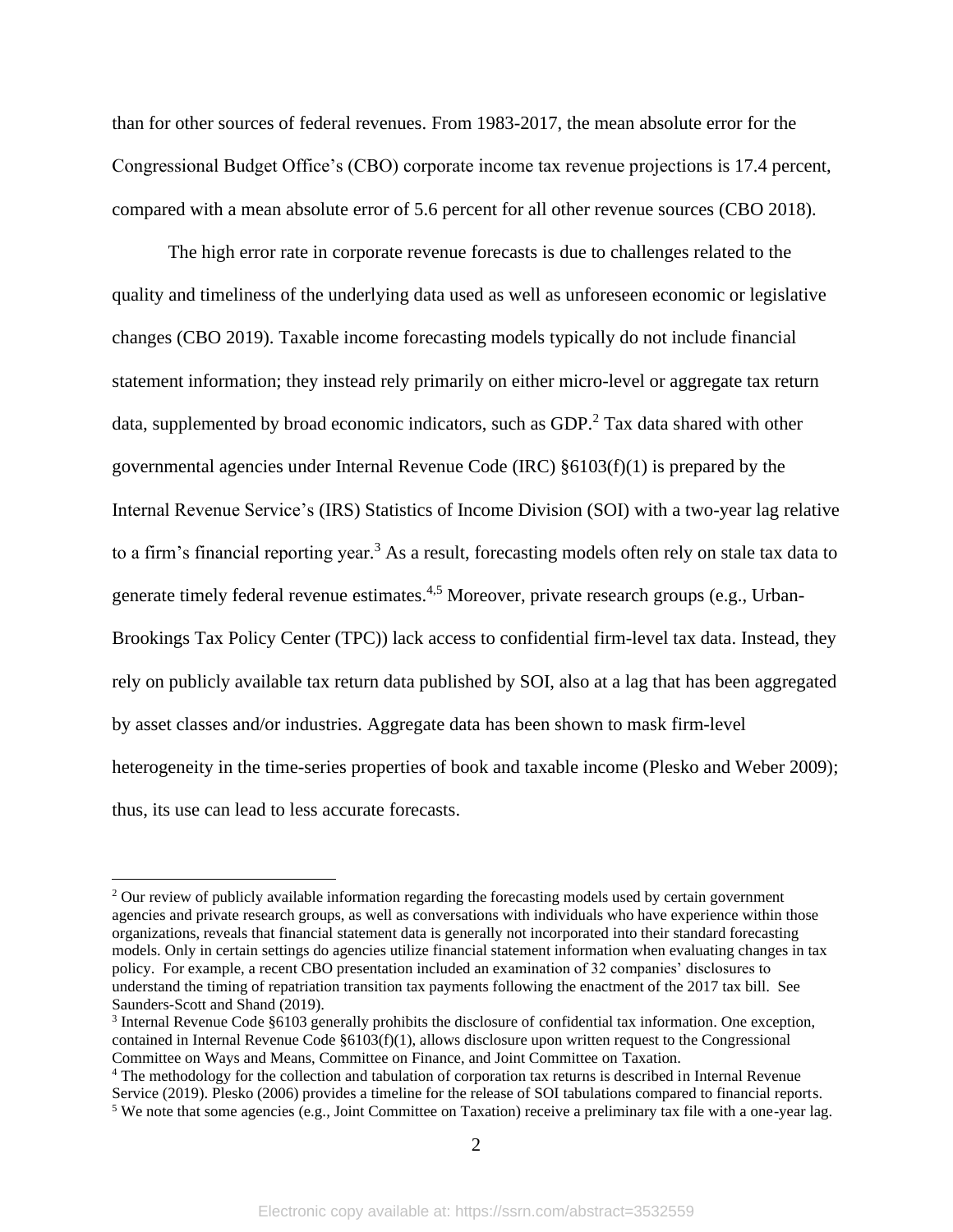We argue that including publicly available firm-level financial statement data can improve the forecasting of corporate taxable income for several reasons. First, unlike tax return data, financial statement information is both timely and public. Publicly traded firms are required to file their annual Form 10-K with the Securities and Exchange Commission (SEC) within a short time period following the end of a firm's fiscal year. Firms' tax returns, on the other hand, are non-public and unavailable to users on a real-time basis.<sup>6</sup> Second, financial statement disclosures contain forward-looking information that is not required (or even reportable) on a firm's tax filings. The forward-looking disclosures often incorporate estimates of future financial statement income as well as future taxable income (e.g., deferred tax assets/liabilities and deferred tax asset valuation allowances). Although some estimates may be subjective and based on management assessment, these forward-looking financial statement figures are credible because they are subject to review by an external auditor who attests to the integrity of the information reported by management at the time of the filing. We acknowledge that firms with publicly available financial statements represent only a subset of the corporate population for which revenue estimates are generated. However, corporations with assets over \$2.5 billion (primarily publicly traded companies) generate the largest share of both taxable income and total income tax after credits (e.g., 81 percent of the former and 76 percent of the latter in 2015; IRS 2019).

Corporate taxable income forecasts that underlie aggregate revenue estimates can be generated at either a macro or micro level. Forecasting firm-level taxable income that is then aggregated to form a corporate-sector total is preferable to forecasting the aggregate amount

<sup>6</sup> Firms with market value of \$700 million or more have a 60-day Form 10-K filing deadline, firms with market value between \$75 and \$700 million have a 75-day filing deadline, and firms with market value below \$75 million have a 90-day filing deadline. By contrast, while a calendar year corporate tax return is due April 15, it is rare for firms to meet this deadline, so an automatic 6-month extension pushes the filing to October.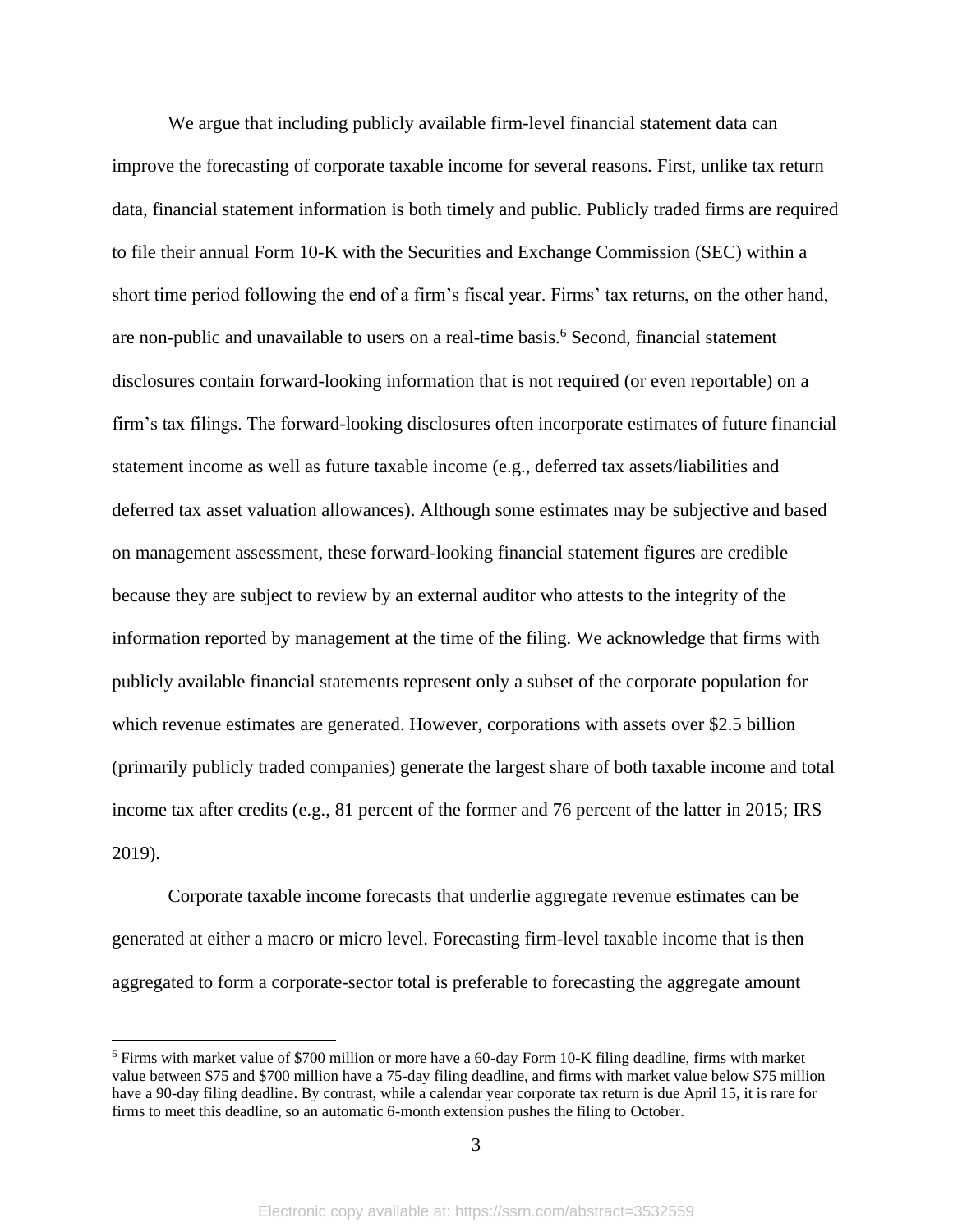itself for several reasons. Importantly, firm-level estimates allow more flexibility in the revenue estimation process because they can be used to examine sub-groups of the overall corporate population, such as specific sectors, profitable or loss-generating firms, or firms with/without tax loss carryforwards. Firm-level estimates of future taxable income are also necessary to evaluate how existing and proposed changes in tax policy will affect government revenues and firm behavior because they incorporate more nuanced aspects of the tax system and more accurately reflect the effects of tax policy changes targeted to specific firms, activities, or industries. We, therefore, focus primarily on whether and how accounting data can improve firm-level estimates of corporate taxable income and examine aggregate forecasts in additional analysis.

To test whether firm-level financial statement information can provide information useful to the generation of corporate taxable income forecasts, we merge publicly available financial statement information with privately filed tax return data obtained from the SOI corporate tax return files. We estimate a baseline projection of future taxable income as a function of past taxable income and forecasted GDP. We then include a firm's worldwide pre-tax financial statement income to test the incremental ability of financial statement information to improve the forecast of future taxable income. We find that including firms' pre-tax financial statement income improves the explanatory power of the forecasting model and provides incremental information about future taxable income that is both statistically and economically significant for up to three years ahead. Parsing a firm's financial reporting income into its individual components (e.g., cash and accruals, foreign and domestic) does not substantially improve the explanatory power of the models; however, it does allow us to identify and quantify the sources of incremental information about future taxable income that pre-tax income provides. For example, pre-tax cash flows contribute relatively more information to forecasts of taxable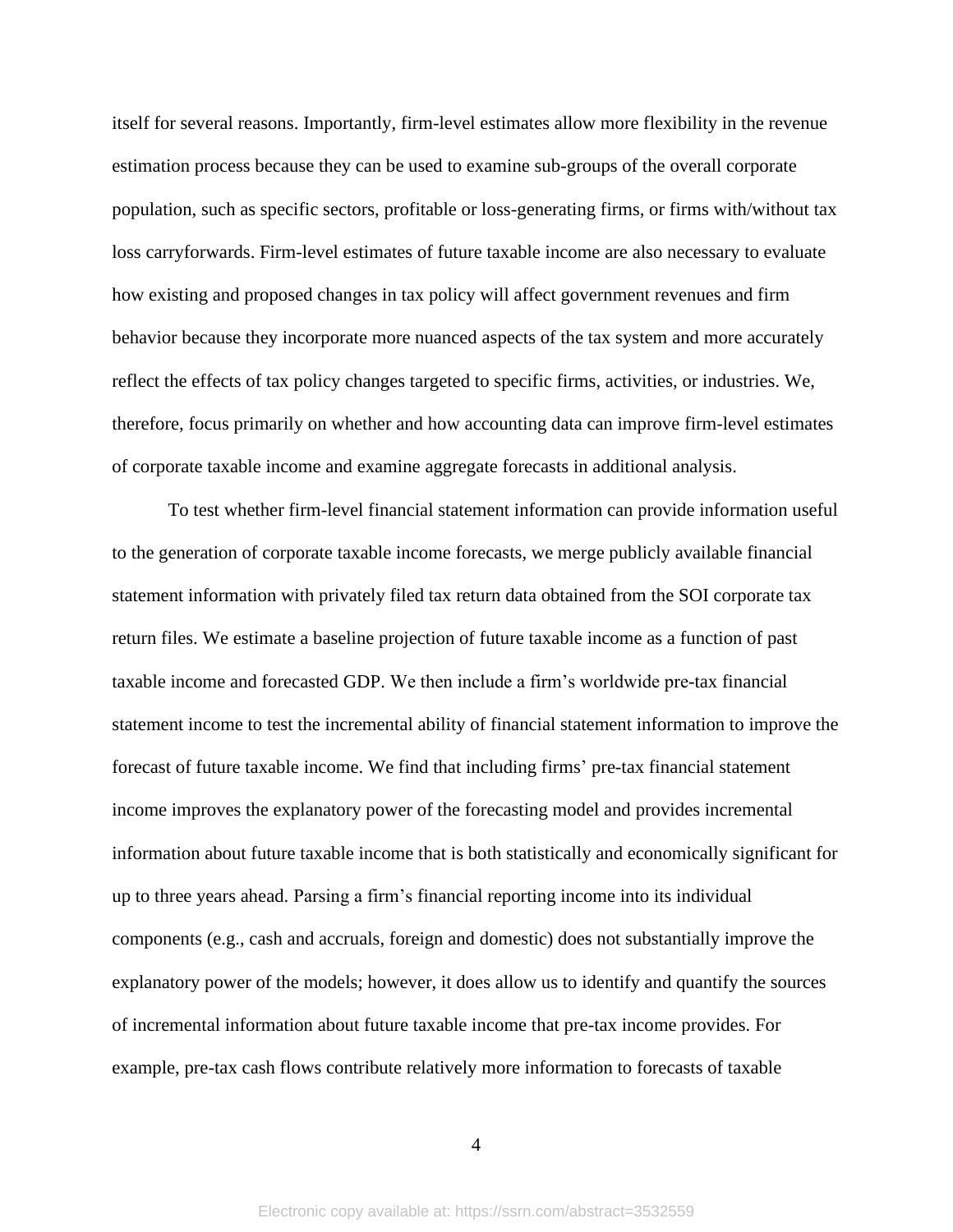income than accruals, and pre-tax domestic income exhibits a larger association with future taxable income than foreign earnings.

The inclusion of estimated book-tax differences doubles the explanatory power of the forecasting model over the baseline model. We also observe that book-tax differences are negatively associated with future taxable income, suggesting that as pre-tax financial statement income increases relative to taxable income, future taxable income decreases. This is consistent with Lisowsky (2009), who finds that a firm's estimated book-tax differences can assist in inferring contemporaneous tax status. Neither the disaggregation of total book-tax differences into temporary and permanent components nor the inclusion of deferred tax assets and deferred tax liabilities incrementally improves projections of future taxable income, although they are all statistically significant forecasting parameters.

To ensure that our findings can provide practicable improvements in forecasting methodologies of future taxable income, we conduct out of sample prediction tests using a rolling holdout sample to develop parameter estimates and forecasts of future taxable income. Our results indicate that the forecast models that include pretax income and both pretax income and total book-tax differences outperform the baseline model in terms of forecasting accuracy. Specifically, we find that the inclusion of financial statement information reduces the root mean squared error (RMSE) of taxable income forecasts by between 16 and 22 percent.

We also conduct several additional analyses to complement our primary findings. First, we estimate our models separately for profit and loss firms. While we find financial statement information to be useful in forecasting future taxable income in both sub-samples, the explanatory power of the models is substantially lower for loss firms. Second, we take a less parsimonious approach to the forecasting process and augment our baseline model by including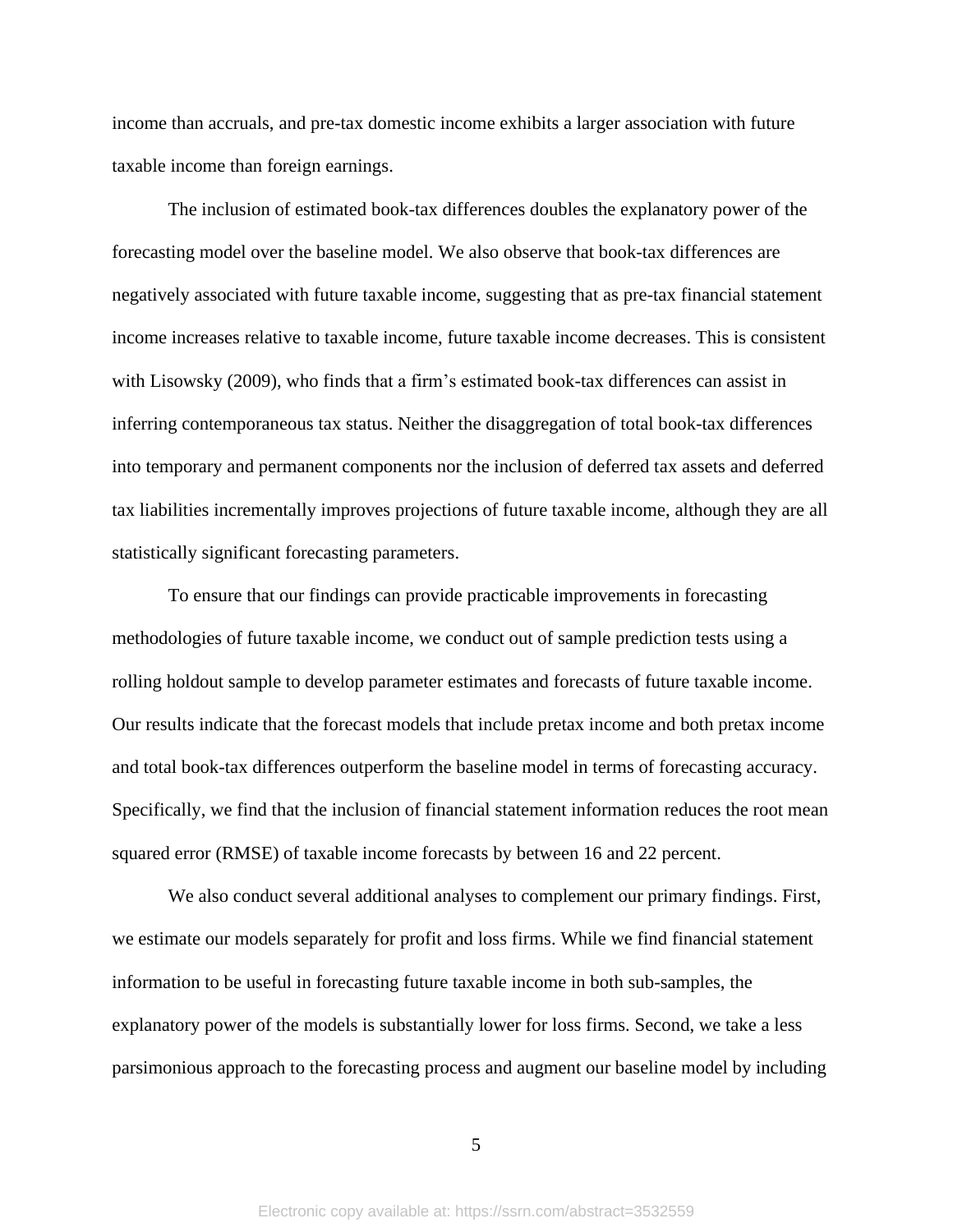several additional firm-level variables obtained from financial statements. Although their inclusion does not improve upon forecasts of taxable income for profitable firms, we find that the annual change in firms' valuation allowance is useful in forecasting future taxable income for loss firms (Dhaliwal, Kaplan, Laux and Weisbrod 2013). Third, we document that the primary benefit of including financial statement information in forecasts of taxable income is its timeliness, as opposed to the forward-looking content of accruals. Finally, we provide evidence that aggregate firm-level financial statement variables and taxable income are related, although we interpret our results with caution due to the short time series for which we can generate estimates.

Our findings should be of interest to policymakers and practitioners who generate forecasts of corporate taxable income and/or corporate tax revenue. Collectively, our results suggest that policymakers who currently utilize confidential firm-level tax return data with a lag can use more timely public financial statements to both enhance current forecasting models and generate revenue estimates more quickly. Our results should also be useful to non-governmental agencies and individuals (e.g., academics and private sector forecasters) who generate estimates of taxable income or tax revenues but lack access to confidential information. Our results show that the inclusion of financial statement information in models that traditionally exclude them should improve forecast accuracy.

Apart from the fiscal and tax policy-modelling implications of our results, we make several important contributions to the broader accounting literature that should also be of interest to *financial reporting* policymakers. First, we contribute to the research on the information content of accounting information, specifically as it applies to the forecasting of economic activity (Konchitchki and Patatoukas 2014a; Nallareddy and Ogneva 2017; Shivakumar and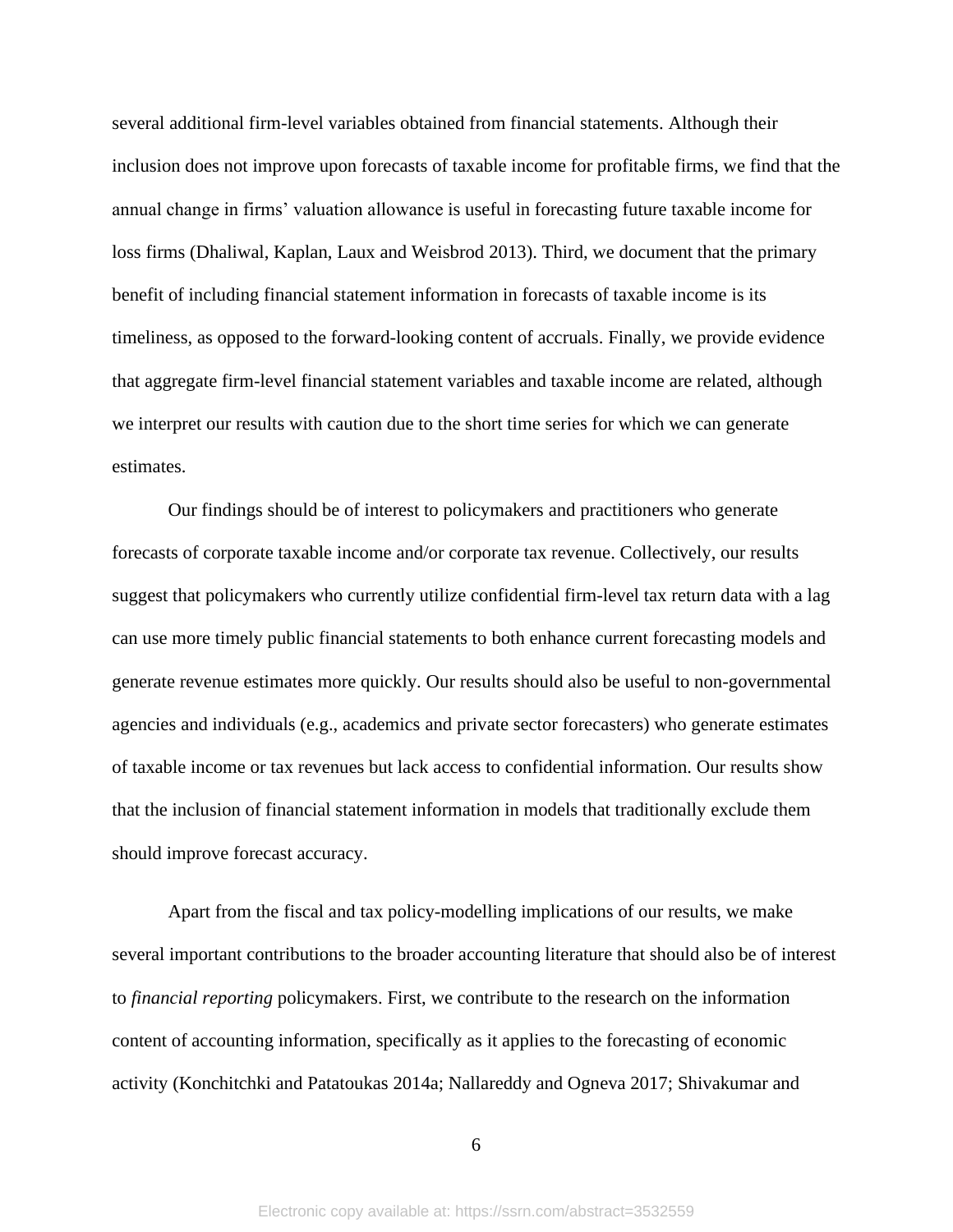Urcan 2017). These studies focus only on the relevance of financial accounting information in forecasting GDP; we extend them by examining corporate taxable income (and by extension, corporate tax revenues), another important indicator of economic and fiscal health. Objective 10 of the Financial Accounting Standards Board (FASB) Concepts Statement Number 8 states that parties other than investors, creditors and other lenders "may find general purpose financial reports useful" (FASB 2010, 3). Our results suggest the role of financial reporting, because of its timeliness, can extend beyond providing information to investors and creditors by improving the fiscal budgeting and tax policy estimation process. Thus, we demonstrate the competitive advantage of accounting academia as described by Kinney (2001) by exploiting our unique understanding of GAAP financial reporting to improve the tax revenue forecasting process.

We also contribute to the stream of literature that examines the usefulness of financial statement disclosures in inferring contemporaneous tax information (e.g., Lisowsky 2009). We show that financial statement information is not only informative about firms' current tax status, but also about firms' future tax status. Consistent with prior studies (Hanlon 2003; Plesko and Weber 2009; Bokulic, Henry, and Plesko 2012), we show that inferring taxable income using financial statement data remains a challenge for loss firms. We extend these studies by identifying a financial statement accrual, the deferred tax valuation allowance, that can improve estimates of future taxable income for loss firms. This result also extends Dhaliwal et al. (2013), who show that the valuation allowance is associated with the future financial statement income of loss firms. To our knowledge, we are the first to show that changes in the valuation allowance inform forward-looking estimates of taxable income, which is the performance metric GAAP explicitly directs managers to consider when establishing or adjusting the valuation allowance.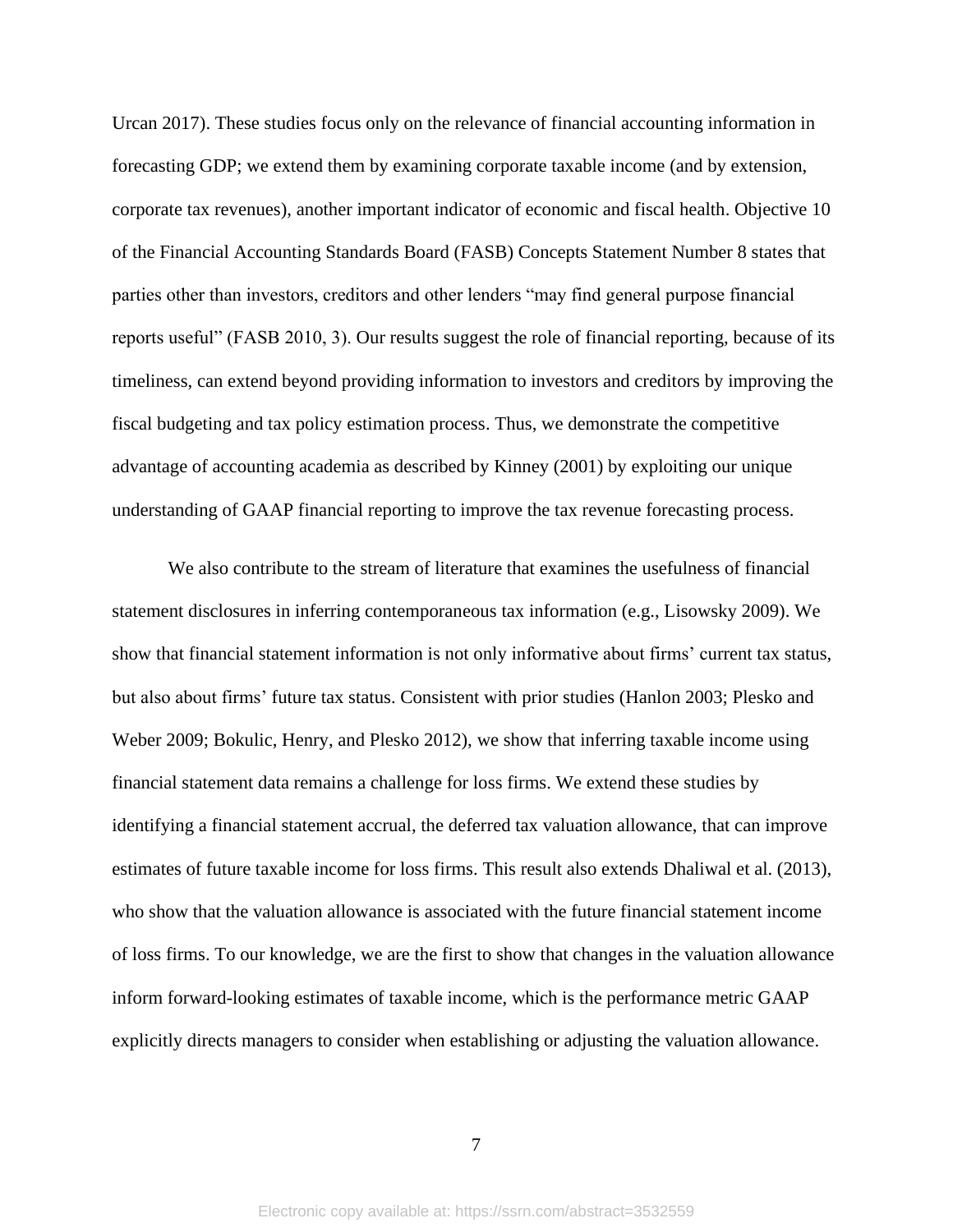#### **II. BACKGROUND AND EXPECTATIONS**

#### **The Forecasting Process**

Both the government and private sector produce forecasts of corporate taxable income and corporate tax revenues. Aggregate corporate revenue forecasts are a necessary part of the federal budgetary process as they are a component of total government receipts. In evaluating current or proposed tax policy, however, microsimulation models based on individual firms' taxable income are more useful because they allow for estimates of the effects of tax changes targeted to specific firms or groups of firms. Microsimulation models can also be useful to the budgetary process. To the extent that they accurately capture an individual firm's taxable income, the output of a microsimulation model can be aggregated to generate estimates across a myriad of categorization variables (e.g., size, industry, tax status).

Independent research groups and academic researchers are primarily interested in generating firm-level projections of taxable income to form baseline estimates of tax policy changes or to use as inputs in understanding the effect of tax attributes on firms' decisions (e.g., capital structure or investment). Although the ideal unit of observation is firm-level taxable income, private producers of corporate tax revenue forecasts must rely on aggregate data published by the IRS' SOI Division, as firm-level tax information is confidential. For example, the Penn Wharton Model estimates aggregate corporate income as a function of GDP, interest rates, and a measure to capture the difference in tax rates between corporate and non-corporate income.<sup>7</sup> Similarly, Economy.com, owned by Moody's, forecasts aggregate corporate profits as a share of GDP, and includes lagged explanatory variables to control for producer price-level

<sup>7</sup> For detailed information on the Penn Wharton Budget Model, see https://budgetmodel.wharton.upenn.edu/ourmodel-0.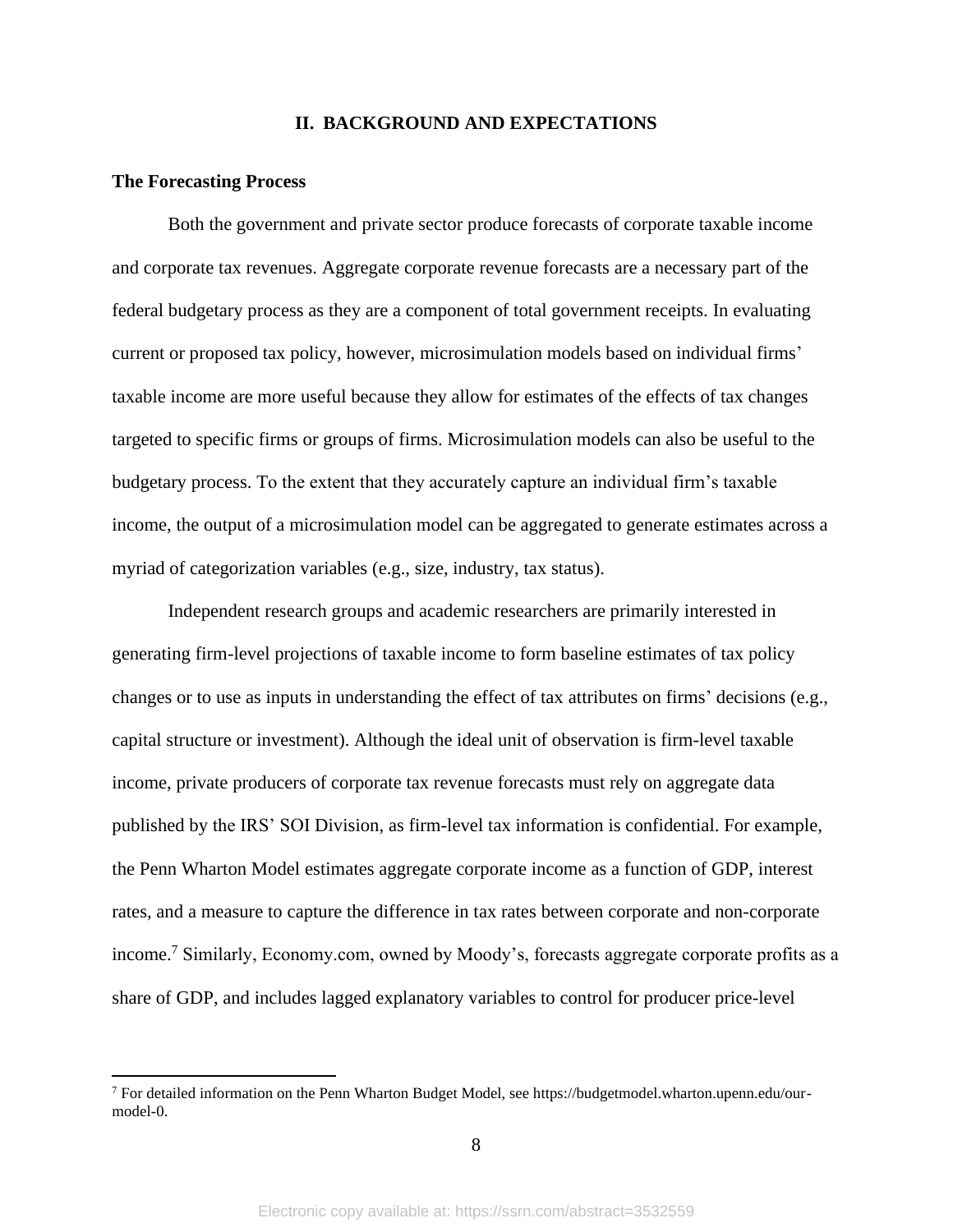changes and changes in the price of materials. Finally, Urban-Brookings Tax Policy Center's Business Tax Model relies on aggregate tax return data publicly available from the IRS.<sup>8</sup> Due to changes over time in SOI categorization of industries and asset classes, as well as firm-level heterogeneity in the time-series properties of taxable income that aggregate data ignores (Plesko and Weber 2009), models of future aggregate taxable income based on aggregate inputs may not perform well over a long horizon.

Within the government, the primary sources of corporate taxable income or revenue forecasts are the Council of Economic Advisors (CEA), which produces the macroeconomic outlook used for the President's Budget, and the Congressional Budget Office (CBO), which produces the same information for Congress.<sup>9</sup> Both the CEA and the CBO produce detailed projections of GDP and line items in the federal budget. Within the constraint of maintaining consistency with the GDP-level forecast, these agencies produce forecasts of GDP and federal budget components, including corporate profits, and corporate tax receipts.<sup>10</sup> In addition to aggregate tax return data disclosed by SOI, those involved in budget projections also have access to non-public, micro-level tax return information. However, tax microdata suffers from a different limitation; it is produced with a two-year time lag (e.g., data for 2018 will not be released until September 2020). Thus, models that rely solely on this data do not incorporate all available information about a firm's financial position.

<sup>8</sup> For a detailed description of TPC's Business Tax Model, see https://www.taxpolicycenter.org/resources/ documentation-tax-policy-centers-business-tax-model.

<sup>9</sup> While the Federal Reserve also produces economic forecasts, the information it releases is limited and highly aggregated (e.g., GDP, interest rates, civilian unemployment). The information is not disaggregated beyond personal consumption expenditures to the corporate sector.

<sup>&</sup>lt;sup>10</sup> Federal forecasts are also constrained by the requirement to produce a baseline forecast under the assumption that current law and policies would continue throughout the budget period. For more information, see U.S. Office of Management and Budget (2019), Chapter 26, "Current Services Estimates."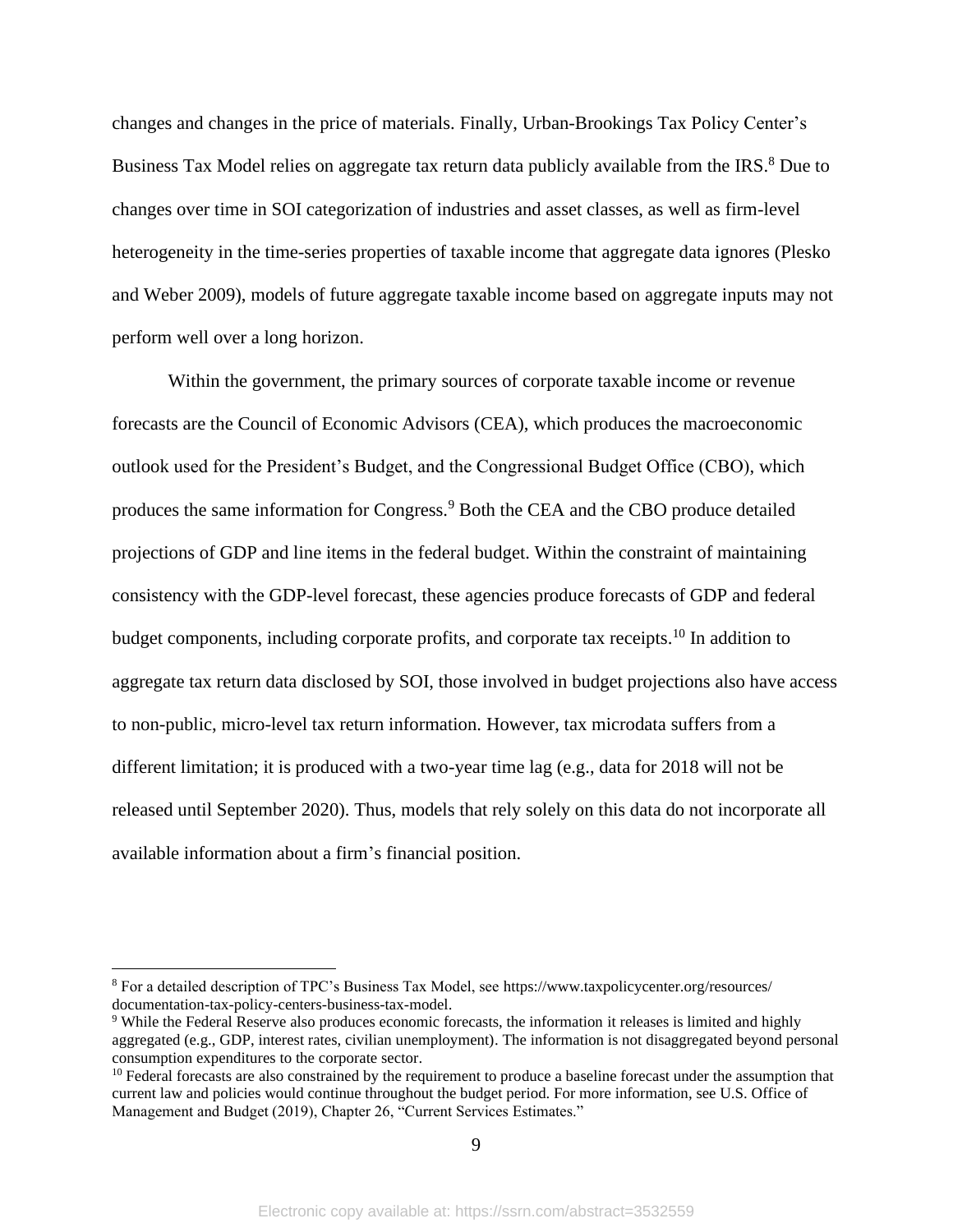#### **Accounting Earnings and Future Taxable Income**

Existing forecasts of corporate taxable income rely almost exclusively on aggregate economic indicators and tax return information that is published with a significant lag. We assert that publicly available financial statement information can improve upon such forecasts because it provides timely information about a firm's financial, and therefore taxable, position. Further, GAAP's accrual-based financial statement information is often forward-looking in nature. Because the goal of the financial accounting system is to provide users with information to make efficient capital allocation decisions, accrual accounting requires the matching of revenue and expenses independent from when cash is received or paid in order to provide a measure of accounting performance that allows financial statement users to estimate future cash flows. Moreover, managers can reveal private information about a firm's current and future performance through discretion in estimating accounting accruals (Subramanyam 1996; Kang, Liu, and Qi 2010).

It is well established in the accounting literature that financial statement earnings are both persistent and slowly mean reverting (e.g., Beaver 1970; Freeman, Ohlson, and Penman 1982; Sloan 1996; Fama and French 2000). Thus, current pre-tax financial statement earnings should contain incremental information about future taxable income to the extent that the two measures of income are correlated. Given that these two measures of income capture the same underlying economic transactions, this is a reasonable assumption (Green and Plesko 2016).

However, financial accounting earnings and related disclosures may not perfectly correlate with taxable income for several reasons. First, the objectives of financial accounting and the tax code are different (Smith and Butters 1949; Manzon and Plesko 2002; and Hanlon 2003). While financial reporting aims to assist in efficient capital allocation, the goals of the IRC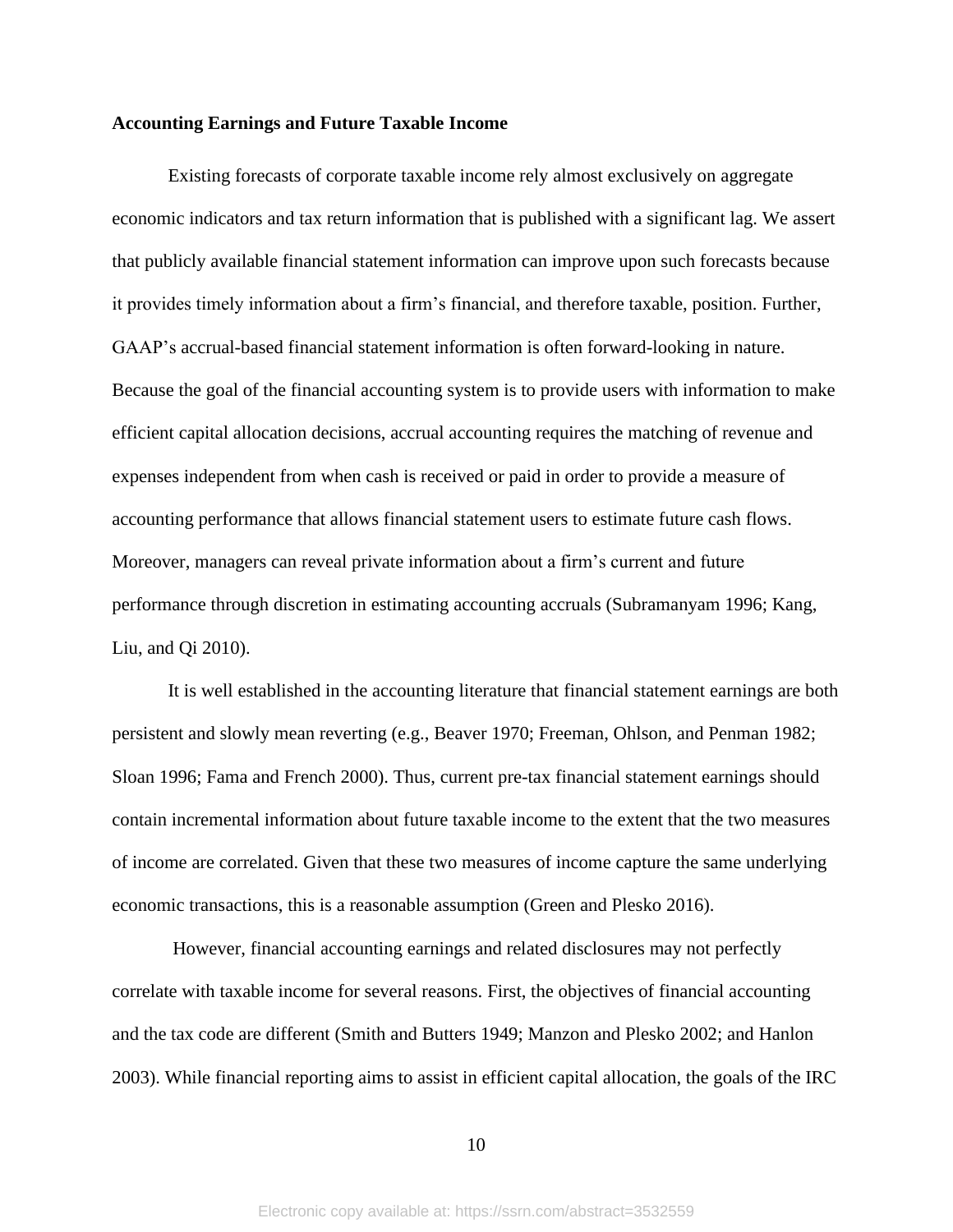are to raise revenue and reflect policy, such as providing incentives for firms to engage in certain activities. Differences in the underlying goals of the two systems lead to potentially significant differences in the two income measures.<sup>11</sup> Second, differences in consolidation rules for financial accounting and tax reporting can cause the two income measures diverge.<sup>12</sup> Accounting earnings capture performance for a broader set of entities that often does not reflect taxable income for the tax consolidated group, yielding an error rate of approximately 40 percent when attempting to infer even the sign of taxable income from the sign of a firm's pre-tax earnings (Bokulic et al. 2012). Finally, the time series properties of book and taxable income are also different (Plesko and Weber 2009). This suggests that using pre-tax book income (or other characteristics known to explain variations in future book income) to estimate taxable income will likely do so with error. In sum, it is an empirical question whether, or to what extent, financial statement earnings contain information useful in predicting future taxable income.

#### **Components of Accounting Earnings and Future Taxable Income**

We also consider whether the disaggregation of accounting earnings into its components can improve the forecasting process of taxable income. A firm's pre-tax financial statement income can be expressed as the sum of its current period cash flows and its accruals, with each component possessing different persistence properties. Beginning with Sloan (1996), a large stream of literature has documented that the accrual component of earnings is less persistent than the cash flow component of earnings (e.g., Xie 2001; Fairfield, Whisenant, and Yohn 2003; Dechow, Richardson, and Sloan 2008; Lewellen and Resutek 2019) due to the high level

<sup>&</sup>lt;sup>11</sup> Gaertner, LaPlante, and Lynch (2016) show that differences between financial statement and taxable income equate to almost \$500 billion in certain years.

 $12$  Financial statements must include the income of domestic and foreign subsidiaries that are more than 50 percent owned, as well as a share of the income of subsidiaries that are at least 20 percent (but no more than 50 percent) owned by a corporation. For tax purposes, consolidation of domestic entities can be elected (but is not required) when a subsidiary is at least 80 percent owned.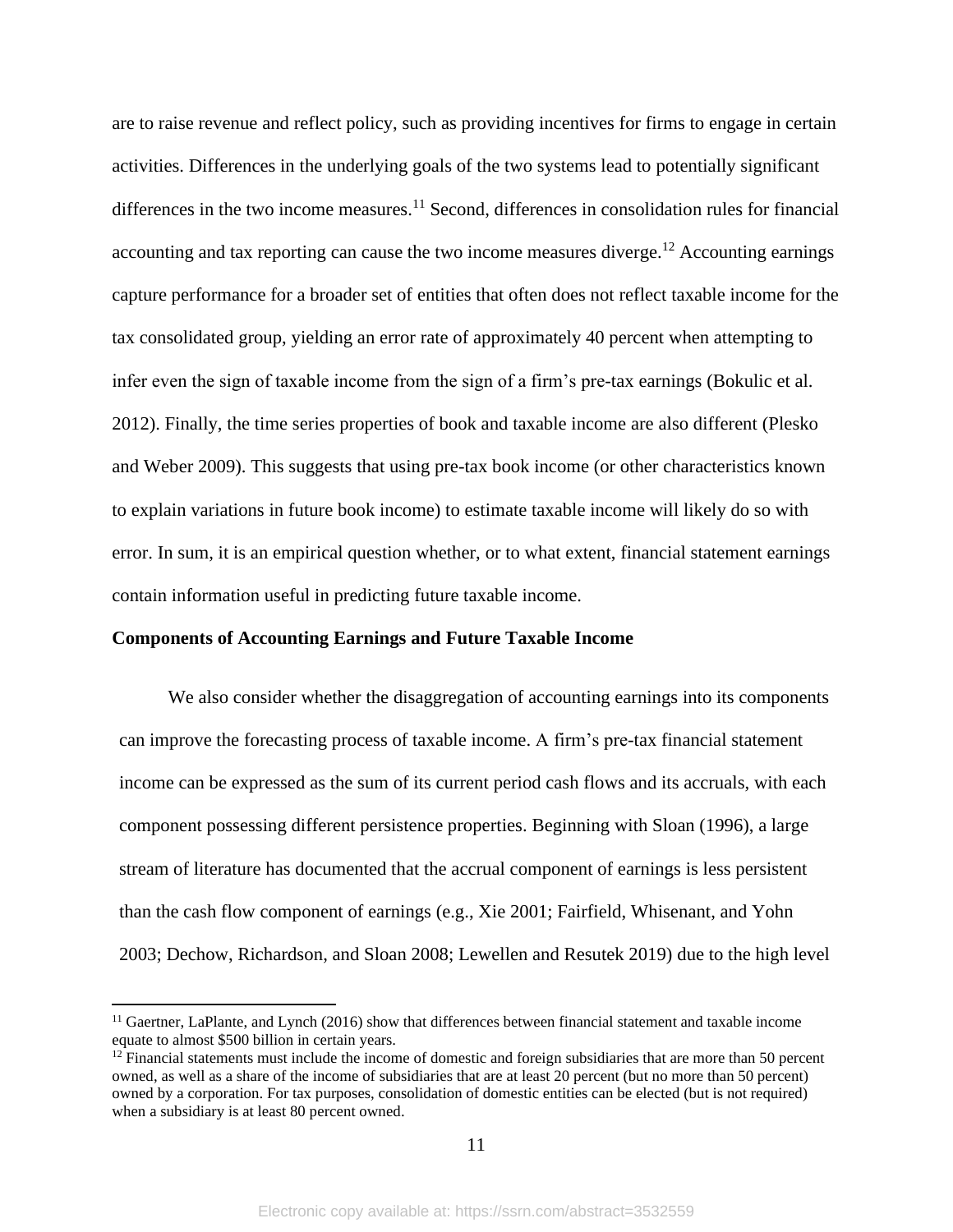of discretion permitted in establishing accruals. To the extent that accruals reflect measurement errors or earnings management, they are less likely to reoccur in the future.<sup>13</sup> However, prior literature also shows that accruals are forward-looking and contain managers' private information regarding their expectations of future performance and expected future cash flows (Subramanyam, 1996). If this is the case, accruals will be useful in forecasting taxable income. Because it aligns with taxable income more closely and is more persistent, we anticipate that the cash flow component will be more informative about future taxable income than accruals.

A firm's total pre-tax financial statement earnings can also be bifurcated into domestic and foreign earnings. We expect both components to be predictive of future taxable income, but for different reasons. A US multinational firm is taxed on domestic earnings currently and foreign earnings upon repatriation. If it is persistent, we expect domestic financial statement income will possess information relevant to the prediction of future taxable income because it is more closely aligned with a firm's domestic taxable income. Foreign earnings also likely possess information related to future taxable income under a worldwide tax system because they represent future taxable income upon repatriation.<sup>14</sup>

#### **Book-Tax Differences and Future Taxable Income**

We also consider whether book-tax differences are incrementally useful to pre-tax income in forecasting future taxable income. While a firm's taxable income is not disclosed within public financial statements, accounting researchers interested in a firm's taxable income often develop estimates using public data. Studies often estimate taxable income by grossing up

<sup>&</sup>lt;sup>13</sup> Other papers suggest alternative explanations for the accrual anomaly observed in Sloan (1996). For example, Fairfield et al. (2003) argue that it is due to the effect of growth on profitability, whereas Lewellen and Resutek (2019) argue it is the result of a firm's response to demand and supply shocks. We note these alternative explanations for completeness but do not believe the underlying reasoning affects our study.

<sup>&</sup>lt;sup>14</sup> Some foreign earnings may not be taxable in the U.S. due, for example, to consolidation differences.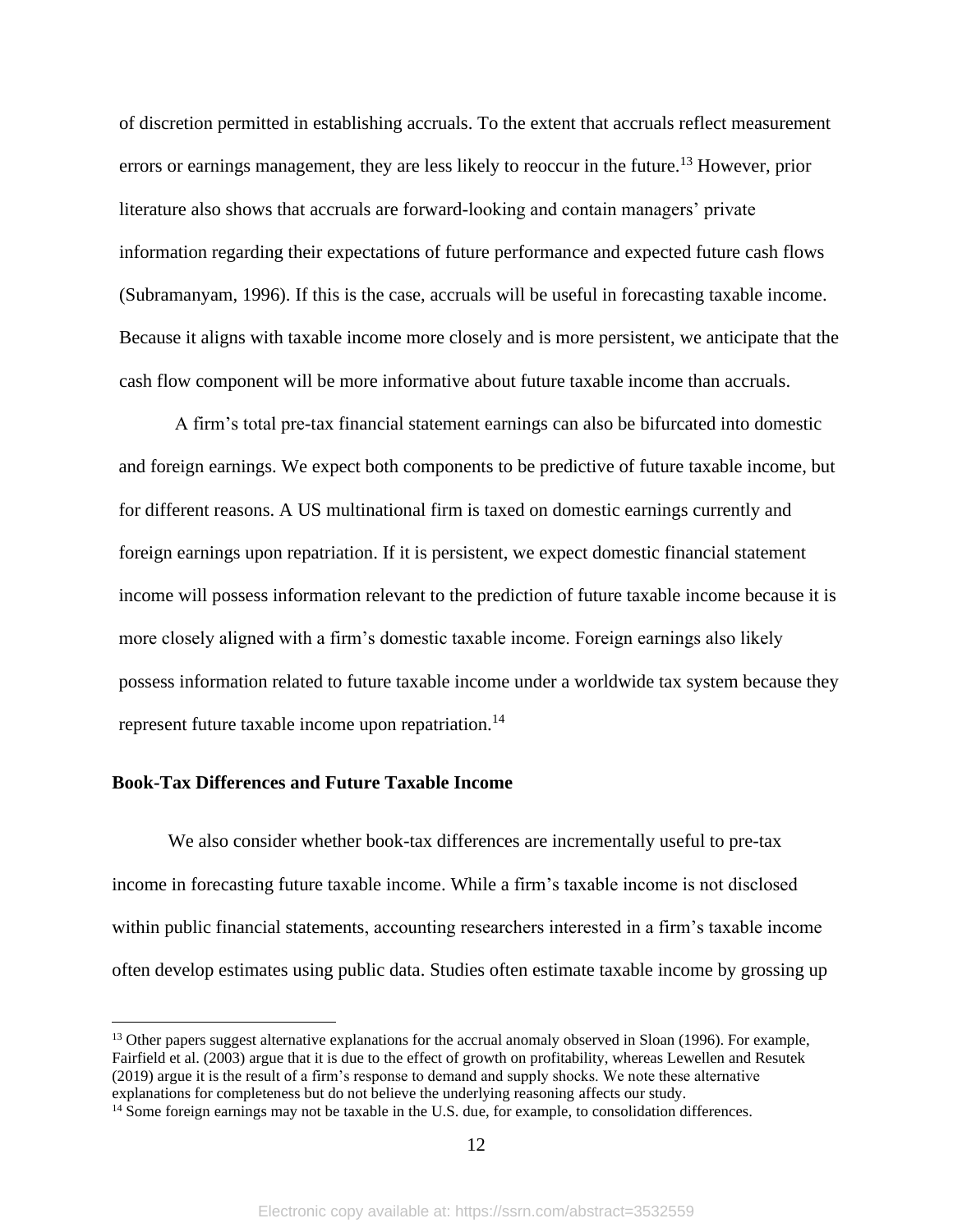current tax expense and then generate a measure of book-tax differences by differencing pre-tax income and estimated taxable income (e.g., Manzon and Plesko 2002; Lisowsky 2009). Thus, book-tax differences estimated from financial statements represent an estimate of a firm's taxable income that can be used to generate revenue estimates when privately disclosed taxable income is unavailable.

There are several challenges to inferring tax status from financial statements, including consolidation differences and the fact that computation of financial statement tax expense is governed by GAAP and not the IRC (see Hanlon, 2003 for a summary of these challenges). Lisowsky (2009) uses financial statement information to infer a firm's tax liability and shows that one can do so reasonably well in a subsample of profitable firms (approximately half of his total sample). However, it is nearly impossible infer tax status from the financial statements of loss firms, which comprise roughly half of the population of publicly traded firms in a given year (Hanlon 2003; Lisowsky 2009; Henry and Sansing 2018). Although a handful of studies link financial statement and tax return information contemporaneously, none examines whether financial statement information is correlated with future tax attributes. Because use of the broader population of firms is necessary to generate accurate income and revenue forecasts, and financial statement information appears to work well only for certain subsets of the population, it is unclear whether book-tax differences will aid in the forecasting process.

Total book-tax differences can be bifurcated into differences that will eventually reverse (temporary differences) and those that will not (permanent differences). <sup>15</sup> We expect the temporary portion of total book-tax differences will be associated with future taxable income

<sup>&</sup>lt;sup>15</sup> Examples of temporary book-tax differences include depreciation, installment sales, and expense reserves, such as bad debt and warranty expense. Examples of permanent book-tax differences include municipal bond interest, penalties and fines, a portion of meals and entertainment expense, and the dividend received deduction.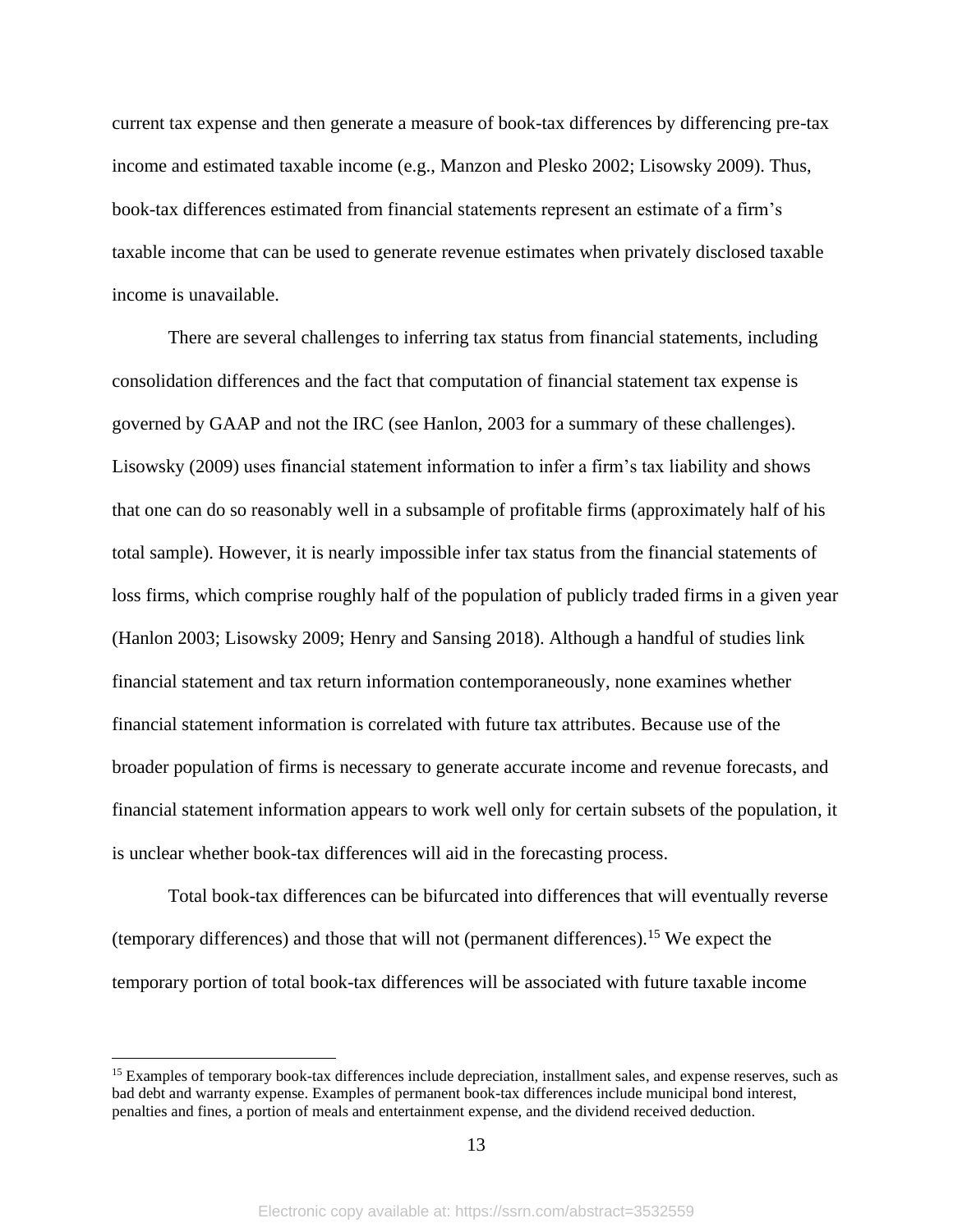because these temporary differences captures income or expense items that are recognized at different times for book and tax purposes. If a firm's pre-tax income is higher (lower) than its estimated taxable income the firm is thought to have "favorable" ("unfavorable") book-tax differences. To the extent that the underlying events that lead to the temporary differences fail to persist, favorable (unfavorable) temporary differences will reverse and taxable income will be higher (lower) in the future than GAAP income. It is unclear whether permanent differences will be a useful forecasting parameter for taxable income. To the extent these permanent differences persist from year-to-year, they should be associated with future taxable income. However, permanent book-tax differences constructed using financial statement data may include items that should not correlate with future taxable income (e.g., tax exempt interest, tax credits, and foreign and state tax rate differentials; Hanlon 2003).

GAAP not only requires firms to report information about total *current* book-tax differences on financial statements, but also requires disclosures that summarize future expected tax payments (deferred tax liabilities, "DTLs") or future tax benefits (deferred tax assets, "DTAs"). DTLs (DTAs) represent the tax effect of future reversals of favorable (unfavorable) current temporary book-tax differences. When DTLs (DTAs) reverse, they will increase (decrease) future taxable income relative to book income. Importantly, DTAs are recorded at the dollar amount of the tax benefit that management expects to realize in the future based on projections of the firm's future taxable income.<sup>16</sup> Consistent with this notion, Laux  $(2013)$ provides evidence that DTLs and DTAs provide incremental information about future tax payments that firms disclose on financial reports, although the magnitude of the information is

<sup>&</sup>lt;sup>16</sup> A firm reports its gross DTAs, which are then reduced by the deferred tax valuation allowance ("VA"). The net result is the amount of future tax benefits that management expects have a greater than 50 percent probability of realization.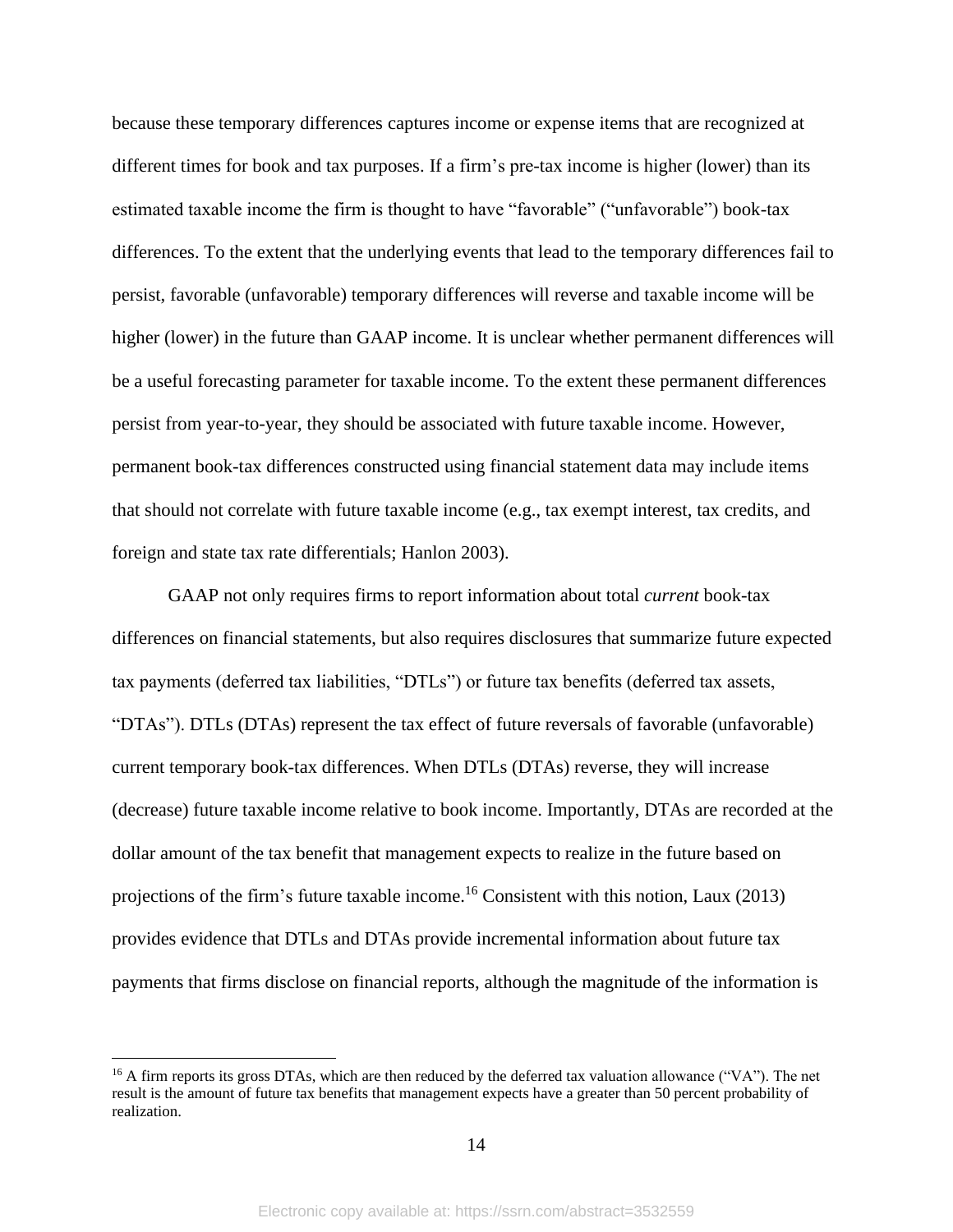small. Because DTLs and DTAs represent future taxable and deductible amounts, respectively, we expect them to be incrementally informative about future taxable income. Specifically, we expect that DTLs (DTAs) will be associated with higher (lower) future taxable income.

#### **III. METHODOLOGY**

We first estimate a baseline projection of future taxable income as a function of parameters common to the existing forecast models described in the previous section:

$$
TI_{i,t+k} = \alpha_0 + \beta_1 TI_{i,t-3} + \beta_2 GDP\_FC_{t+1} + \varepsilon_{i,t+k}
$$
 (1)

We estimate equation (1) for horizons of up to three-years ahead (*k=*1, 2, and 3). While nongovernmental agencies include only aggregate taxable income figures published by SOI, we include firm-level taxable income at a three year lag  $(TI_{i,t-3})$  because it is the best information available to users of tax microdata at the time financial statements are released. We also include in our baseline model one-year ahead forecasts of GDP (*GDP\_FCt+*1). <sup>17</sup> We obtain forecasts of one-year ahead GDP for each of the years included in our sample from CBO's annual Budget and Economic Outlook published in January of each year.

We then augment equation (1) as follows:

$$
TI_{i,t+k} = \alpha_0 + \beta_1 PTI_{i,t} + \beta_2 TI_{i,t-3} + \beta_3 GDP\_FC_{t+1} + \varepsilon_{i,t+k}
$$
\n(2)

where *PTIi,t* is a firm's worldwide pre-tax income as reported in its public financial statements. *β*<sup>1</sup> is our coefficient of interest and an estimate of it that is statistically different from zero indicates that pre-tax book income contains information useful for estimating future taxable income. We

<sup>&</sup>lt;sup>17</sup> GDP in year *t* and the forecast of GDP<sub>*t*+1</sub> are very highly correlated (Pearson pairwise correlation of 0.9992, significant at the 0.0001 level). When both current and forecasted GDP are included in our model, the coefficient on GDP is equal to X and the coefficient on the GDP forecast is equal to  $-X$ . As a result, we include only the one-year ahead GDP forecast at time *t* as a forecasting parameter.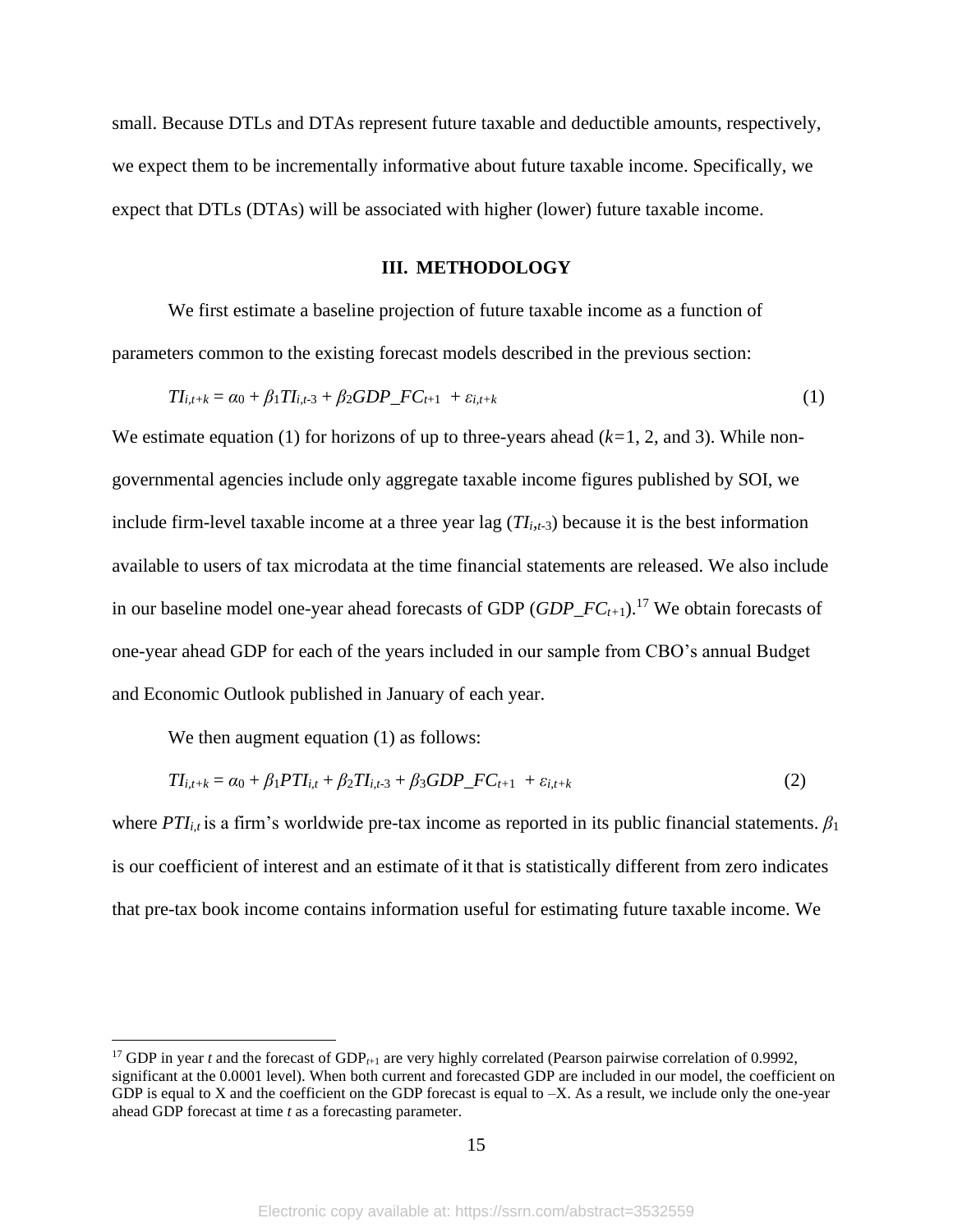also compare the adjusted  $\mathbb{R}^2$  of equation (2) to that of equation (1) to determine the extent to which the inclusion of financial statement data improves explanatory power.<sup>18</sup>

We test whether the disaggregation of income into components that have differential implications for taxable income improves projections as follows:

$$
TI_{i,t+k} = \alpha_0 + \beta_1 P T C F_{i,t} + \beta_2 P T A C C_{i,t} + \beta_3 T I_{i,t-3} + \beta_4 G D P_{-} F C_{t+1} + \varepsilon_{i,t+k}
$$
(3)

$$
TI_{i,t+k} = \alpha_0 + \beta_1 PIFO_{i,t} + \beta_2 PIDOM_{i,t} + \beta_3 TI_{i,t-3} + \beta_4 GDP\_FC_{t+1} + \varepsilon_{i,t+k}
$$
(4).

In equation (3), we test the incremental information content of a firm's pretax cash flows  $(PTCF_{i,t})$  and pre-tax accruals  $(PTACC_{i,t})$ .  $PTACC_{i,t}$  is measured directly from public financial statement information and *PTCFi,t* is calculated indirectly as the difference between *PTIi,t* and *PTACC*<sub>*i,t*</sub><sup>19</sup> A statistically significant estimate of  $\beta_1$  or  $\beta_2$  would suggest that the respective component is useful in forecasting future taxable income. If the difference between estimated  $\beta_1$ and  $\beta_2$  is significantly positive (negative), then we can further conclude that pre-tax cash flows have relatively more (less) explanatory power for future taxable income than pre-tax accruals. In equation (4), we test the incremental information content of a firm's pre-tax foreign income  $(PIFO<sub>it</sub>)$  and its pre-tax domestic income  $(PIDOM<sub>it</sub>)$ . Again, a statistically significant estimate of  $\beta_1$  or  $\beta_2$  would indicate that foreign and domestic earnings are associated with future taxable income. An estimated value of  $\beta_2 > \beta_1$  would indicate that domestic earnings are more relevant to predicting future taxable income than foreign earnings, consistent with domestic earnings being more closely related to taxable amounts. This would also indicate that the deferred domestic tax effect of foreign earnings occurs over longer time periods than estimated in this study. Finally,

<sup>&</sup>lt;sup>18</sup> We rely on a comparison of adjusted  $R^2$  rather than a Vuong test because the two models use the same dependent variable.

 $19$  A firm's pre-tax cash flows can also be directly measured from financial statements. Our approach is both consistent with prior literature (e.g., Sloan 1996) and ensures that the sum of a firm's cash flows and accruals is equal to its financial statement income.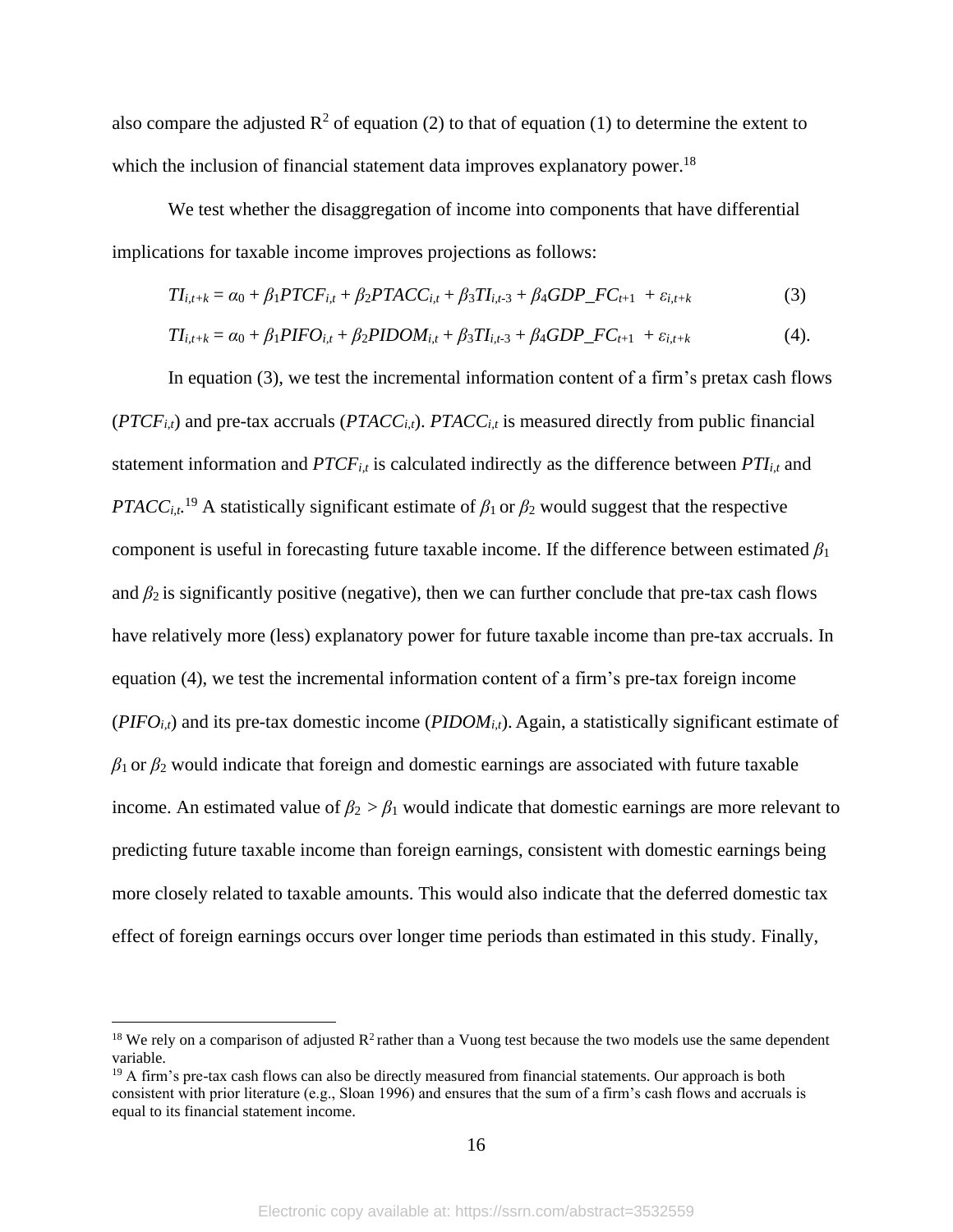we compare the adjusted  $\mathbb{R}^2$  of equation (2) separately to equations (3) and (4) to determine whether disaggregation of income improves projections of taxable income.

We then test whether a firm's book-tax differences per its financial reports possess the incremental ability to project taxable income with following three specifications:

$$
TI_{i,t+k} = \alpha_0 + \beta_1 PTI_{i,t} + \beta_2 BTDs_{i,t} + \beta_3 TI_{i,t-3} + \beta_4 GDP\_FC_{t+1} + \varepsilon_{i,t+k}
$$
(5)  
\n
$$
TI_{i,t+k} = \alpha_0 + \beta_1 PTI_{i,t} + \beta_2 BTDs\_TEMP_{i,t} + \beta_3 BTDs\_PERM_{i,t} + \beta_4 TI_{i,t-3} + \beta_5 GDP\_FC_{t+1} + \varepsilon_{i,t+k}
$$
(6)

$$
TI_{i,t+k} = \alpha_0 + \beta_1 PTI_{i,t} + \beta_2 BTDs_{i,t} + \beta_3 DTA_{i,t} + \beta_4 DTL_{i,t} + \beta_5 TI_{i,t-3} + \beta_6 GDP\_FC_{t+1} + \varepsilon_{i,t+k}
$$
\n(7).

Equation (5) tests the incremental information content of a firm's total book-tax differences (*BTDsi,t*) for its future taxable income. *BTD* is the difference between *PTI* and an estimate of taxable income from the financial statements (current federal plus current foreign tax expense, grossed up by the statutory tax rate). Therefore, the sum of  $\beta_1$  and  $\beta_2$  captures the forecasting ability of pre-tax income and  $\beta_2$  captures the incremental forecasting ability of estimated taxable income. A significant estimate of  $\beta_2$  indicates that financial statement-based estimates of taxable income are useful in revenue forecasting. We also compare the explanatory power of equation (5) to that of equation (2) to quantify any improvement to projections of taxable income.

Equation (6) tests whether the disaggregation of total book-tax differences into their temporary (*BTDs\_TEMPi,t*) and permanent (*BTDs\_PERMi,t*) components improves projections of taxable income. Equation (7) tests whether the cumulative balance of a firm's future deductible amounts (i.e., its deferred tax asset; *DTAi,t*) and the firm's future taxable amounts (i.e., its deferred tax liability; *DTLi,t*) are incrementally useful in projecting taxable income. We expect the estimated value of  $\beta_3$  in equation (7) will be negative and the estimated value of  $\beta_4$  will be positive. Finally, we compare the adjusted  $\mathbb{R}^2$  from estimating equations (6) and (7) with the adjusted  $\mathbb{R}^2$  from estimating equation (5) to determine whether disaggregation of total book-tax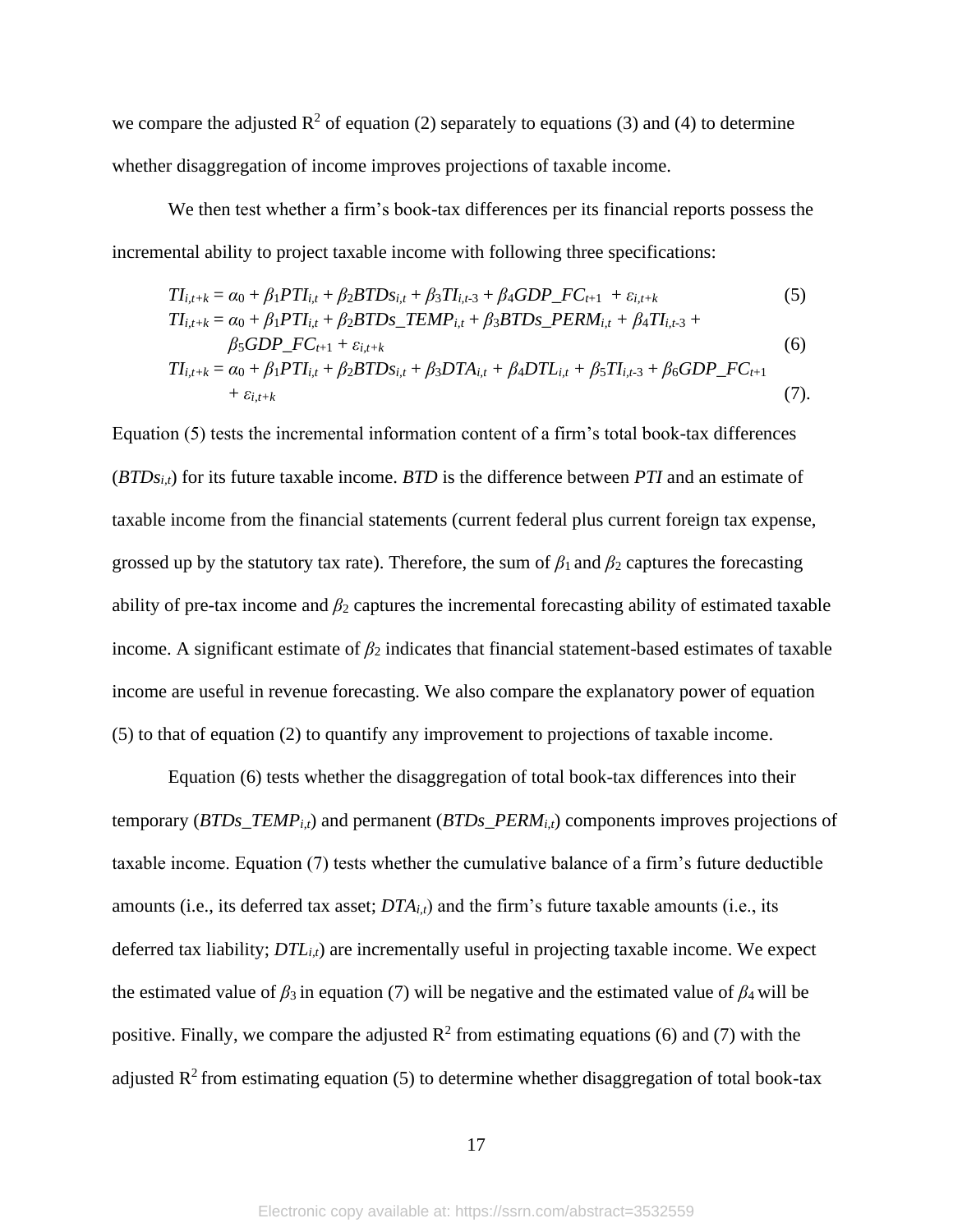differences into temporary and permanent components or the inclusion of deferred tax assets and liabilities, respectively, further improves the explanatory power of equation (5).

We estimate equations (1) through (7) using ordinary least squares regressions. We follow prior economic forecasting studies in accounting (e.g., Konchitchki and Patatoukas 2014a; Konchitchki and Patatoukas 2014b) and base our statistical inferences on heteroskedasticity and autocorrelation consistent standard errors following the procedure of Newey and West (1987) with a lag length equal to four. We also confirm that our inferences are not sensitive to the use of standard errors clustered by firm.

#### **IV. SAMPLE AND DESCRIPTIVE STATISTICS**

#### **Sample**

We obtain financial statement data from the Compustat annual dataset, which is updated monthly. Confidential, firm-level corporate tax return data is provided by the IRS's SOI Division. The target sample for the SOI data we use consists of all active, for-profit corporations required to file Form 1120 with the IRS. Because the population of corporate tax return filers is so large, SOI employs a stratified probability sampling procedure designed to represent it.<sup>20</sup>

We merge public financial statement data with a firm's Form 1120 by matching on the firm's employer identification number (EIN) and the last month and year of the firm's financial accounting period. Our sample period begins in 1993 because it is the first year in which Accounting Standards Codification 740 (ASC 740) required firms to report deferred tax assets and liabilities. We end our sample in 2013 because it is the last year for which we have taxable income for year *t*+3. We restrict our sample to include only firms with calendar year ends to

 $20$  For detail on the sampling and weighting procedures see IRS (2019).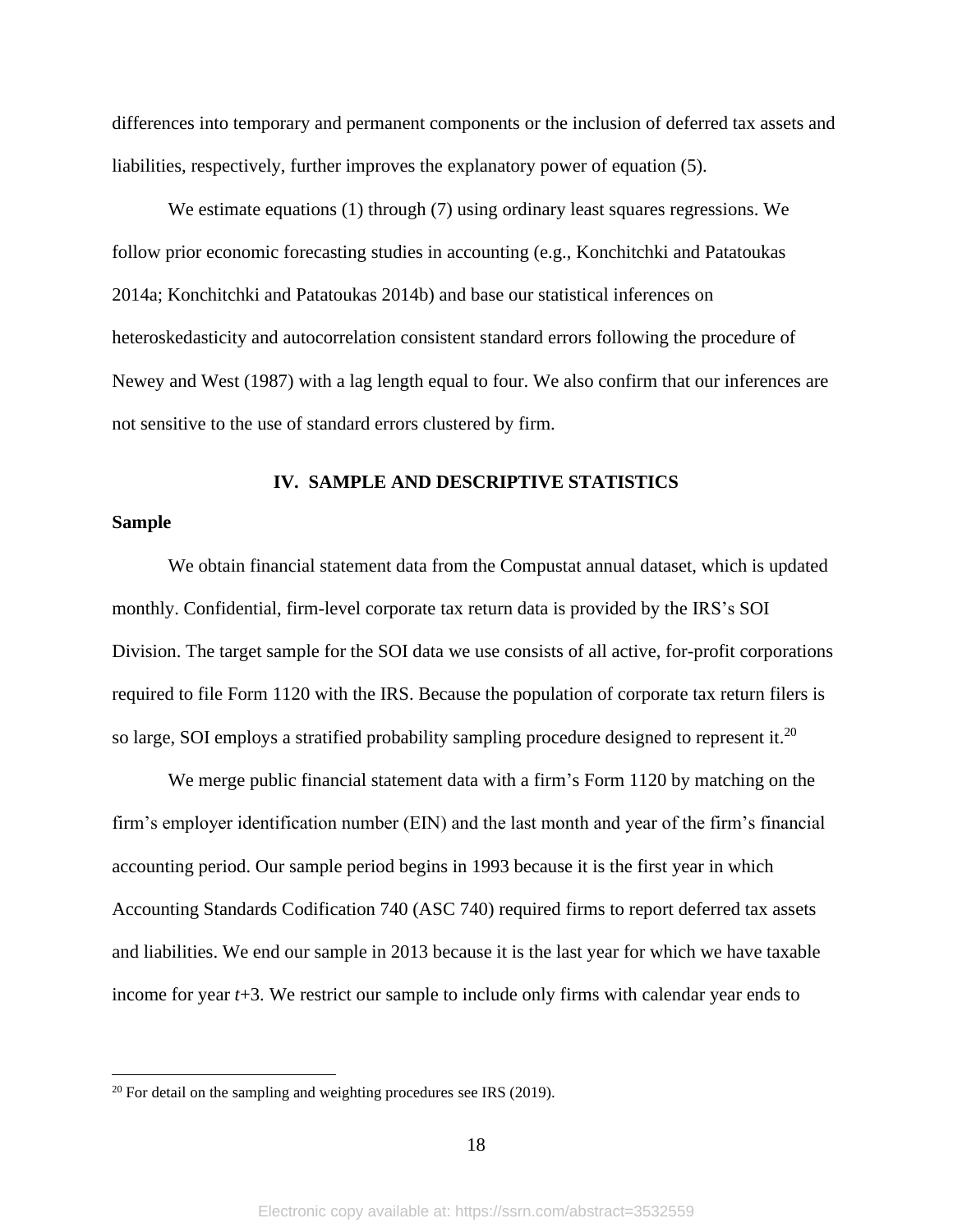ensure that the availability of forecasting parameters for a given year are aligned in time. We drop all firms with missing accounting pre-tax income in year *t* and missing taxable income in years *t*-3 and *t+*1 resulting in a base sample of 52,204 firm-year observations. We further restrict samples used in estimates of equations (3) through (8) based on data availability.

Using Compustat data, we construct measures of pre-tax income and book-tax differences from financial reports. We obtain firms' future taxable income (*TIi,t+k*) and the most recent prior period's taxable income (*TIi,t-*3) from the SOI corporate return files. We use a firm's Federal taxable income from Line 30 from Page 1 of a firm's privately filed Form 1120. We focus on taxable income (Line 30) as opposed to tax net income (Form 1120, Page 1, Line 28) because the amount of taxable income is used to compute a firm's total tax liability. Thus, estimating Line 30 provides the best estimate of corporate tax revenues without also requiring separate forecasts of net operating loss deductions. As discussed above, we obtain GDP forecasts from CBO's Budget and Economic Outlook published in January of each year. All continuous, firm-level variables are winsorized at the top and bottom one percent. Detailed variable definitions are presented in Table 1.

#### **Descriptive Statistics**

In Figure 1, we visually present the annual pairwise correlation coefficients for pre-tax financial statement and taxable income across the sample period. We find that the correlation between the two measures of income is high for the full sample (0.8427), indicating that parameters useful in forecasting a firm's pre-tax income are likely also useful in forecasting taxable income. However, whether this information is incrementally informative to a firm's past taxable income remains an empirical question. The subset of firms with positive pre-tax income drives the high positive overall correlation between pre-tax financial statement income and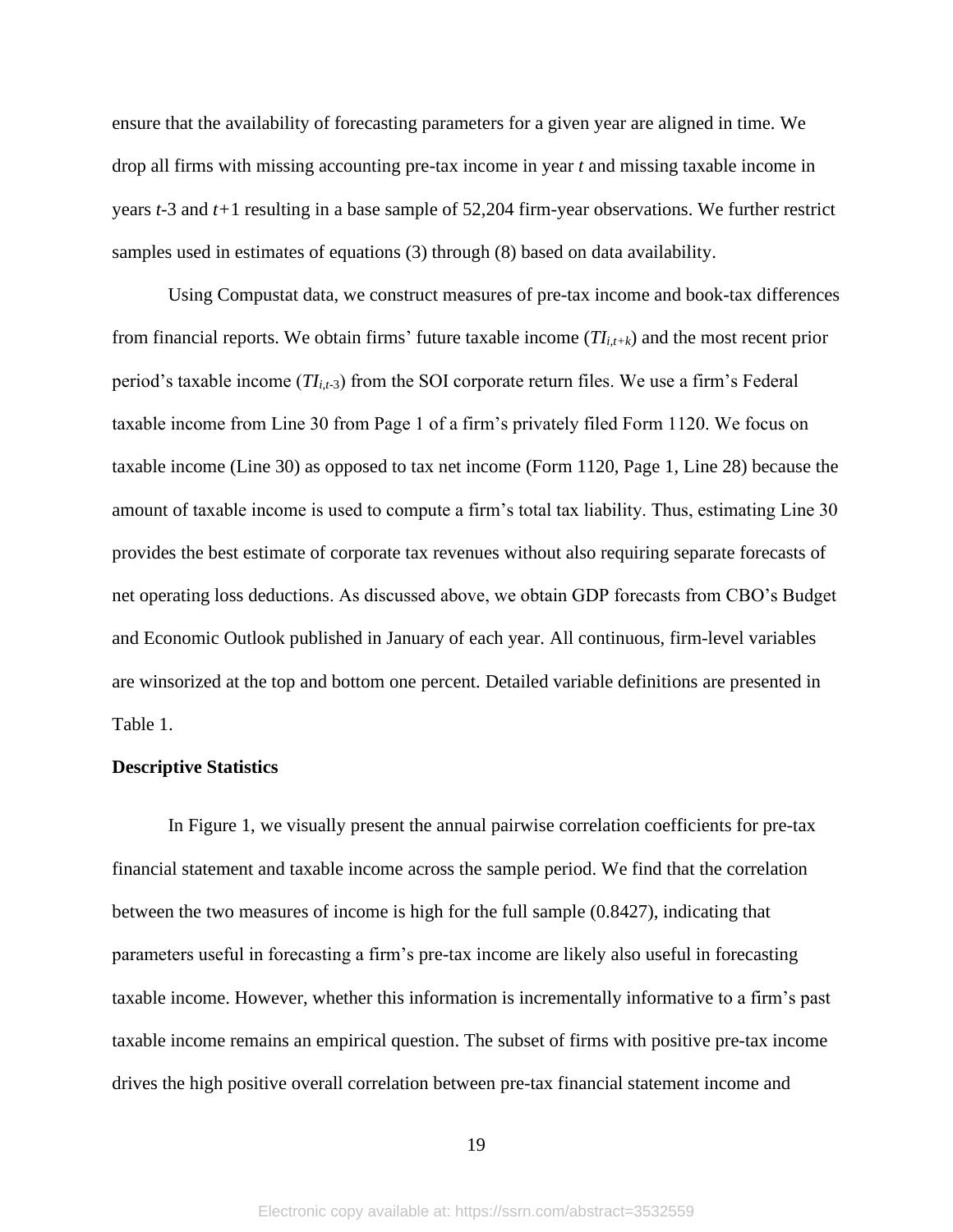taxable income. For loss firms, the correlation is quite different – the correlation is both lower (in absolute value) and negative (-0.2777), consistent with the idea that taxable income is particularly difficult to infer from financial reports for loss firms (Hanlon 2003; Bokulic et al. 2012). The correlation is negative because reported taxable income is left-bounded at zero while reported pre-tax income is unbounded. The correlation between pre-tax financial statement income and taxable income is generally declining over the sample period.

Table 1 reports descriptive statistics. Over time, average scaled taxable income is increasing, is larger in magnitude than average pre-tax financial statement income and is less variable than pre-tax income (because taxable income is left-bounded at zero). On average, pretax accruals are income decreasing and pre-tax cash flow is positive. The average scaled total book-tax difference in our sample is negative (i.e., unfavorable), but also has one of the largest relative and absolute standard deviations. We find permanent differences are the largest component of total book-tax differences. Finally, the average firm in our sample reports deferred tax assets (liabilities), and therefore potential decreases (increases) in future tax liability of 4.42 (4.81) percent of its beginning total assets.

Panel B provides correlation coefficient estimates for the sample, with the highest correlations between the financial statement measures of income and its components. However, consistent with the motivation of this study, we also find firms' future taxable income is significantly correlated with *PTI* and even more highly correlated with components of pre-tax income, particularly cash flows (*PTCF*) and domestic income (*PIDOM*). We report in Panel C that total book-tax differences and the permanent component of book-tax differences are positively and significantly correlated with future taxable income. Temporary book-tax differences are not correlated with future taxable income in value (Pearson correlation) but are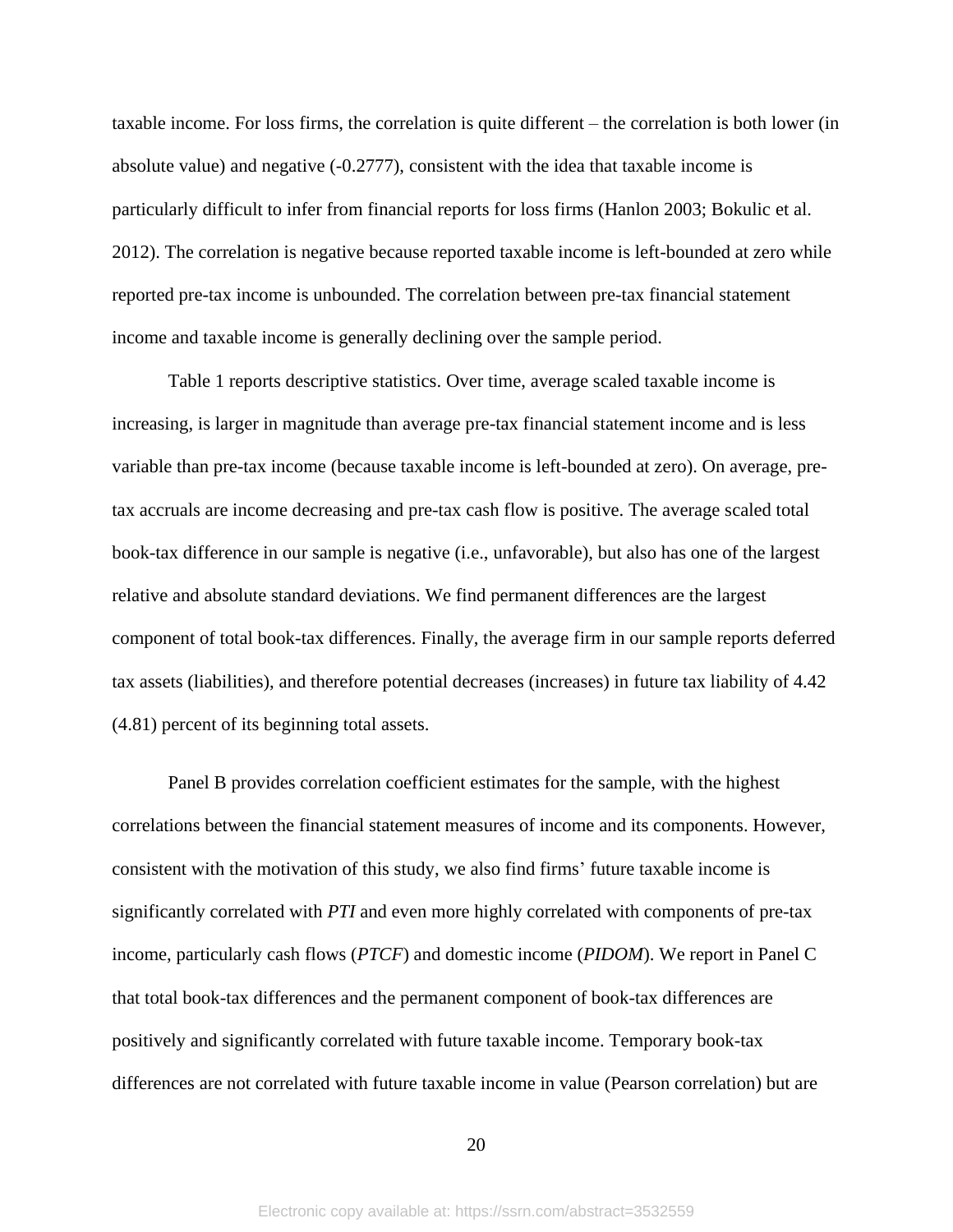correlated by rank (Spearman correlation). Prior taxable income is positively and significantly correlated with future taxable income, with a Pearson correlation coefficient (0.4516 for *TIi,t+*1) similar to that between future taxable income and cash flows  $(0.4598$  for  $TI_{i,t+1})$ .

#### **V. EMPIRICAL RESULTS**

#### **Accounting Earnings and Future Taxable Income**

The first three columns of Table 2, Panel A provide the estimation results of equation (1). Taxable income in *t*-3 is positively and significantly associated with all three years' future taxable income, with coefficients increasing over the forecast horizon from 0.7046 to 0.7372, suggesting that a firm's taxable income is persistent. GDP forecasts are also associated with future taxable income, but the sign is negative, standing in contrast to known models of corporate profits. In untabulated analysis, we confirm that when GDP is the only forecasting parameter, it is positively correlated with future taxable income. However, the inclusion of either prior taxable income or pre-tax income for an individual firm results in the negative coefficient on the GDP forecast.

The next three columns of the table add *PTIi,<sup>t</sup>* as an explanatory variable. Across all three equations, *PTI<sub>i,t</sub>* is estimated to be positive, significant, and incremental to the information contained in a firm's prior taxable income. Further, similar to taxable income, the information content of pre-tax financial statement income for future taxable income is increasing in the forecast horizon. Regarding the explanatory power of the forecasting model, where the baseline estimation (in column 1) explains 20.74 percent of the variation in a firm's one-year ahead taxable income, the addition of  $PTI_{i,t}$  increases the adjusted  $R^2$  of the model to 26.25 percent. This 5.51 percentage point increase in the adjusted  $\mathbb{R}^2$  represents a 27 percent improvement over the base model. A similar pattern is seen in the two- and three-year ahead forecasts.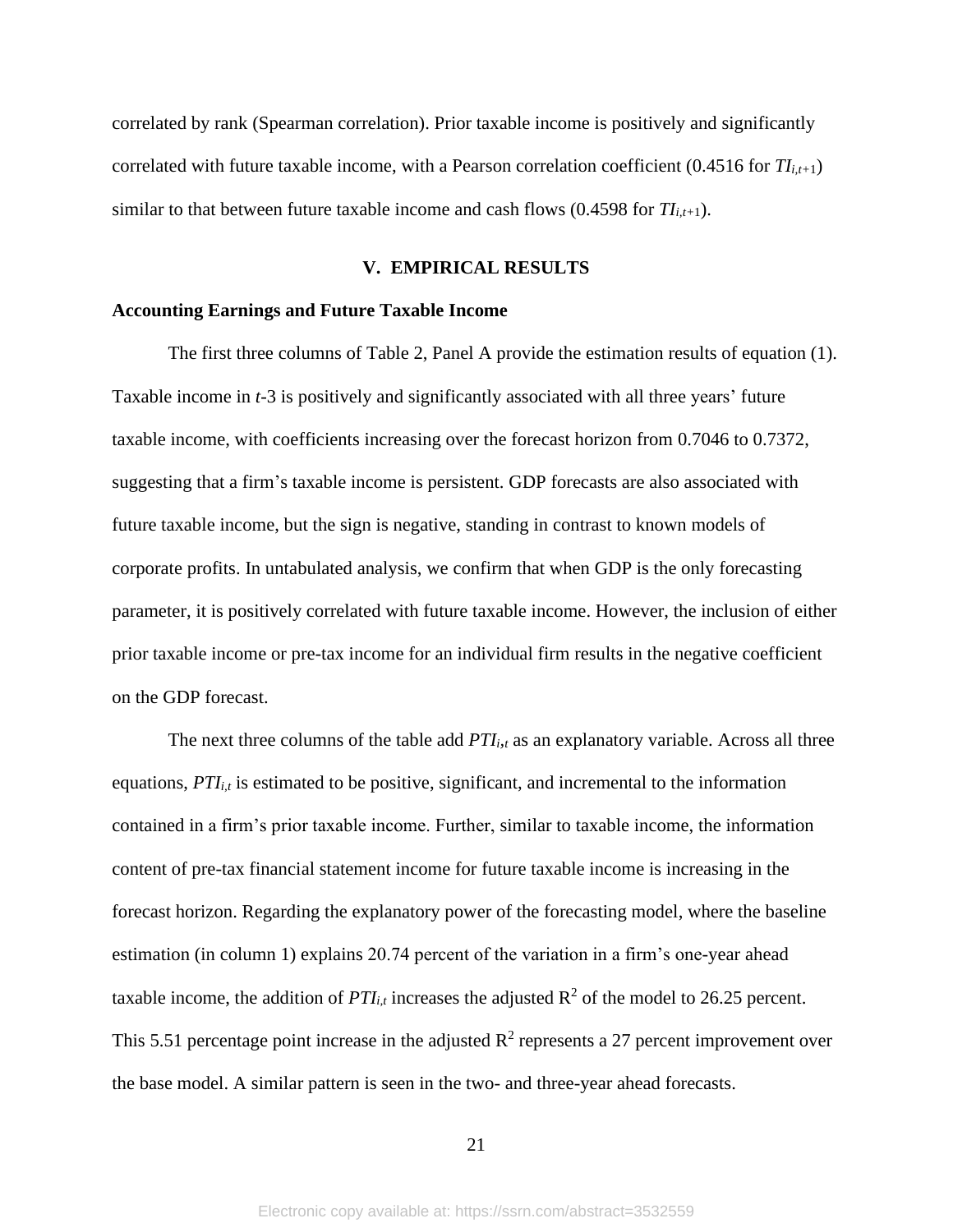Our results suggest that while taxable income is persistent, incorporating financial statement income into a forecasting model can improve its performance. The incremental information content of  $PTI_{i,t}$  is also economically meaningful. A one standard deviation increase in  $TI_{i,t-3}$  is associated with a \$98 million increase in a firm's one-year ahead taxable income, holding pre-tax income constant. A one standard deviation increase in *PTIi,t*, which is more current than *TIi,t-*3, is associated with an incremental \$61 million increase, holding available prior taxable income constant. While the information content of  $T_{i,t-3}$  remains relatively constant across the three-year forecast horizon when *PTIi,t* is included, the effect of *PTIi,t* increases, with a one standard deviation increase yielding an \$83 million increase in *TIi,t+*3*.*

#### **Components of Accounting Earnings and Future Taxable Income**

In Table 2, Panel B we present the results of estimating equations (3) and (4), which disaggregate pre-tax income into its cash flow and accruals components. To increase comparability between the base model with total PTI and the disaggregate model with PTI components, we re-estimate equation (2) for the subset of firms with non-missing pre-tax accruals and cash flows and report those results in the first three columns of Panel A. We find that splitting pre-tax financial statement income into pre-tax cash flows and accruals provides only a modest improvement in projections of taxable income. The increase in adjusted  $\mathbb{R}^2$  is 3.8 percent (1.18 percentage points) for estimates of *TIi,t+*1, 5.8 percent (1.43 percentage points) for estimates of  $TI_{i,t+2}$ , and 7.2 percent (1.48 percentage points) for estimates of  $TI_{i,t+3}$ . The results in Panel B of Table 2 also show that while both components of pre-tax income are informative when forecasting, cash flows are more informative than accruals. The economic significance of *PTCFi,t* is nearly three times that of *PTACCi,t,* with a one standard deviation increase in a firm's pre-tax cash flows (accruals) indicating a \$101 (\$37) million increase in *TIt+*1.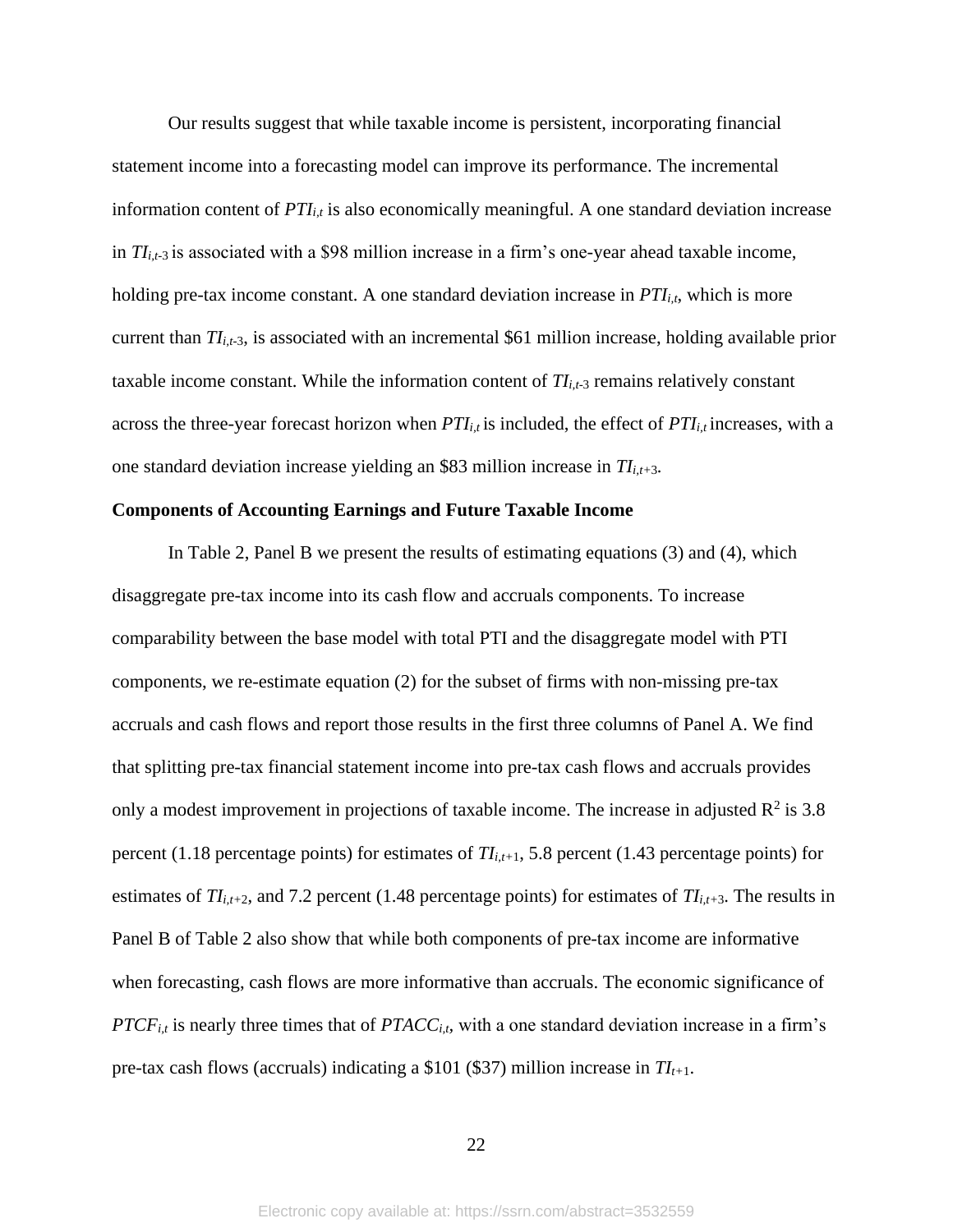Panel C of Table 2 shows that disaggregating pre-tax financial statement income into its domestic and foreign components yields a similarly modest improvement to the baseline model. We find that both  $PIFO_{i,t}$  and  $PIDOM_{i,t}$  are positive and significant indicators of future taxable income for up to three future periods. Not surprisingly, the magnitude of the coefficient of *PIDOM<sub>i,t</sub>* is larger than that of *PIFO*<sub>*i,t*</sub> in all three models; a one standard deviation increase in *PIDOM*<sub>*i,t*</sub> is associated with an increase in  $TI_{i,t+1}$  equal to four times the increase in  $TI_{i,t+1}$ resulting from a one standard deviation increase in *PIFOi,t*. However, the positive and significant coefficients on *PIFOi,t* reflect the deferred effect that foreign earnings eventually have on domestic taxable income.

Overall, the results in Table 2 show that while more disaggregate information about a firm's financial reporting income does not substantially improve the explanatory power of the forecasting model over estimates including only pre-tax income, the inclusion of such variables does provide useful insight into *why* a firm's pre-tax financial statement income is informative about a firm's future taxable income. Pre-tax cash flows are a statistically and economically significant indicator of a firm's taxable income for up to three years ahead because pre-tax cash flows are both more persistent than accruals and more closely related to a firm's taxable income. However, accruals are also associated with a firm's future taxable income because they represent expected future cash flows of the firm. A firm's pre-tax domestic income exhibits greater information content than foreign earnings because firms are immediately taxed on domestic earnings and only those foreign earnings repatriated during the year. Foreign earnings have positive information content for future taxable income incremental to domestic earnings because they will enter into taxable income when eventually repatriated.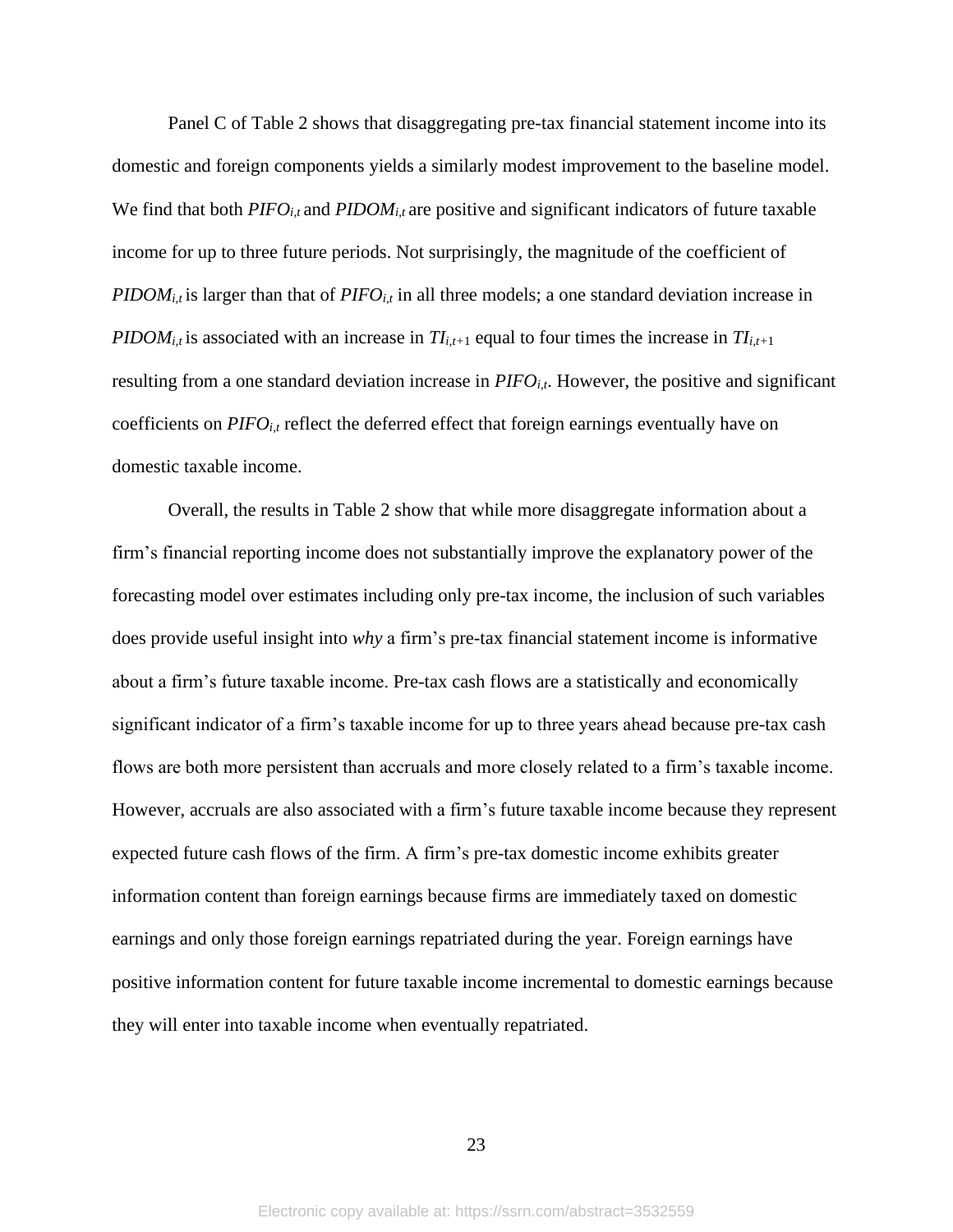#### **Book-Tax Differences and Future Taxable Income**

In Table 3, we present estimations of equations (5) through (7). The first three columns of Panel A presents the re-estimation of equation (2) using only the subset of firms for which we can compute *BTDsi,t.* We note that in this sample, the coefficient on *PTIi,t* in the baseline case is smaller than reported in Table 2, Panels B and C, but as discussed above, the total rate of change in  $TI_{t+k}$  as a function of changes in  $PTI_{i,t}$  is equal to the sum of  $\beta_1$  and  $\beta_2$ . We find that book-tax differences are incrementally significant and improve the explanatory power of our model. When only *PTIi,t* is included, the model explains between 16.26 and 24.67 percent of the variation in future taxable income for up to three years ahead. The inclusion of *BTDsi,t* nearly doubles the explanatory power of the model in each forecasting horizon.

*BTDsi,t* are significantly and negatively associated with future taxable income. If *BTDsi,t* are greater than zero, a firm's pre-tax income is larger than its estimated taxable income and the firm is said to have "favorable" book-tax differences. Thus, a negative coefficient estimate for *BTDs<sub>i,t,</sub>* indicates that book-tax differences are persistent; as pre-tax income becomes larger relative to estimated taxable income, future taxable income decreases. In economic terms, a one standard deviation increase in *BTDsi,t* results in a reduction of one-year ahead taxable income equal to approximately \$605 million.

In Panel B, we explore the effects of bifurcating book-tax differences into their temporary and permanent components. When separating *BTDsi,t* into *BTDs\_TEMPi,t* and *BTDs\_PERMi,t,* we find that both temporary and permanent book-tax differences have similar effects, yielding estimated coefficients nearly identical in magnitude and statistical significance. In Panel C, we include the cumulative total of a firm's favorable (*DTLi,t*) and unfavorable (*DTAi,t*) book-tax differences. We find that *DTAi,t* and *DTLi,t* contain information incremental to total book-tax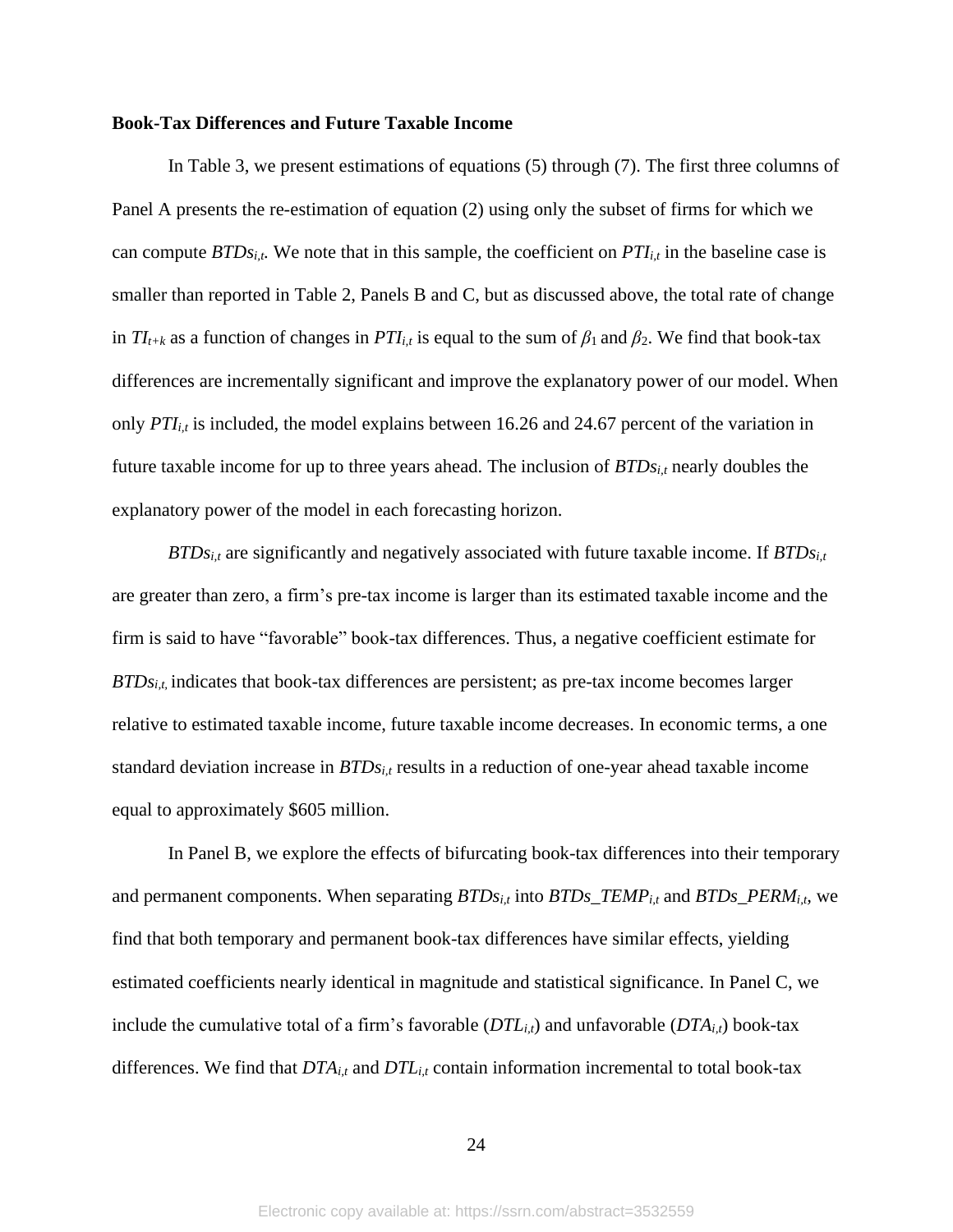differences and pre-tax income. As expected, the total of a firm's future tax benefits  $(DTA_{i,t})$  is negatively associated with future taxable income and the total future tax liability arising from temporary differences (*DTLi,t*) is positively associated with future taxable income. In both cases, this information is only useful in predicting one-year ahead taxable income. Similar to Laux (2013), we find that the information content of  $DTA_{i,t}$  and  $DTL_{i,t}$  for future taxable income is quite small in terms of magnitude and the improvement to explanatory power. The results in Table 3 suggest that forecasts of taxable income can be improved by including both pre-tax financial statement income and a firm's total book-tax differences. Although disaggregate information on book-tax differences is available from a firm's tax disclosures, it does not incrementally improve upon the inclusion of a summary measure of book-tax differences.

#### **VI. ADDITIONAL ANALYSES**

#### **Out-of-Sample Predictions**

The results in the previous sections demonstrate the ability of financial statement information to supplement tax return information when predicting future taxable income. While we document adjusted  $\mathbb{R}^2$  improvements in the model estimation, we also evaluate the implications of including financial statement information for forecast accuracy using a rolling holdout sample. For each year, from 1993-2009, seven years of data are used to estimate the parameters of models (1), (2) and (5), with these parameters then used to forecast taxable income for the subsequent three years. We compare these forecasts to actual reported taxable income for the same period to compute forecast errors. The results in Table 4 indicate that models (2) and (5), modified to include  $PTI_{i,t}$  and both  $PTI_{i,t}$  and  $BTDs_{i,t}$ , respectively, both outperform the base model in forecasting accuracy. Figure 2 visually displays the results and shows that the root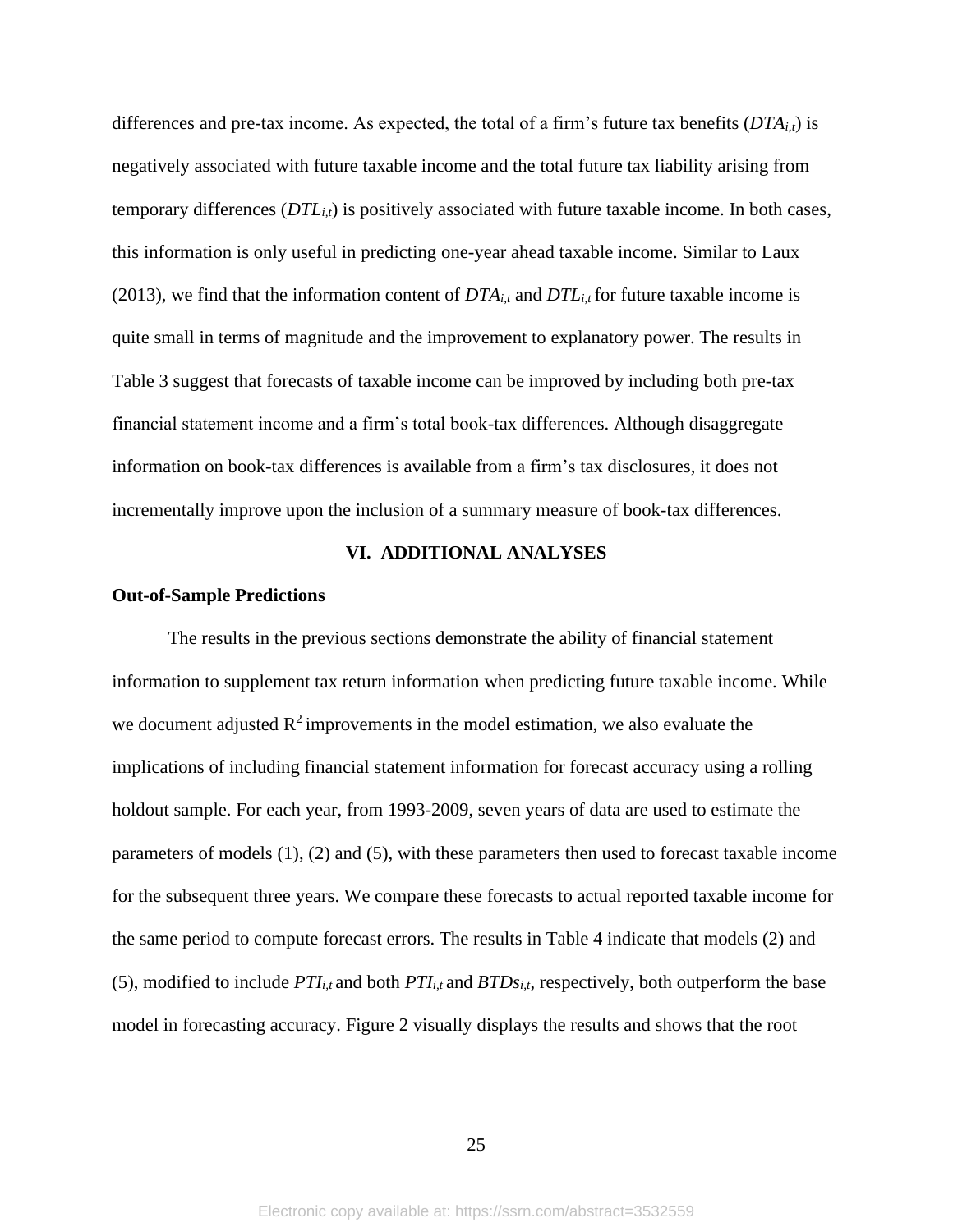mean squared errors (RMSE) are consistently higher for the base model across all years of the sample than for either of the alternative models.

#### **Profit Versus Loss Observations**

In this section, we re-estimate equations (2) and (5) for separate subsamples of firms with pre-tax income and losses. Previous research has shown that while loss firms comprise an economically meaningful proportion of publicly traded corporations, inferring these firms' taxable income from financial statement information is particularly difficult (Hanlon 2003; Bokulic et al. 2012). Henry and Sansing (2018) show that 76 percent of Compustat firms experience a loss in their lifetime and publicly disclosed SOI data suggests that roughly 40 percent of corporate returns in a given year report zero net income. Prior studies also show that losses are less persistent than positive income (e.g., Hayn 1995; Joos and Plesko 2005; Plesko and Weber 2009), implying that a current period loss is less likely to be reflected in future taxable income. Further, Figure 1 shows a statistically significant positive correlation between pre-tax book and estimated taxable income among firms with positive book income but not among firms with book losses.

In Panel A of Table 5, we present the results of estimating equation (2) separately for profit and loss firms. Across the columns, we note first that the coefficients on  $T_{t-3}$ , while positively associated with future taxable income in all cases, are statistically and economically larger for profitable than for loss firms. We find that for both profit and loss firms, *PTIi,t* informs forecasts of taxable income for up to three years, incremental to a firm's prior taxable income and GDP forecasts. Among profitable firms, a one standard deviation increase in *PTI*<sub>*i,t*</sub> is associated with a \$195 million increase in a firm's one-year ahead taxable income, while among loss firms, a one standard deviation increase in *PTI*<sub>*i*t</sub> is only associated with an incremental \$1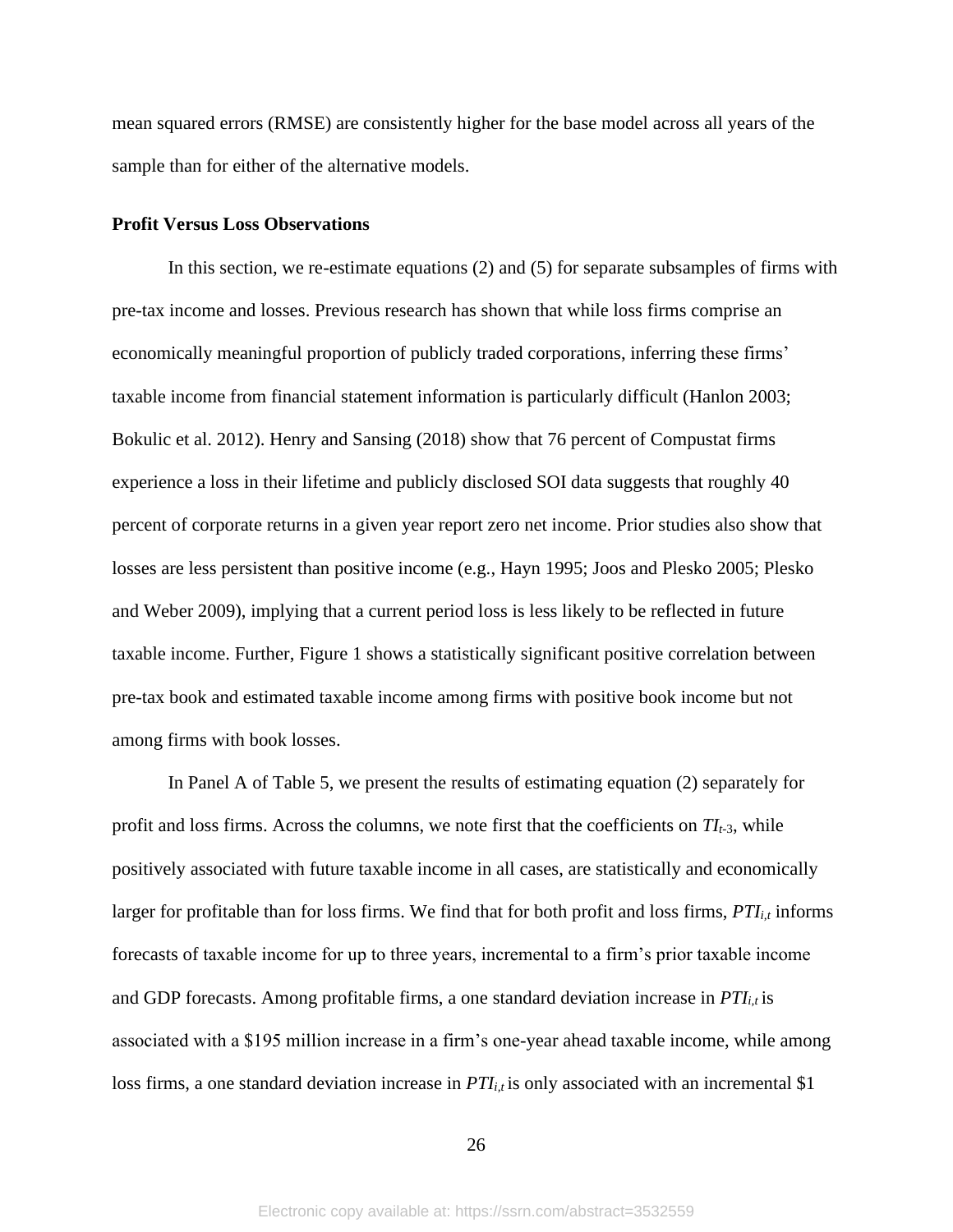million increase. Further, the adjusted  $\mathbb{R}^2$  for profitable firms ranges from 29 to 46 percent, whereas the adjusted  $\mathbb{R}^2$  for loss firms ranges from 2 to 4 percent, consistent with the greater ability to forecast taxable income of profitable firms.

In Panel B of Table 5, we separately estimate equation (5) for profit and loss firms. We find that for both subsamples, *BTDsi,t* are statistically negatively associated with future taxable income for up to three-years ahead. In economic terms, a one standard deviation increase in  $BTDs<sub>i,t</sub>$  results in a reduction of one-year ahead taxable income equal to approximately \$103 million for profitable firms and \$24 million for loss firms. Similar to *PTIi,t*, the coefficients on *BTDs<sub>i,t</sub>* in the loss sample are much smaller than those in the profit sample.

Taken together, the results in Table 5 imply that financial statement information is informative in estimating future taxable income for both profit and loss firms. However, the explanatory power of the models and of key variables is significantly weaker for loss firms. Because the previous models mimic extant parsimonious forecasting models used by private forecasters, we estimate an extended version of previous equations and include a number of additional firm-level variables that may help to forecast future income with the following model:

$$
TI_{i,t+k} = \alpha_0 + \beta_1 PTI_{i,t} + \beta_2 BTDs_{i,t} + \beta_3 DEBT_{i,t} + \beta_4 CAPEX_{i,t} + \beta_5 FORSALE_{i,t} + \n\beta_6 MERGER_{i,t} + \beta_7 TLCF_{i,t} + \beta_8 INTANG_{i,t} + \beta_9 MININT_{i,t} + \beta_{10} EQ\_INC_{i,t} + \n\beta_{11} TI_{i,t-3} + \beta_{12} GDP\_FC_{i,t+1} + \varepsilon_{i,t+k}
$$
\n(8).

The firm level characteristics we include proxy for common drivers of differences between book and tax expenses (Frank and Rego 2009) and include firms' debt levels (*DEBTi,t*), capital expenditures ( $CAPEX_{i,t}$ ), foreign sales ( $FORSALE_{i,t}$ ), merger and acquisition activity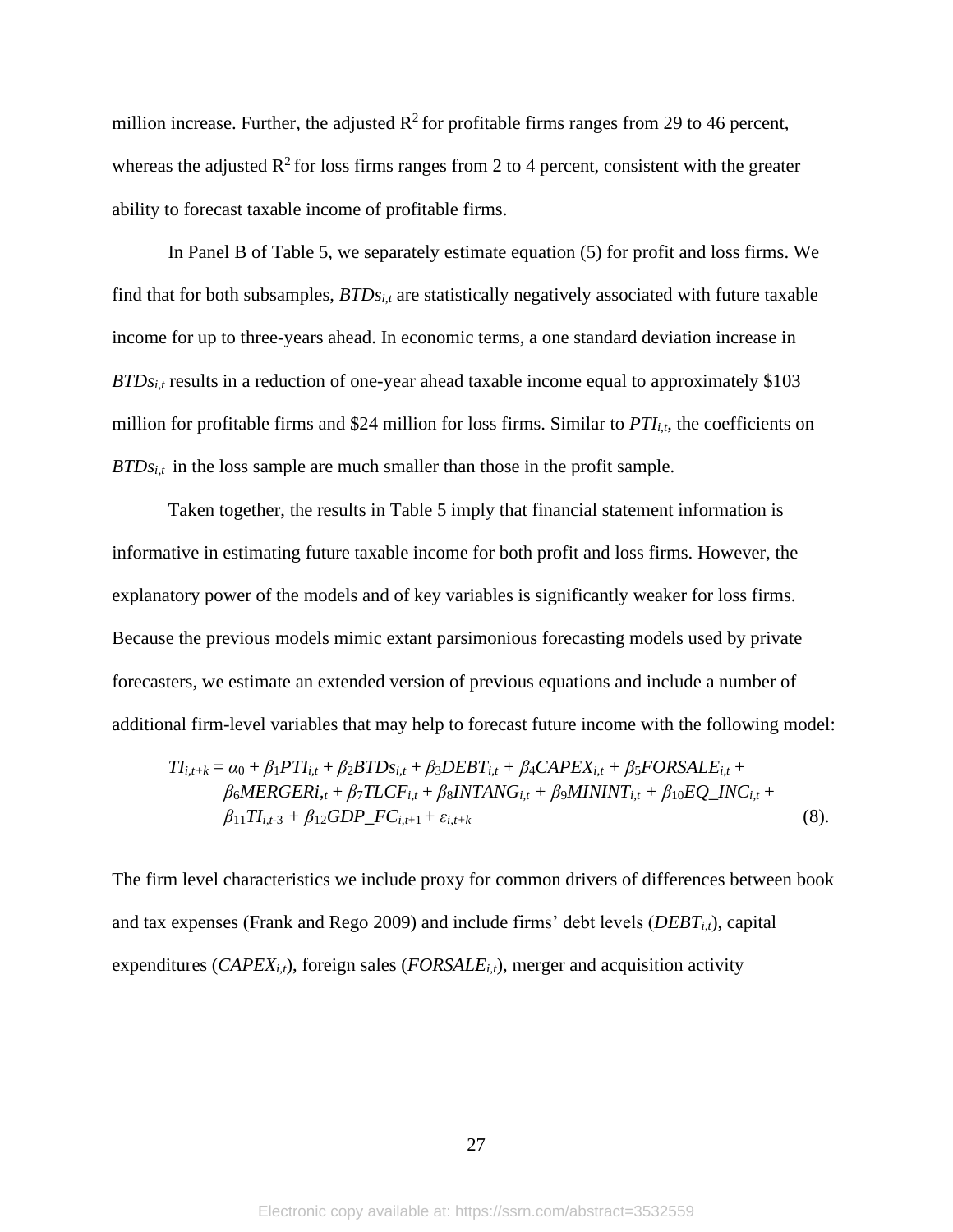(*MERGER<sub>it</sub>*), net operating loss carryforwards (*TLCF<sub>it</sub>*), intangible assets (*INTANG*<sub>*it*</sub>), and consolidation differences ( $MININT_{i,t}$  and  $EQ\_INC_{i,t}$ ).<sup>21</sup>

The results of estimating equation (8) are presented in Panel A of Table 6. We continue to find that the model performs well for profitable firms (adjusted  $R^2$  equal to 0.51), but that the future taxable income of loss firms remains difficult to predict (adjusted  $R^2$  equal to 0.04). For loss firms, the only additional statistically significant characteristic beyond prior taxable income  $(TI_{i,t-3})$  is a firm's tax loss carryforwards as reported on its financial statements  $(TLCF_{i,t})$ , which is consistent with firms offsetting future taxable income with loss carryforwards.

Finally, in Panel B of Table 6, we present the results of estimating equation (8) with the inclusion of an additional control for the annual change in the deferred tax valuation allowance  $(\Delta VAA_{i,t})$ .  $\Delta VAA_{i,t}$  is hand collected from S&P 1500 firms' Form 10-K.<sup>22</sup> To the extent management believes it is "more likely than not" that all or some of a firm's deferred tax assets will not be realized, ASC 740 requires a reduction of their book value to its realizable amount using the valuation allowance (VA). In making this determination, ASC 740 instructs managers to consider the firm's current financial position and expectations of future taxable income. Prior literature provides evidence that the valuation allowance is associated with future book income, specifically for loss firms (Dhaliwal et al. 2013); however, it does not examine whether the VA is associated with future taxable income as ASC 740 explicitly directs. We expect that, to the extent management is able to accurately assess future taxable income, the VA will contain information about a firm's future taxable income and the expected realizable value of its tax loss carryforwards (*TLCFi,t* ).

<sup>&</sup>lt;sup>21</sup> Detailed variable definitions may be found in Table 6.

<sup>&</sup>lt;sup>22</sup> Focusing on the S&P 1500 keeps hand collection of deferred tax asset and valuation allowance data manageable.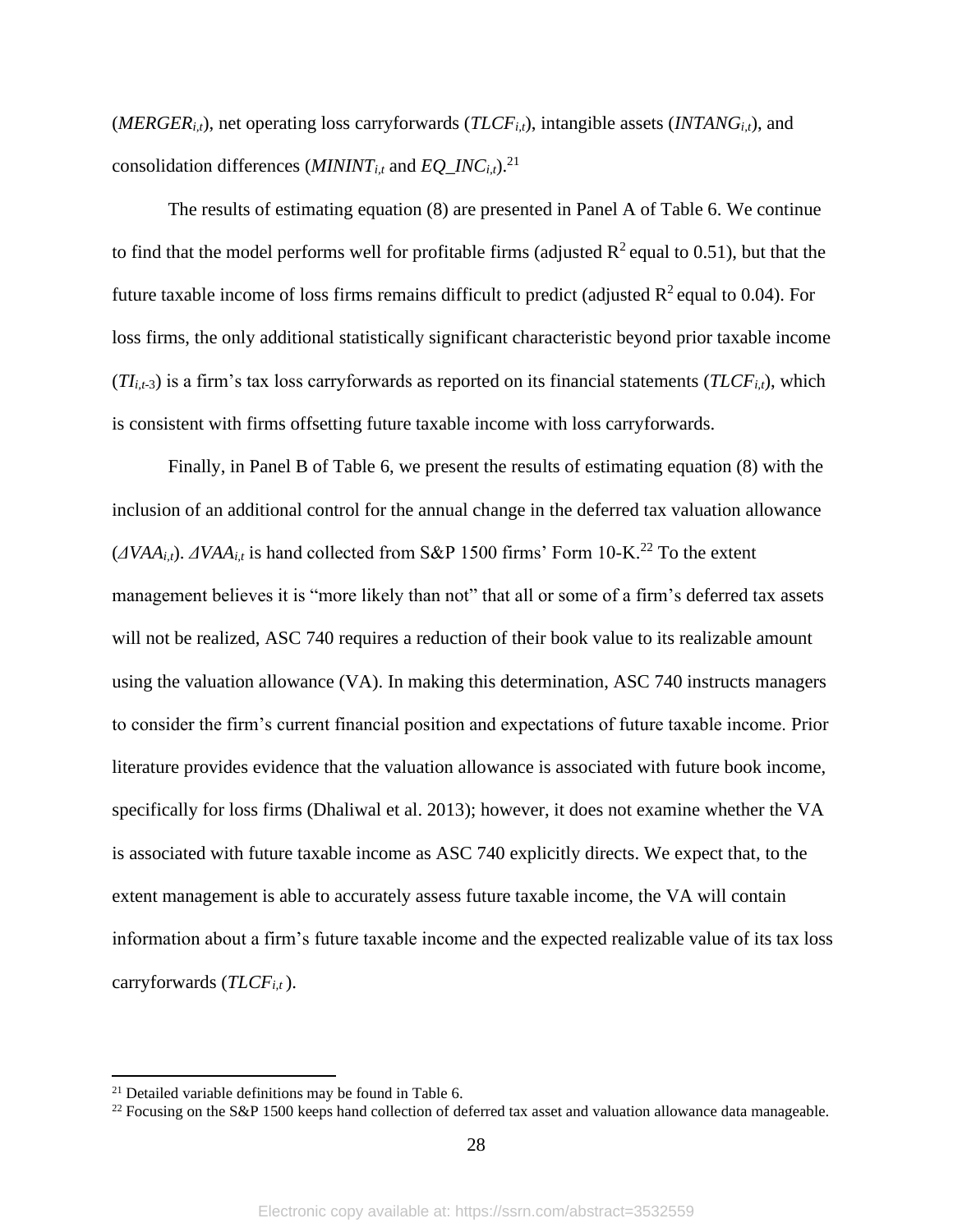While the change in VA does not appear to be significantly associated with future taxable income for profitable firms, it does exhibit a strong, negative, association with future taxable income for loss firms. This negative association is consistent with increases in valuation allowance among loss firms corresponding to lower realized future taxable income. In addition, when  $\Delta VAA_{i,t}$  is included,  $TLCF_{i,t}$  is statistically insignificant, implying that the judgment of management in determining and adjusting the valuation allowance is informative about the firm's future performance. The inclusion of *ΔVAAi,t* also leads to a marginal improvement in the ability of the model to forecast future taxable income for loss firms, with an increase in adjusted  $R<sup>2</sup>$  of 6.5 percent (or 0.5 percentage points).

#### **Characteristics of Accounting Information: Timely and Forward-Looking**

We argue that firm-level financial statement information is incrementally informative in forecasting future taxable income because financial statement data is timelier and more forwardlooking than tax return data. We empirically test the relative contribution of the timeliness of financial statement information and the forward-looking content of accruals to the improvements in the forecasting process generated by the inclusion of financial statement information in Figure 3. We start with the baseline model in equation (1) and decrease the lag of taxable income included as an explanatory variable to simulate the predictability of future taxable income if tax return data were available sooner. As evidenced by the decreasing slope of the dashed blue line, the magnitude of the coefficient on pre-tax financial statement income decreases as more timely tax return data is included in the model. Similarly, the increasing slope of the dotted green line indicates that the information content of estimated book-tax differences (which have a negative coefficient) is also diminished as more timely tax return data is included in the model. By looking at the coefficient on  $PTI_{i,t}$  when  $TI_{i,t}$  is included in the model, we gain insight on the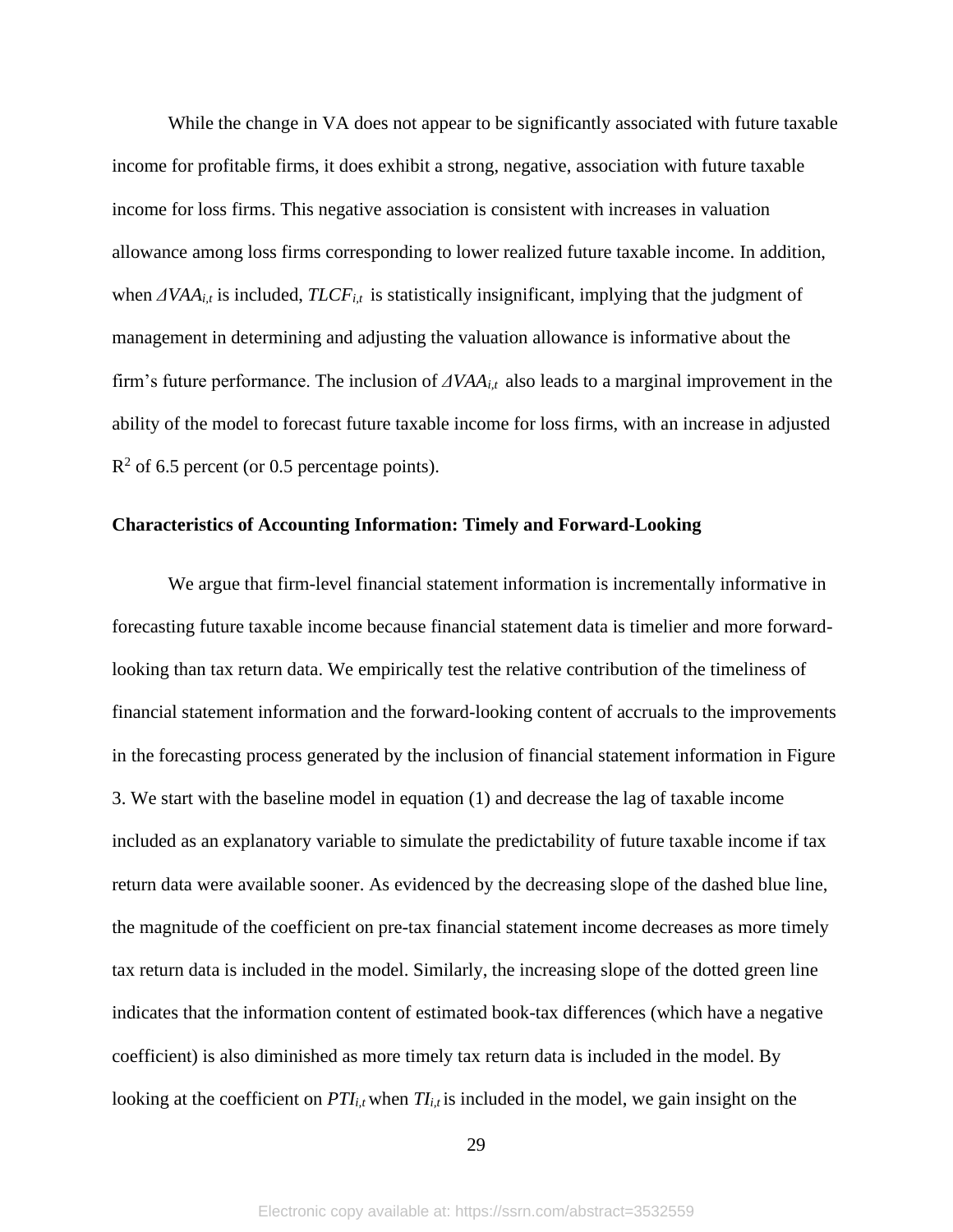information content of accruals. The coefficient on *PTIi,t* remains statistically significant, indicating that accruals continue to have incremental predictive ability over contemporaneous taxable income, but the declining magnitude of the coefficient indicates that the bulk of the benefit of including financial statement information is in its timeliness.

#### **Forecasting Aggregate Taxable Income**

A developing stream of accounting research examines the information content of accounting aggregates, particularly as they relate to economic activity. For example, studies document that aggregate accounting earnings (or earnings growth) are associated with future GDP growth (Patatoukas 2014; Konchitchki and Patatoukas 2014a; Nallareddy and Ogneva 2017), changes in the Federal funds rate (Gallo, Hann, and Li 2016) and inflation (Shivakumar 2007; Shivakumar and Urcan 2017). Motivated by these studies and the fact that, ultimately, revenue forecasters generate aggregate forecasts of corporate tax revenues, we examine whether aggregate accounting information predicts aggregate corporate taxable income. We run several alternate specifications of our model after aggregating the firm-level data into annual totals. After aggregation, we are left with only 20 to 22 observations (one per year) depending on whether we use one-, two-, or three-year-ahead aggregate taxable income as the dependent variable. The results of these analyses (untabulated) imply that even in the aggregate, financial statement information is incrementally useful in forecasting future taxable income. Although they should be interpreted with caution given the small sample size, the results nonetheless suggest that current public and private sector time series models can be improved by the addition of financial statement variables.

#### **Additional Robustness Tests**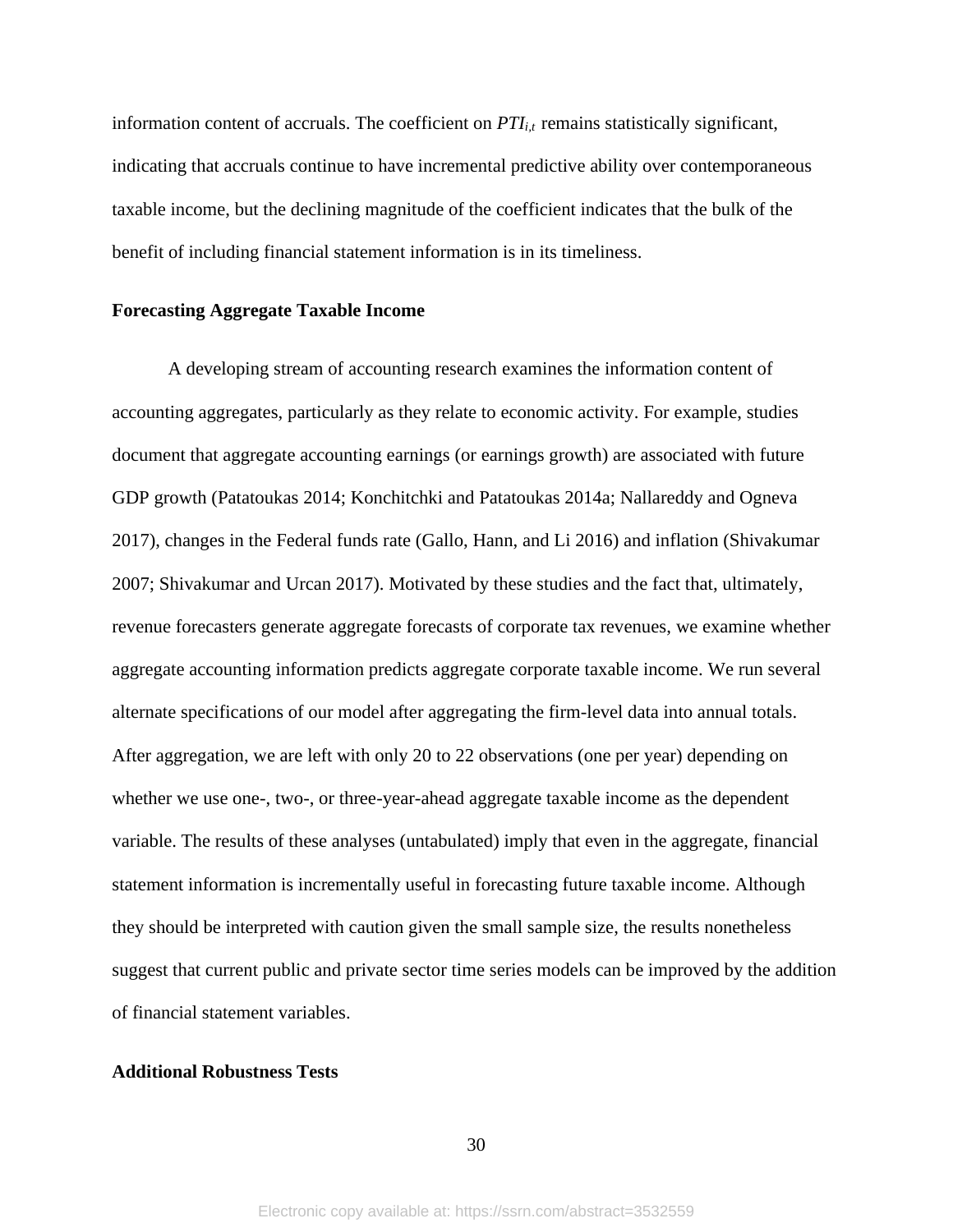We submit our results to several robustness tests. First, we test the robustness of our results to the inclusion of firm-level NOL carryforwards per the tax return. The coefficients on  $TI_{i,t-3}$ , *PTI*<sub>*i*,t</sub> and *BTDs*<sub>*i*,t</sub> are nearly identical to those presented in Table 2, Panel A and Table 3, Panel A when NOL carryforwards are included, and significance levels are unchanged. Next, we test whether our results are robust to including book-tax differences as measured from the tax return in year *t-*3 as an explanatory variable, rather than estimating book-tax differences from the financial statements in year *t.* When tax return-based book-tax differences are added to equation (2) the results in Panel A of Table 2 remain quantitatively and qualitatively unchanged, alleviating concerns that our measure of financial statement pre-tax income is simply a proxy for information that could otherwise be gleaned from the most recent tax return available when forecasting.

#### **VII. CONCLUSION**

We examine the ability of publicly available financial statement information to improve forecasts of corporate taxable income. Generating timely and well-informed estimates of future taxable income is not only essential to providing more accurate information to the federal budget process, but also in analyzing the revenue effects of changes in tax policy. However, forecasting corporate taxable income is difficult, and existing forecasting models are limited by the underlying data utilized. We demonstrate that efforts to model or simulate the taxation of corporations, even when one has access to otherwise private tax-return information, can benefit from the inclusion of matched financial statement information of the corporation. Pre-tax income and estimated taxable income gleaned from financial statements contain timely, complementary, and forward-looking information that is not present in tax returns. We show that the addition of non-proprietary financial statement information can significantly improve the ability of models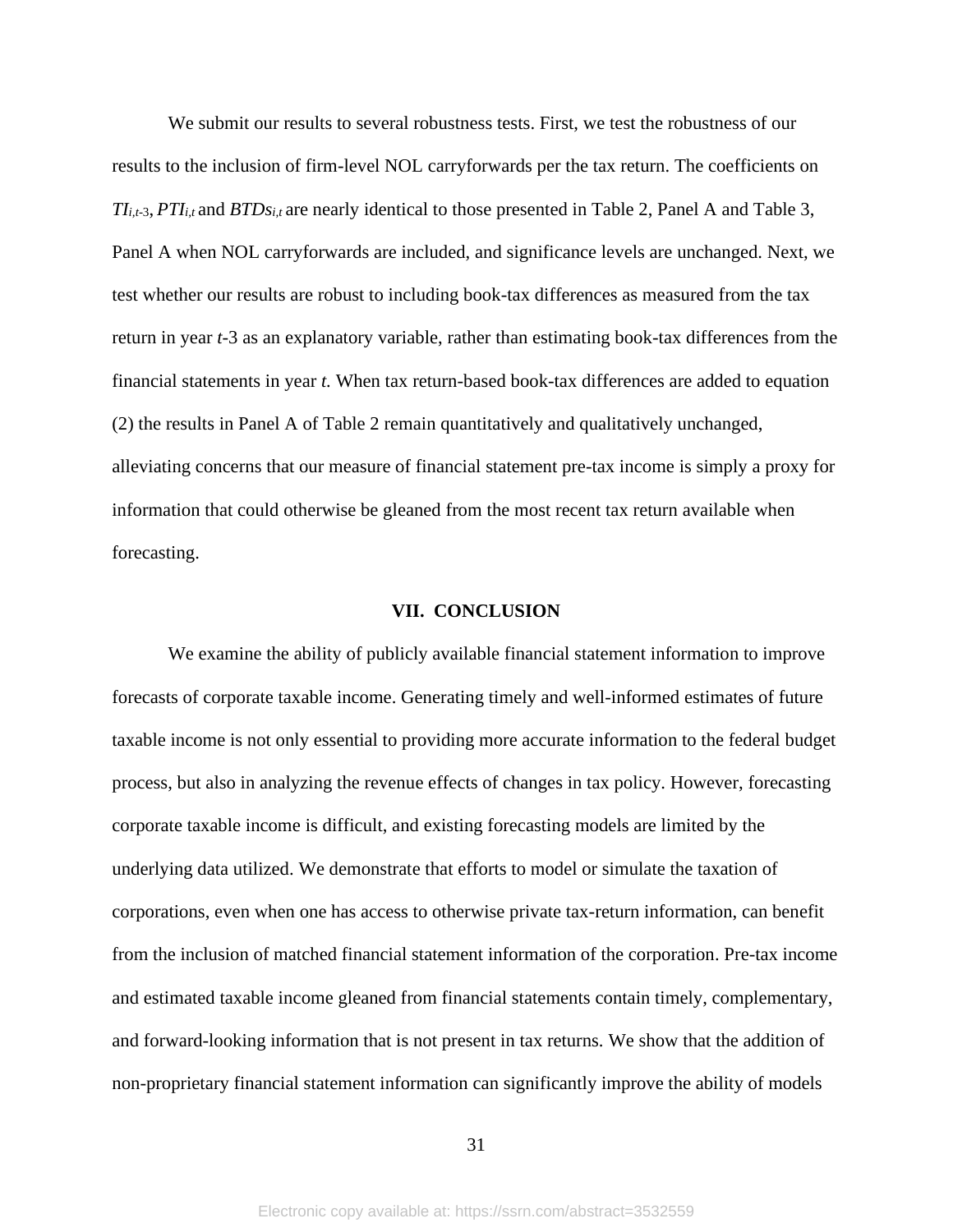to forecast future taxable income. This result is also important to financial accounting research because it illustrates a specific set of potential users (e.g., governmental bodies and private revenue forecasters and policy analysts) that would benefit from public financial statements, consistent with FASB Concepts Statement 8, Objective 10.

We also show that while forecasting taxable income using financial statement data is a challenge for loss firms, there are specific, firm-level variables – namely, tax loss carryforwards and the valuation allowance – that are useful in predicting future taxable income for loss firms. Last, we provide further evidence to support the conclusion that VA increases are incrementally useful in predicting a loss firm's future performance (Dhaliwal et al. 2013). To our knowledge, we are first to show that changes in the valuation allowance predict future *taxable* income.

While the results of this paper have important implications for both policy and academic research, they also warrant further research to better understand the extent to which revenue and microsimulation models based on tax returns can be improved by the addition of financial statement information. In this paper we focus on a select set of relatively high-level accounting variables and the taxable income of a firm, but it is likely that other aspects of firms' behavior can be better understood though a combination of tax and financial statement information, particularly when the financial statements provide information or detail not included in a tax return. For instance, future research may consider the role of financial reporting quality or the importance of individual components of tax liability in the forecasting process. Future research may also examine how the usefulness of financial statement information to the forecasting process varies over time with changes in financial accounting. Finally, future research may evaluate a broader set of forward-looking information about a firm (e.g., analyst forecasts, management forecasts, non-GAAP earnings) and their usefulness in forecasting taxable income.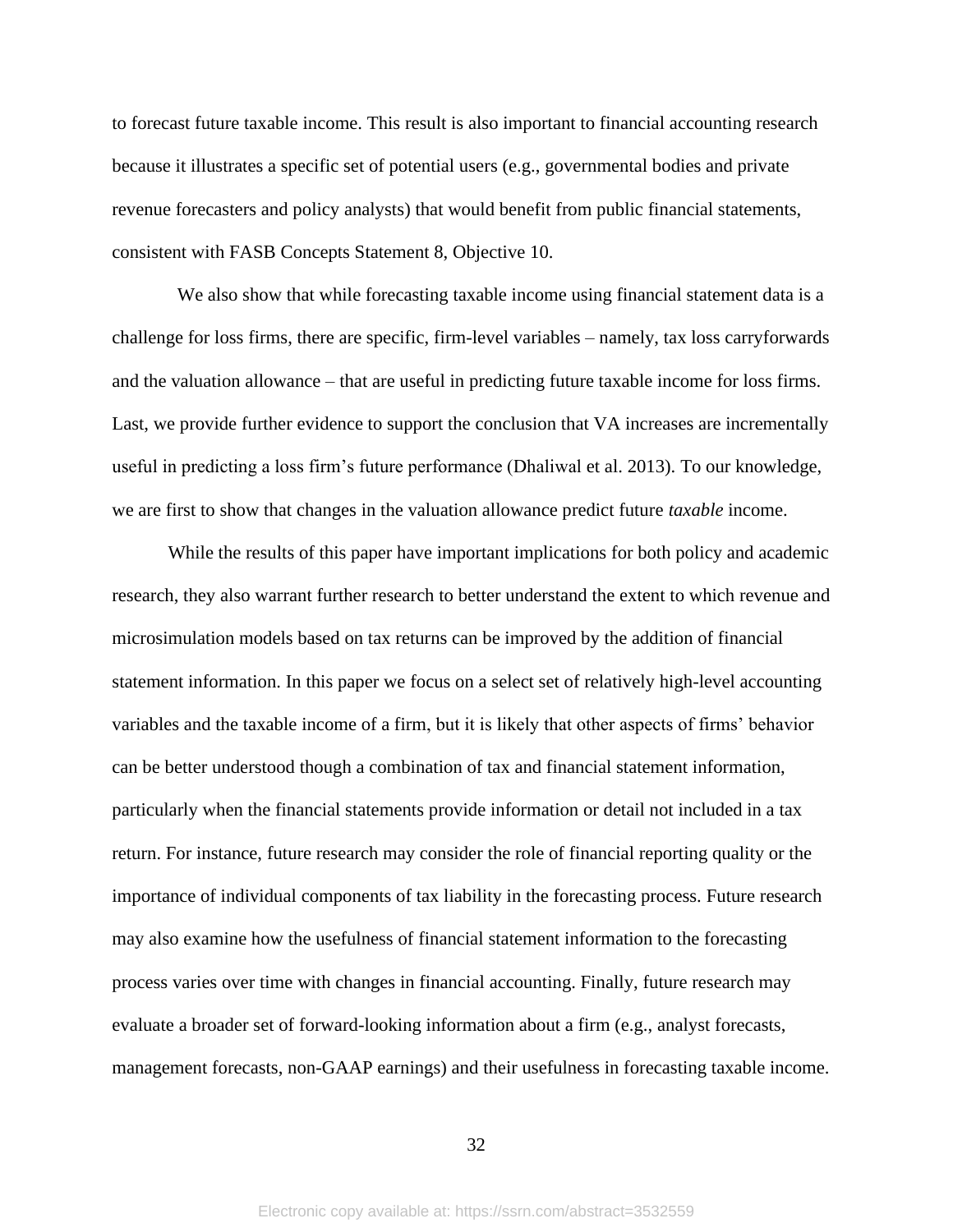#### **REFERENCES**

- Ball, R., and S. Sadka. 2015. Aggregate earnings and why they matter. *Journal of Accounting Literature* 34: 39-57.
- Beaver, W. 1970. The time series behavior of earnings. *Journal of Accounting Research* 8: 62- 99.
- Bokulic, C., E. Henry, and G. Plesko. 2012. Reconciling global financial reporting with domestic taxation. *National Tax Journal* 65 (4): 933-960.
- Boynton, C., P. DeFilippes, and E. Legel. 2005. Prelude to schedule M-3: Schedule M-1 corporate book-tax difference data, 1990-2003. *Tax Notes* 109 (December 19): 1579- 1599.
- Congressional Budget Office (CBO). 2018. *The Accuracy of CBO's Baseline Estimates for Fiscal Year 2018* (December 2018). Available at: http://www.cbo.gov/publication/54872.
- Congressional Budget Office (CBO). 2019. *The Budget and Economic Outlook: 2019 -2029* (January 2019). Available at https://www.cbo.gov/publication/54918
- Dechow, P., R. Richardson, and R. Sloan. 2008. The persistence and pricing of the cash component of earnings. *Journal of Accounting Research* 46 (3).: 537-566.
- Dhaliwal, D., S. Kaplan, R. Laux, and E. Weisbrod. 2013. The information content of tax expense for firms reporting losses. *Journal of Accounting Research* 51 (1): 135-163
- Fairfield, P., S. Whisenant, and T. Yohn. 2003. The differential persistence of accruals and cash flows for future operating income versus future profitability. *Review of Accounting Studies* 8 (2-3): 221-243.
- Fama, E., and K. French. 2000. Forecasting profitability and earnings. *The Journal of Business* 73 (2): 161-175.
- Financial Accounting Standards Board (FASB). 2010. *Statement of Financial Accounting Concepts No.8: Conceptual Framework for Financial Reporting.* Norwalk, CT: FASB.
- Frank, M. M., L. Lynch and S. O. Rego. 2009. Tax reporting aggressiveness and its relation to aggressive financial reporting. *The Accounting Review* 84 (2): 467-496.
- Freeman, R. J. Ohlson, and S. Penman. 1982. Book rate-of-return and prediction of earnings changes: An empirical investigation. *Journal of Accounting Research* 20 (2): 639-653.
- Gaertner, F., S. LaPlante, and D. Lynch. 2016. Trends in the sources of permanent and temporary book-tax differences during the Schedule M-3 era. *National Tax Journal* 69 (4): 785-808.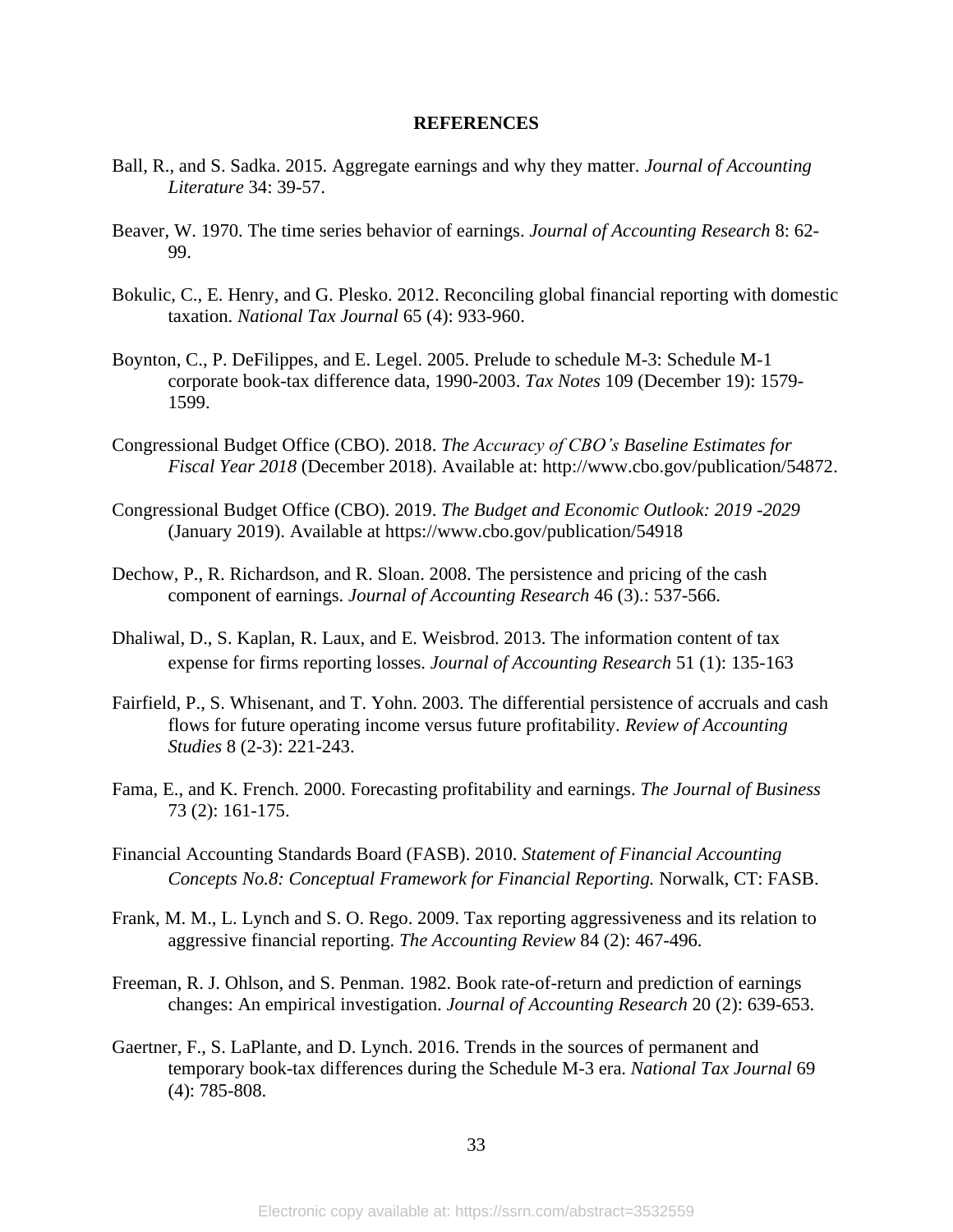- Gallo, L., R. Hayn, and C. Li. 2016. Aggregate earnings surprises, monetary policy and stock returns. *Journal of Accounting and Economics* 62 (1): 103-120.
- Green, D., and G. Plesko. 2016. The relation between book and taxable income since the introduction of the Schedule M-3. *National Tax Journal* 69 (4): 763-784.
- Hayn, C. 1995. The information content of losses. *Journal of Accounting and Economics* 20 (2): 125-153.
- Hanlon, M. 2003. What can we infer about a firm's taxable income from its financial statements? *National Tax Journal* 56 (4): 831-863.
- Henry, E., and R. Sansing. 2018. Corporate tax avoidance: Data truncation and loss firms. *Review of Accounting Studies* 23: 1042-1070.
- Internal Revenue Service (IRS). 2019. *Statistics of Income – 2014*: *Corporation Income Tax Returns, Internal Revenue Service, Publication 16 (Rev. 6-2019) Catalogue Number 61538P*. Washington, D.C: US GPO. Available at: https://www.irs.gov/pub/irspdf/p16.pdf
- Joos, P., and G. Plesko. 2005. Valuing loss firms. *The Accounting Review* 80 (3): 847-870.
- Kang, Q., Q. Liu, and R. Qi. 2010. Predicting stock market returns with aggregate discretionary accruals. *Journal of Accounting Research* 48 (4): 815-858.
- Kinney, W.R. 2001. Accounting scholarship: What is uniquely ours? *The Accounting Review* 76 (2): 275-284.
- Konchitchki, Y., and P. Patatoukas. 2014a. Accounting earnings and gross domestic product. *Journal of Accounting and Economics* 57: 76-88.
- Konchitchki, Y., and P. Patatoukas. 2014b. Taking the pulse of the real economy using financial statement analysis: Implications for macro forecasting and stock valuation. *The Accounting Review* 89 (2): 669-694.
- Kothari, S.P. 2001. Capital markets research in accounting. *Journal of Accounting and Economics* 31 (1-3): 105-231.
- Laux, R. 2013. The association between deferred tax assets and liabilities and future tax payments. *The Accounting Review* 88 (4): 1357-1383.
- Lewellen, J and R. Restutek. 2019. Why do accruals predict earnings? *Journal of Accounting and Economic* 67 (2-3): 336-356.
- Lisowsky, P. 2009. Inferring U.S. tax liability from financial statement information. *Journal of the American Taxation Association* 31 (1): 29-63.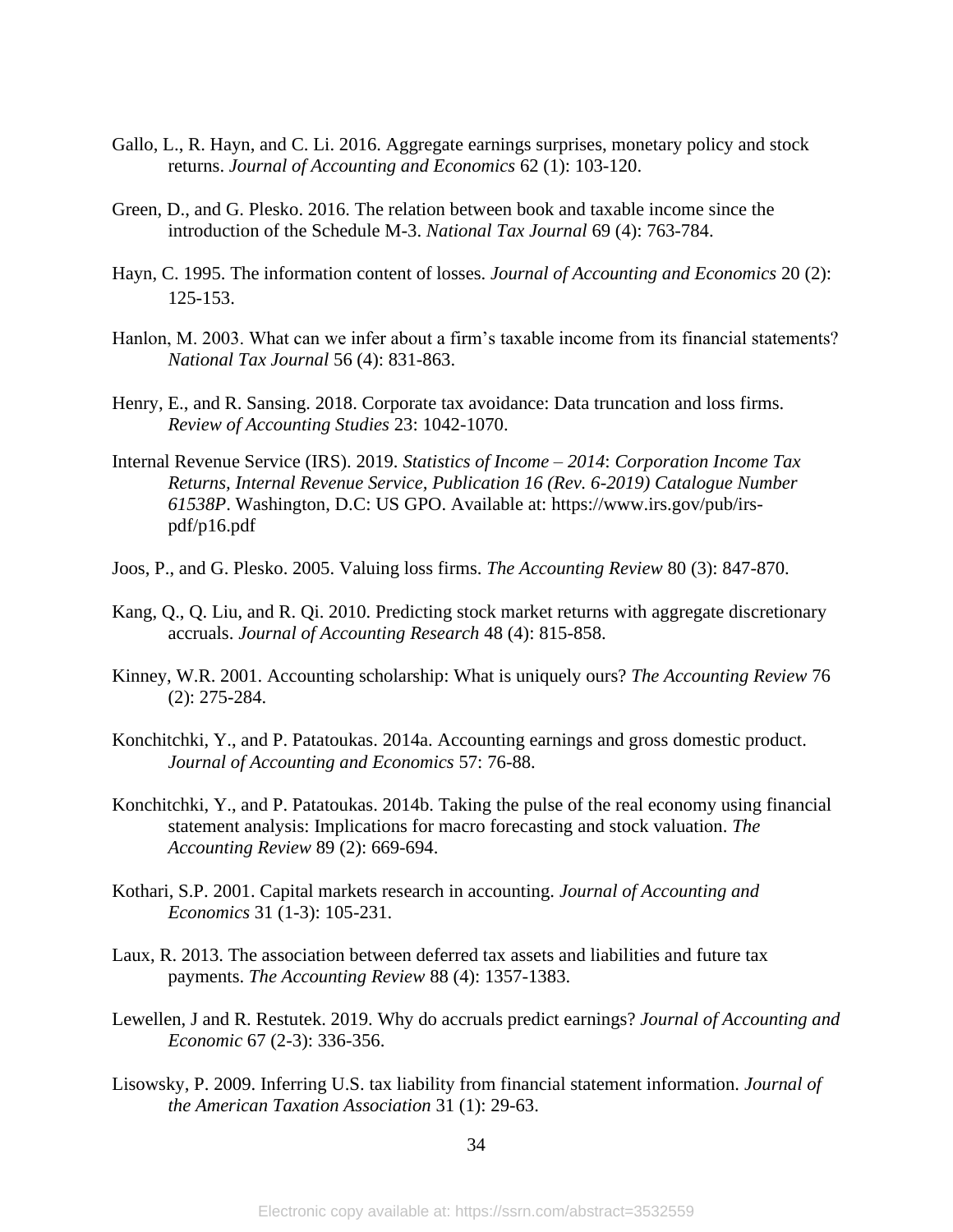- Manzon, G., and G. Plesko. 2002. The relation between financial and tax reporting measures of income. *Tax Law Review* 55 (2): 175-214.
- Nellareddy, S., and M. Ogneva. 2017. Predicting restatements in macroeconomic indicators using accounting information. *The Accounting Review* 92 (2): 151-182.
- Newey, W., and K. West. 1987. A simple, positive semi-definite, heteroscedasticity and autocorrelation consistent covariance matrix. *Econometrica* 55 (3): 703-708.
- Patatoukas, P. 2014. Detecting news in aggregate accounting earnings: Implications for stock market valuation. *Review of Accounting Studies* 19 (1): 134-160.
- Plesko, G. 2006. Using tax return data to improve estimates of corporate profits. *Improving Business Statistics through Interagency Data Sharing: Summary of a Workshop* (Washington, D.C.: The National Academic Press – National Research Council): 133- 143.
- Plesko, G., and D. Weber. 2009. The Time-Series Properties of Book and Taxable Income. *Proceedings of the One-Hundred and Second Annual Conference* (Columbus: National Tax Association – Tax Institute of America).
- Saunders-Scott, M., and J. Shand. 2019. Reconciling data on transition tax payments: An examination of tax, economic, and financial sources. Presentation made at the 112<sup>th</sup> Annual Conference on Taxation, National Tax Association (November 21, 2019). Available at: https://www.cbo.gov/publication/55873.
- Shivakumar, L. 2007. Aggregate earnings, stock market returns and macroeconomic activity: A discussion of "Does earnings guidance affect market returns? The nature and information content aggregate earnings guidance." *Journal of Accounting and Economics* 44 (1-2): 64-73.
- Shivakumar L., and O. Urcan. 2017. Why does aggregate earnings growth reflect information about future inflation? *The Accounting Review* 92 (6): 247-276.
- Sloan, R. 1996. Do stock prices reflect information in accruals and cash flows about future earnings? *The Accounting Review* 71 (3): 289-315.
- Smith, D., and J. K. Butters. 1949. Major Differences between Taxable and Business Income Concepts. *Taxable and Business Income* (pp. 9-22). (Cambridge: National Bureau of Economic Research).
- Subramanyam, K. 1996. The pricing of discretionary accruals. *Journal of Accounting and Economics.* 22 (1-3): 249-281.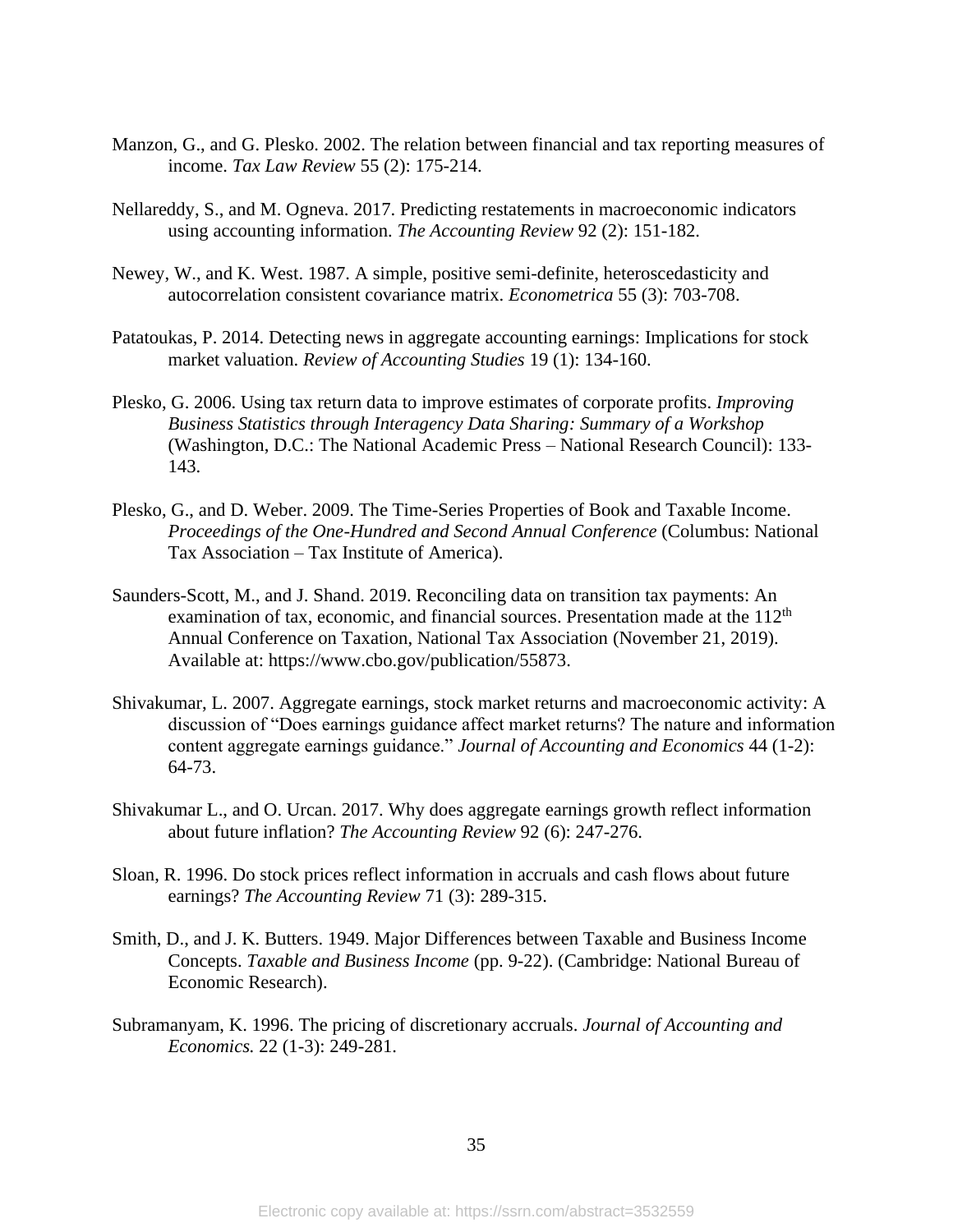- Talisman, J., Corporate Tax Shelters and the Corporate Tax Base, Penalty and Interest Provisions, Corporate Tax Shelters, testimony of Jonathan Talisman, Assistant Secretary (Tax Policy), U.S. Department of the Treasury, before the U.S. Senate, Committee on Finance, Washington, DC, March 8, 2000, pp. 4-6.
- U.S. Senate, Committee on Finance. 2003. *Enron: The Joint Committee on Taxation's Investigative Report,* S. HRG. 108–117 (February 13). Washington D.C.: US. GPO.
- U.S. Office of Management and Budget. 2019. *A Budget for a Better America: Analytical Perspectives*. Washington D.C.: US. GPO.
- Xie, H. 2001. The mispricing of abnormal accruals. *The Accounting Review* 76 (3): 357-373.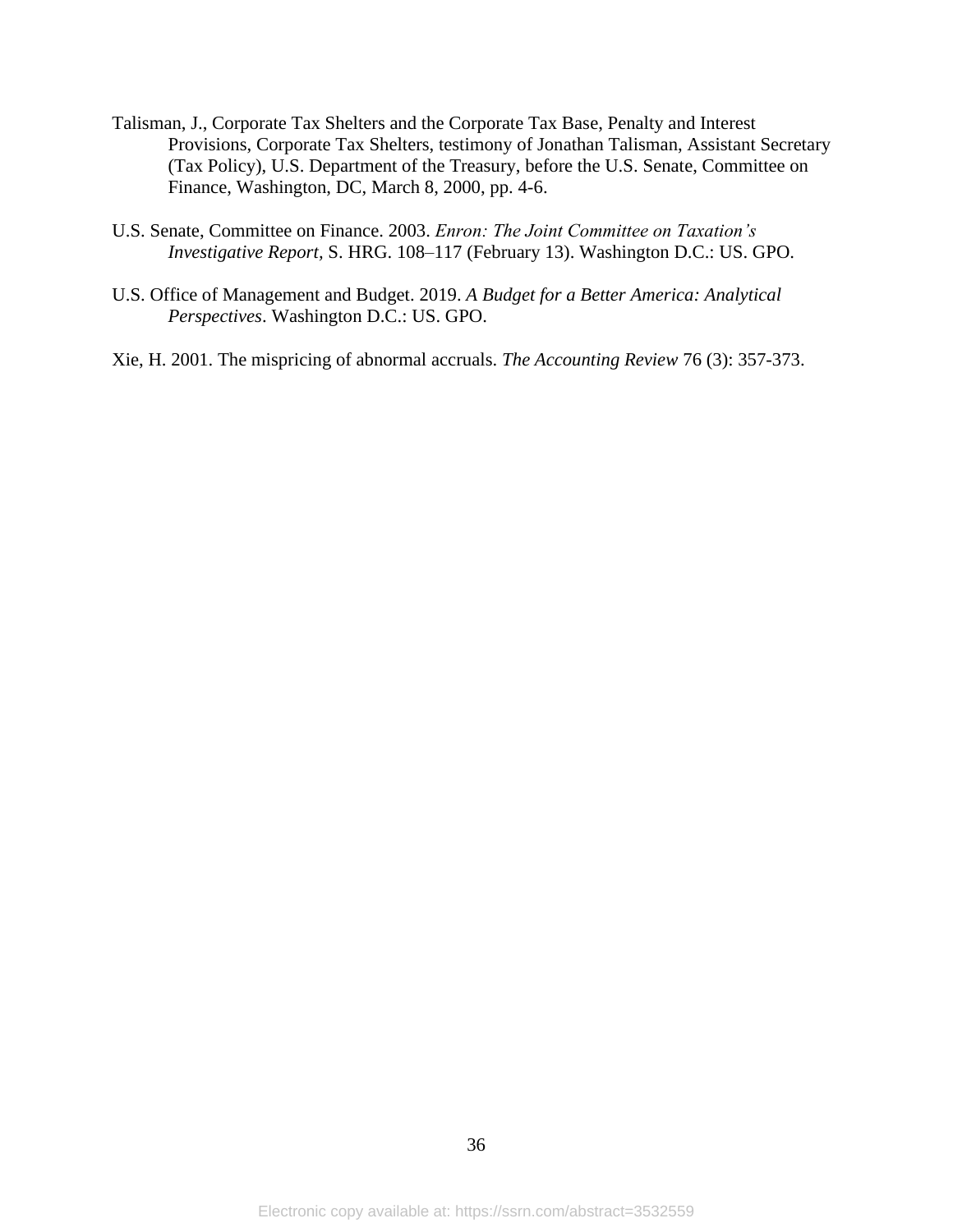**FIGURE 1 Correlation between Pre-tax Income and Taxable income by Year**



This figure presents correlations between unscaled firm-level measures of pre-tax financial statement and taxable income. We obtain confidential taxable income data from SOI's corporate return files. Financial reporting data is obtained from Compustat. Pre-tax income (PTI) is a firm's income before taxes from its public financial statements (Compustat PI). Taxable income is from Form 1120, line 30. All variables are winsorized at the 1st and 99th percentile. The data for 2007, 2013, and 2014 are redacted to comply with SOI disclosure policies.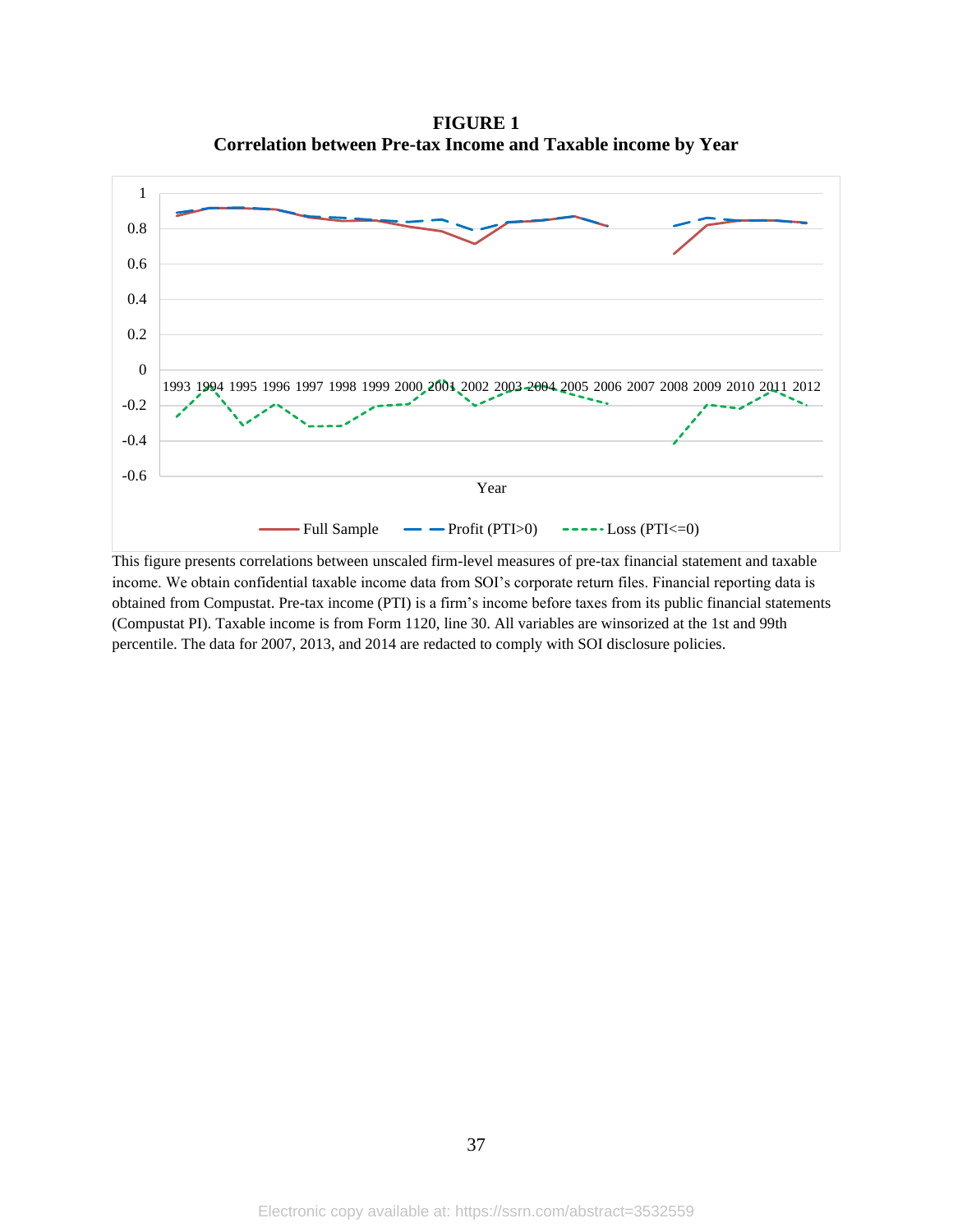**FIGURE 2 Root Mean Squared Errors from Rolling Forecasts of One Year Ahead Taxable Income for Holdout Sample**



This figure presents the root mean squared errors (RMSE) of annual future taxable income estimates using a rolling seven year coefficient estimation window to predict one year ahead taxable income. We start with the following base model using equation (1):  $TI_{i,t+1} = \alpha_0 + \beta_1TI_{i,t-3} + \beta_2GDP\_FC_{t+1} + \varepsilon_{i,t+k}$ . We subsequently include additional controls for pretax income in equation (2):  $T_{i,t+1} = \alpha_0 + \beta_1 PT_{i,t} + \beta_2 TI_{i,t-3} + \beta_3 GDP\_FC_{t+1} + \varepsilon_{i,t+k}$ , and book-tax differences in equation (5):  $TI_{i,t+1} = \alpha_0 + \beta_1 PTI_{i,t} + \beta_2 BTDs_{i,t} + \beta_3 TI_{i,t-3} + \beta_4 GDP\_FC_{t+1} + \varepsilon_{i,t+k}$ . We obtain confidential taxable income data from SOI's corporate return files. Financial reporting data is obtained from Compustat. *TIi,t+*<sup>1</sup> is a firm's taxable income for one year ahead. *TIi,t-*<sup>3</sup> is a firm's taxable income lagged three years.  $PTI_{i,t}$  is a firm's pre-tax book income in year  $t$  (PI).  $BTDs_{i,t}$  are a firm's total BTDs, measured as pre-tax income (PI) less the sum of current federal and foreign tax expense (TXFED + TXFO) divided by the statutory tax rate. *GDP\_FCt*+1 is the one-year ahead GDP forecast published by CBO in its Budget and Economic Outlook in January following the end of a firm's fiscal year. We use unscaled variables in determining annual RMSEs because forecasters are interested solely in gross corporate taxable income and revenues, not measures that are scaled by assets. All continuous, firm-level variables are winsorized at the 1<sup>st</sup> and 99<sup>th</sup> percentile.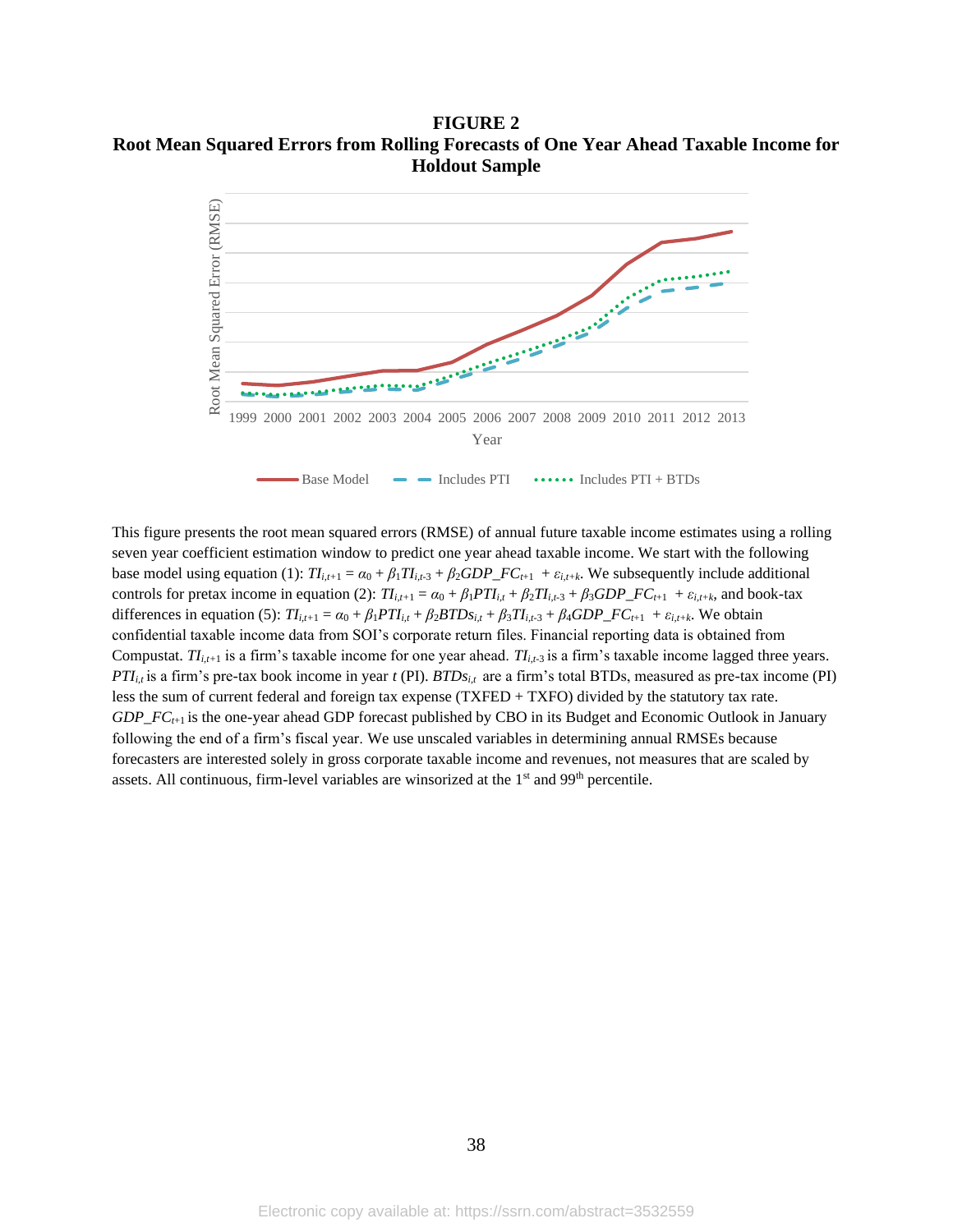**FIGURE 3 The Contribution of Timeliness versus Accruals to the Information Content of Financial Statement Information for Taxable Income Forecasts**



This figure presents regression coefficients on  $T I_{t-k}$ ,  $PT I_t$  and  $BTD_t$  when estimating equation (5):  $T I_{i,t+1} = \alpha_0 + \beta_1 PT I_{i,t}$  $+ \beta_2 B T D s_{i,t} + \beta_3 T I_{i,t-k} + \beta_4 G D P_{-} F C_{t+1} + \varepsilon_{i,t+k}$  using varying lags of confidential taxable income. This figure also presents the adjusted R squared (in columns) from reducing the lag length of taxable income included in the forecasting model. We obtain confidential taxable income data from SOI's corporate return files. Financial reporting data is obtained from Compustat. *TIi,t+*<sup>1</sup> is a firm's taxable income for one year ahead. *TIi,t-k* is a firm's taxable income in the current year (i.e., k=0) or up to three years prior (i.e., *k*=1, *k*=2, and *k*=3), scaled by beginning financial statement assets. *PTI<sub>ij</sub>* is a firm's pre-tax book income in year  $t$  (PI), scaled by beginning financial statement assets (AT). *BTDs*<sub>*it*</sub> are a firm's total BTDs, measured as pre-tax income (PI) less the sum of current federal and foreign tax expense (TXFED + TXFO) divided by the statutory tax rate, and scaled by beginning total assets. *GDP\_FCt*+1 is the one-year ahead GDP forecast published by CBO in its Budget and Economic Outlook in January following the end of a firm's fiscal year. All continuous, firm-level variables are winsorized at the 1<sup>st</sup> and 99<sup>th</sup> percentile.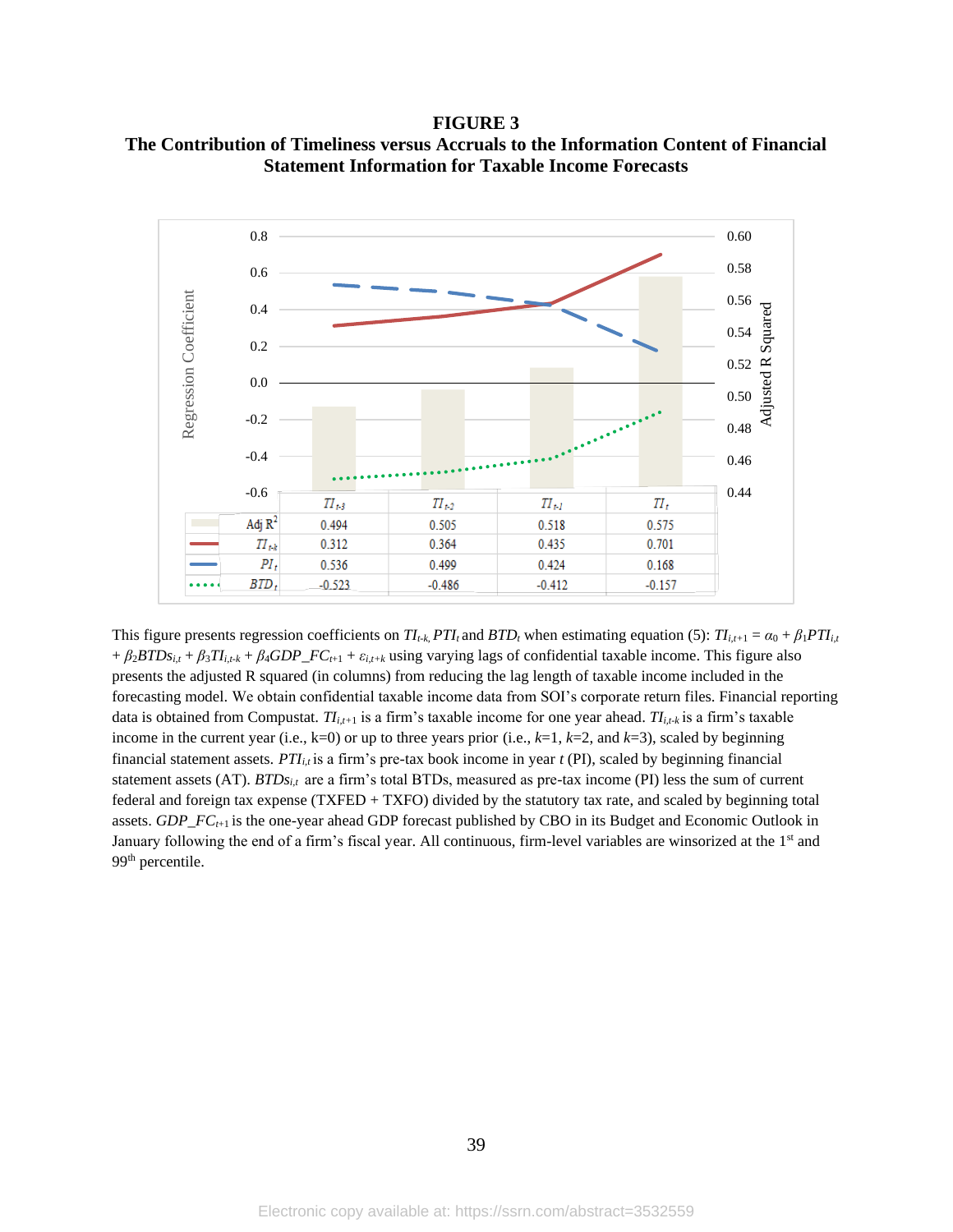|  | <b>TABLE 1</b> |                                                    |                |
|--|----------------|----------------------------------------------------|----------------|
|  |                | <b>Descriptive Statistics for Model Parameters</b> |                |
|  |                |                                                    | $\blacksquare$ |

|  | Scaled dollar amounts in millions (GDP in unscaled \$trillions) |
|--|-----------------------------------------------------------------|
|--|-----------------------------------------------------------------|

### **Panel A: Summary Statistics Variable N Mean Std Dev** *TIt+1* 52,204 0.0382 0.0750 *TIt+2* 46,116 0.0439 0.0894 *TIt+3* 40,467 0.0499 0.1035 *PTI*<sub>t</sub> 52,204 -0.0312 0.3070 *PTACC<sub>t</sub>* 42,110 -0.0609 0.1173 *PTCF<sub>t</sub>* 42,110 0.0836 0.1620 *PIDOM<sub>t</sub>* 16,825 0.0146 0.1581 *PIFO<sub>t</sub>* 16,627 0.0217 0.0553 *BTDs<sub>t</sub>* 37,099 -0.1001 0.3426 *BTDs\_TEMP<sub>t</sub>* 40,915 0.0002 0.0644 *BTDs\_PERM<sub>t</sub>* 37,021 -0.0998 0.3445 *DTA<sub>t</sub>* 30,692 0.0442 0.0545 *DTL<sub>t</sub>* 30,680 0.0481 0.0620 *TIt-3* 52,204 0.0257 0.0475 *GDP\_FC<sup>t</sup>* 52,204 12.395 3.306

**Panel B: Pearson (Spearman) Correlations for Income Variables above (below) main diagonal**

|            | $TI_{t+1}$ | $TI_{t+2}$ | $TI_{t+3}$ | $PTI_t$ | $PTACC_t$ | $PTCF_t$  | $PIDOM_t$ | $PIFO_t$ |
|------------|------------|------------|------------|---------|-----------|-----------|-----------|----------|
| $TI_{t+1}$ |            | 0.7529     | 0.6401     | 0.3389  | 0.1177    | 0.4598    | 0.4697    | 0.2004   |
| $TI_{t+2}$ | 0.7906     |            | 0.7581     | 0.3130  | 0.0944    | 0.4273    | 0.4212    | 0.1788   |
| $TI_{t+3}$ | 0.6886     | 0.7900     |            | 0.2952  | 0.0731    | 0.3974    | 0.3950    | 0.1615   |
| $PTI_t$    | 0.6157     | 0.5653     | 0.5235     |         | 0.5495    | 0.7449    | 0.9078    | 0.4647   |
| $PTACC_t$  | 0.1732     | 0.1412     | 0.1116     | 0.3165  |           | $-0.0611$ | 0.5407    | 0.2734   |
| $PTCF_t$   | 0.4889     | 0.4611     | 0.4382     | 0.7249  | $-0.2815$ |           | 0.6908    | 0.4076   |
| $PIDOM_t$  | 0.6244     | 0.5623     | 0.5129     | 0.8925  | 0.3950    | 0.6531    |           | 0.1939   |
| $PIFO_t$   | 0.2861     | 0.2585     | 0.2402     | 0.5254  | 0.2271    | 0.3995    | 0.2011    |          |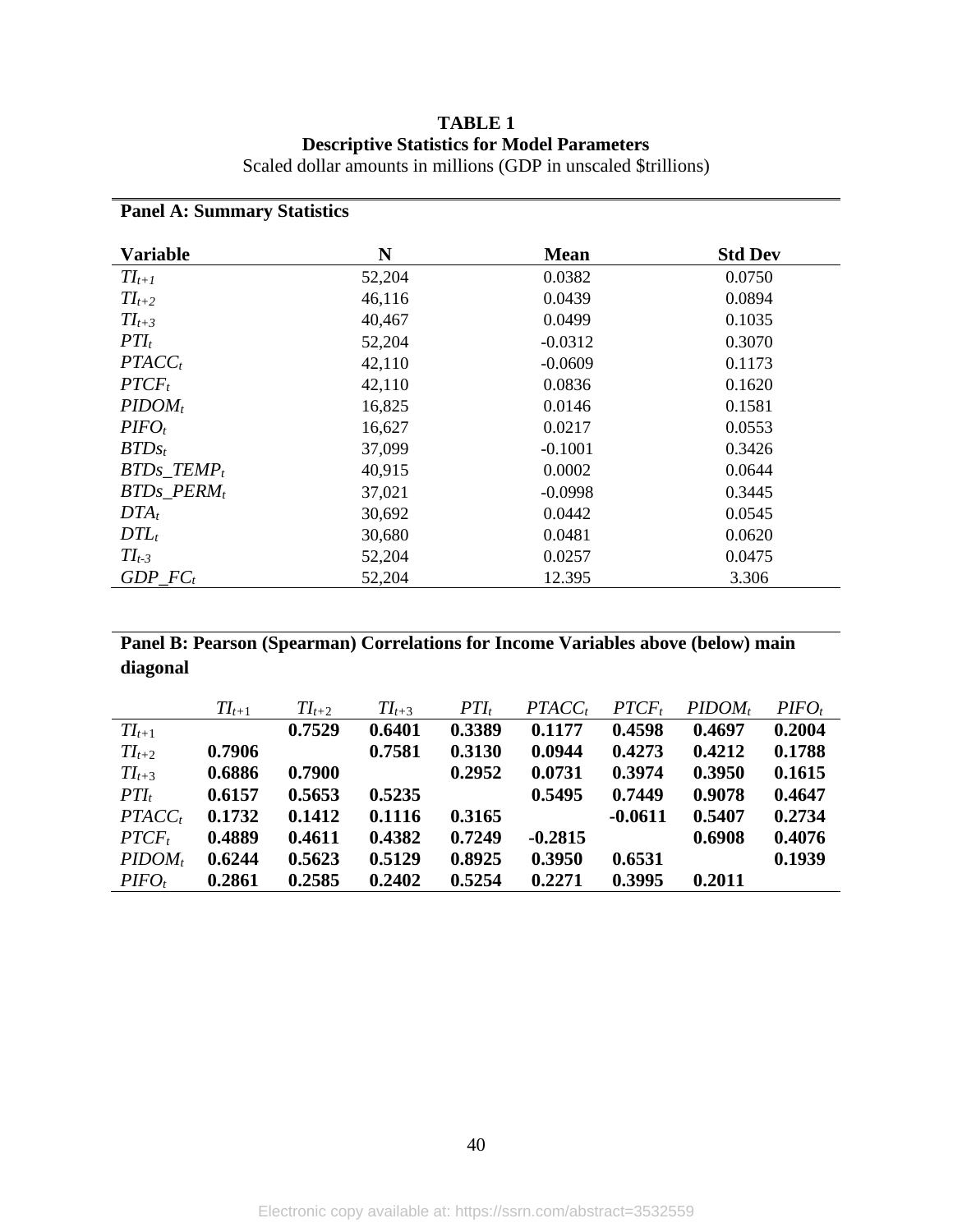**Panel C: Pearson (Spearman) Correlations for Book-Tax Difference Variables above (below) main diagonal**

|                          | $TI_{t+1}$ | $TI_{t+2}$ | $TI_{t+3}$ | $BTDs_t$ | <i>BTDs</i> | <i>BTDs</i> | $DTA_t$   | $DTL_t$   | $TI_{t-3}$ | $GDP\_FC_{t+1}$ |
|--------------------------|------------|------------|------------|----------|-------------|-------------|-----------|-----------|------------|-----------------|
|                          |            |            |            |          | $TEMP_t$    | $PERM_t$    |           |           |            |                 |
| $TI_{t+1}$               |            | 0.7529     | 0.6401     | 0.1883   | 0.0007      | 0.1872      | 0.0946    | 0.0840    | 0.4516     | $-0.0997$       |
| $TI_{t+2}$               | 0.7906     |            | 0.7581     | 0.1780   | 0.0002      | 0.1770      | 0.1013    | 0.0744    | 0.3928     | $-0.0988$       |
| $TI_{t+3}$               | 0.6886     | 0.7900     |            | 0.1711   | 0.0035      | 0.1702      | 0.1079    | 0.0655    | 0.3541     | $-0.0963$       |
| $BTDs_t$                 | 0.3656     | 0.3500     | 0.3343     |          | 0.1046      | 0.9703      | 0.1634    | 0.1806    | 0.1707     | $-0.0483$       |
| $BTDs$ TEMP <sub>t</sub> | 0.0534     | 0.0554     | 0.0561     | 0.4407   |             | $-0.1070$   | $-0.2095$ | 0.1379    | 0.0105     | $-0.0098$       |
| $BTDs\_PERM_t$           | 0.4163     | 0.3913     | 0.3706     | 0.7385   | $-0.1271$   |             | 0.2122    | 0.1597    | 0.1671     | $-0.0457$       |
| $DTA_t$                  | 0.2206     | 0.2258     | 0.2310     | 0.2993   | $-0.0487$   | 0.3404      |           | 0.3947    | 0.0901     | $-0.0807$       |
| $DTL_t$                  | 0.2352     | 0.2268     | 0.2187     | 0.3282   | 0.1927      | 0.2011      | 0.6355    |           | 0.0785     | $-0.0733$       |
| $TI_{t-3}$               | 0.5430     | 0.4980     | 0.4618     | 0.2479   | 0.0142      | 0.3091      | 0.1859    | 0.2145    |            | $-0.0902$       |
| $GDP\_FC_{t+1}$          | $-0.1152$  | $-0.1055$  | $-0.0975$  | 0.0118   | 0.0089      | 0.0144      | $-0.0870$ | $-0.0672$ | $-0.1199$  |                 |

This table presents descriptive statistics for variables used in regression analyses. We obtain confidential taxable income data from SOI's corporate return files. Financial reporting data is obtained from Compustat.  $T_{i,t+k}$  is a firm's taxable income from SOI files for up to three years ahead (i.e.,  $k=1$ ,  $k=2$ , and  $k=3$ ) scaled by beginning financial statement assets. PT $I_{i,t}$  is a firm's pre-tax book income in year t (PI), scaled by beginning financial statement assets (AT). PTACC<sub>*it*</sub> is a firm's pre-tax accruals, computed as pre-tax income minus operating cash flow and cash taxes paid, plus cash flows extraordinary items and discontinued operations (PI – OANCF – TXPD + XIDOC), scaled by beginning total assets. *PTCFi,t* is a firm's pre-tax cash flow, equal to pre-tax income minus pre-tax accruals, scaled by beginning total assets. *PIFO<sub>i,t</sub>* is a firm's pre-tax foreign income (PIFO), scaled by beginning total assets. *PIDOM<sub>i,t</sub>* is a firm's pre-tax domestic income (PIDOM), scaled by beginning total assets. *BTDsi,t* are a firm's total BTDs, equal to pre-tax income (PI) less the sum of current federal and foreign tax expense (TXFED + TXFO) divided by the statutory tax rate. *BTD\_TEMPsi,t* are a firm's temporary BTDs, measured as deferred tax expense (TXDI) divided by the statutory tax rate. *BTD\_PERMs<sub>it</sub>* are a firm's permanent BTDs, measured as the difference between total BTDs and computed temporary BTDs. All BTD measures are scaled by beginning total assets. *DTAi,t* is a firm's net deferred tax asset (TXNDBA), scaled by beginning total assets. *DTLi,t* is a firm's deferred tax liability (TXNDBL), scaled by beginning total assets. We include taxable income in year *t-*3 (*TIt-*3) as a forecasting parameter because it is the most recent taxable income figure available to users of SOI microdata at the time financial statements are released. *GDP\_FCt*+1 is the one-year ahead GDP forecast in trillions of dollars published by CBO in its Budget and Economic Outlook in January following the end of a firm's fiscal year. All continuous, firm-level variables are winsorized at the  $1<sup>st</sup>$  and  $99<sup>th</sup>$  percentile. Correlations that are statistically significant at 1 percent or less are indicated in bold.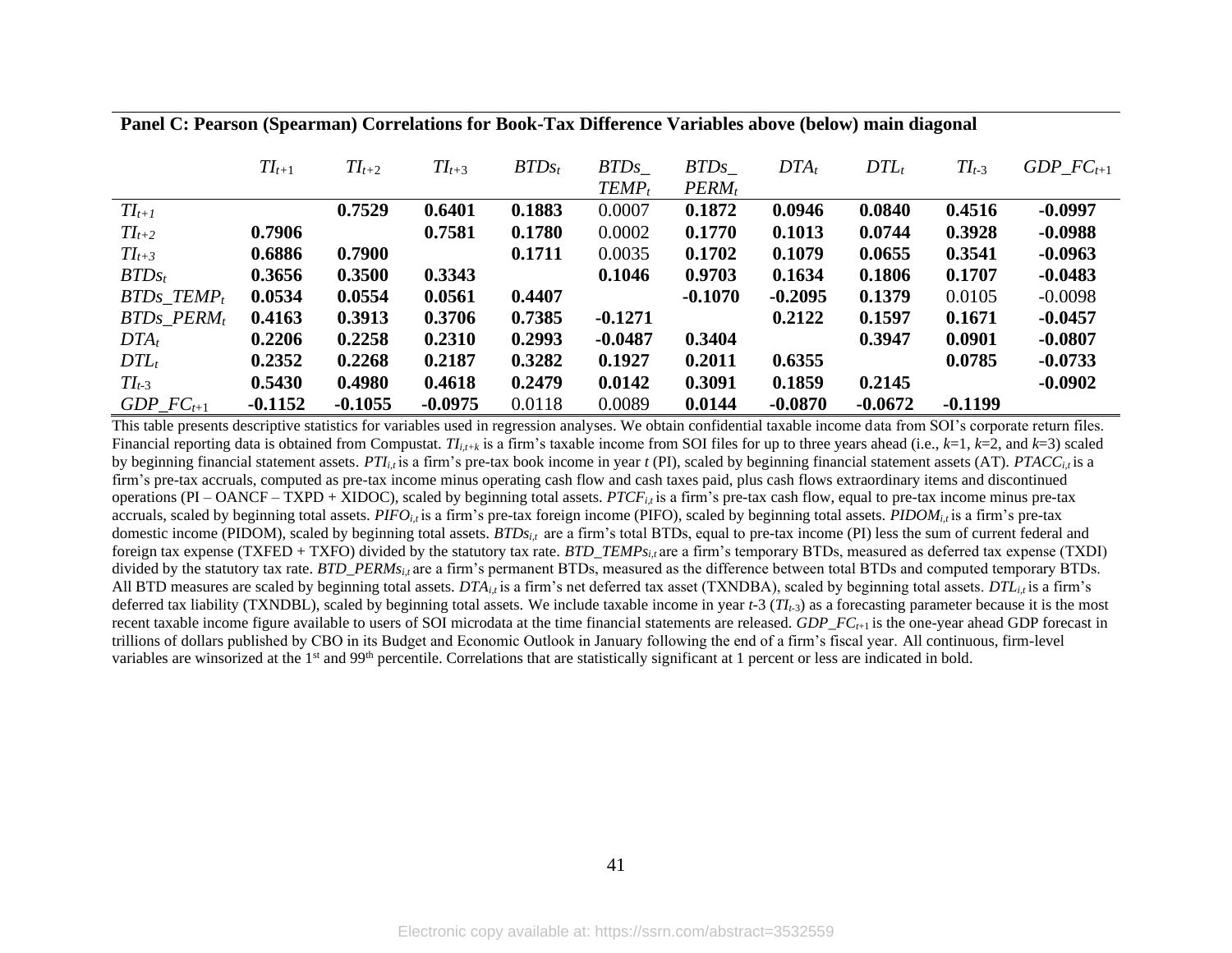| $TI_{i,t+k} = \alpha_0 + \beta_1 TI_{i,t-3} + \beta_2 GDP\_FC_{t+1} + \varepsilon_{i,t+k}$ (1) |              |                                                                                                                    |              |                        |                        |                        |  |  |  |  |
|------------------------------------------------------------------------------------------------|--------------|--------------------------------------------------------------------------------------------------------------------|--------------|------------------------|------------------------|------------------------|--|--|--|--|
|                                                                                                |              | $TI_{i,t+k} = \alpha_0 + \beta_1 PTI_{i,t} + \beta_2 TI_{i,t-3} + \beta_3 GDP\_FC_{t+1} + \varepsilon_{i,t+k}$ (2) |              |                        |                        |                        |  |  |  |  |
|                                                                                                | $II_{i,t+1}$ | $TI_{i,t+2}$                                                                                                       | $TI_{i,t+3}$ | $TI_{i,t+1}$           | $TI_{i,t+2}$           | $TI_{i,t+3}$           |  |  |  |  |
| $\alpha_0$                                                                                     | $0.0368***$  | $0.0473***$                                                                                                        | $0.0565***$  | $0.0378***$            | $0.0484***$            | $0.0579***$            |  |  |  |  |
|                                                                                                | (24.20)      | (23.24)                                                                                                            | (21.77)      | (30.27)                | (28.02)                | (25.37)                |  |  |  |  |
| $PTI_{i.t}$                                                                                    |              |                                                                                                                    |              | $0.0591***$<br>(40.27) | $0.0694***$<br>(36.90) | $0.0802***$<br>(35.29) |  |  |  |  |
| $TI_{i,t-3}$                                                                                   | $0.7046***$  | $0.7169***$                                                                                                        | $0.7372***$  | $0.6143***$            | $0.6147***$            | $0.6230***$            |  |  |  |  |
|                                                                                                | (60.05)      | (51.29)                                                                                                            | (44.22)      | (54.99)                | (45.70)                | (38.61)                |  |  |  |  |
| GDP $FC_{t+1}$                                                                                 | $-0.0014***$ | $-0.0019***$                                                                                                       | $-0.0023***$ | $-0.0011***$           | $-0.0016***$           | $-0.0020$ ***          |  |  |  |  |
|                                                                                                | $(-12.11)$   | $(-12.12)$                                                                                                         | $(-11.42)$   | $(-12.15)$             | $(-12.33)$             | $(-11.58)$             |  |  |  |  |
| N                                                                                              | 52,204       | 46,116                                                                                                             | 40,467       | 52,204                 | 46,116                 | 40,467                 |  |  |  |  |
| Adj. $\mathbb{R}^2$                                                                            | 0.2074       | 0.1583                                                                                                             | 0.1295       | 0.2625                 | 0.2071                 | 0.1741                 |  |  |  |  |

**TABLE 2 Accounting Earnings and Future Taxable Income**

**Panel A: Baseline Model**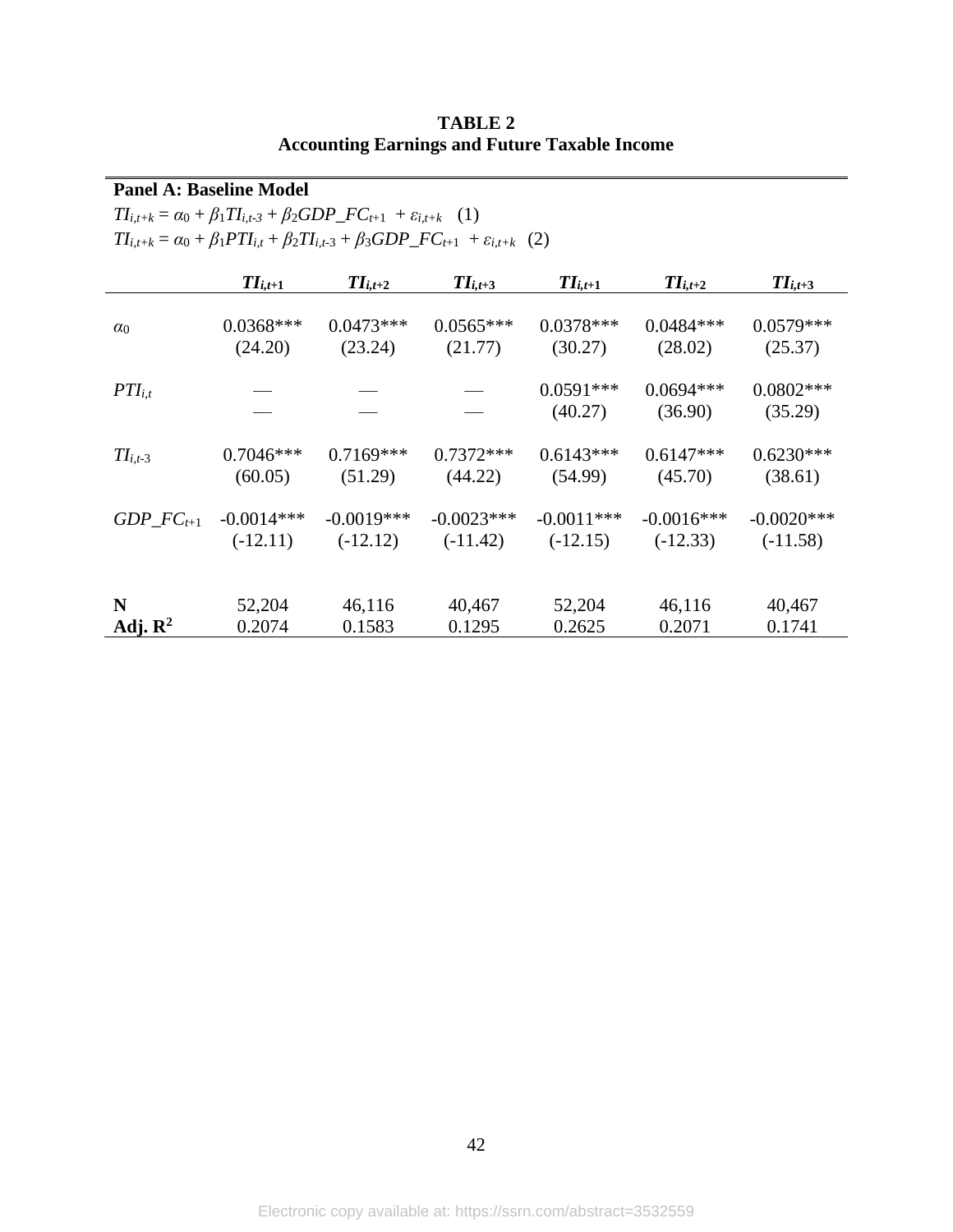# **Panel B: Pre-tax Cash Flows and Accruals**

|                     | $TI_{i,t+1}$           | $TI_{i,t+2}$           | $TI_{i,t+3}$           | $TI_{i,t+1}$           | $TI_{i,t+2}$           | $TI_{i,t+3}$           |
|---------------------|------------------------|------------------------|------------------------|------------------------|------------------------|------------------------|
| $\alpha_0$          | $0.0489***$            | $0.0604***$            | $0.0702***$            | $0.0420***$            | $0.0518***$            | $0.0600***$            |
|                     | (31.17)                | (28.06)                | (24.57)                | (26.25)                | (23.78)                | (20.85)                |
| $PTI_{i,t}$         | $0.1527***$<br>(44.17) | $0.1697***$<br>(39.94) | $0.1853***$<br>(37.42) |                        |                        |                        |
| $PTCF_{i,t}$        |                        |                        |                        | $0.1871***$<br>(42.67) | $0.2144***$<br>(39.37) | 0.2386***<br>(37.55)   |
| $PTACC_{i,t}$       |                        |                        |                        | $0.0954***$<br>(21.45) | $0.0977***$<br>(17.53) | $0.0998***$<br>(14.81) |
| $TI_{i,t-3}$        | $0.5107***$            | $0.5025***$            | $0.5080***$            | $0.4817***$            | $0.4647***$            | $0.4635***$            |
|                     | (46.40)                | (37.56)                | (31.17)                | (43.07)                | (34.33)                | (28.20)                |
| $GDP\_FC_{t+1}$     | $-0.0018***$           | $-0.0024***$           | $-0.0029***$           | $-0.0017***$           | $-0.0023***$           | $-0.0027$ ***          |
|                     | $(-16.33)$             | $(-15.38)$             | $(-13.66)$             | $(-15.30)$             | $(-14.69)$             | $(-13.06)$             |
| N                   | 42,110                 | 37,264                 | 32,728                 | 42,110                 | 37,264                 | 32,728                 |
| Adj. $\mathbb{R}^2$ | 0.3103                 | 0.2481                 | 0.2053                 | 0.3221                 | 0.2624                 | 0.2201                 |

 $TI_{i,t+k} = \alpha_0 + \beta_1 P T C F_{i,t} + \beta_2 P T A C C_{i,t} + \beta_3 T I_{i,t-3} + \beta_4 G D P\_ F C_{t+1} + \varepsilon_{i,t+k}$  (3)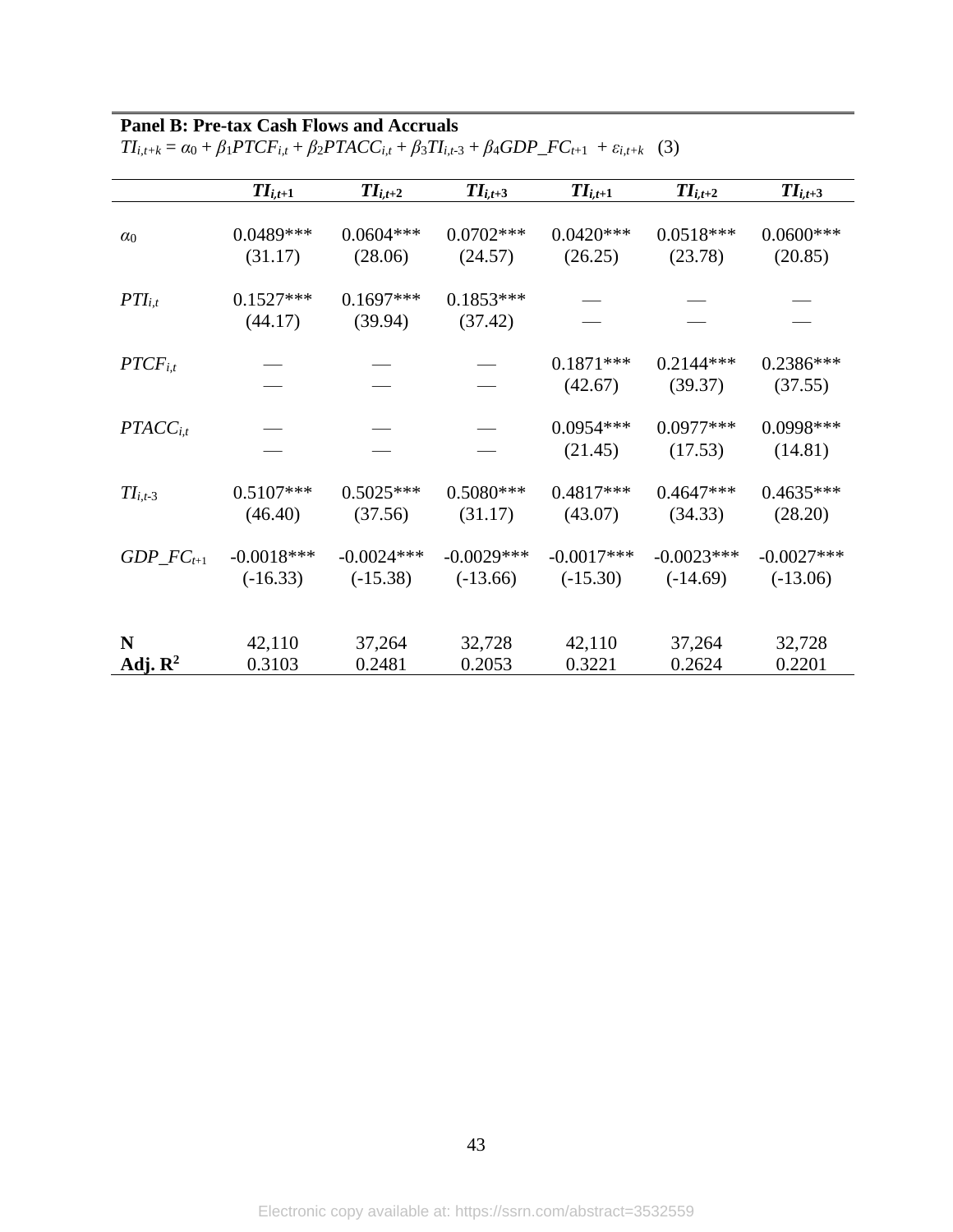#### **Panel C: Foreign and Domestic Pre-tax Income**

|                     | $II_{i,t+1}$<br>$TI_{i,t+2}$ |                        | $TI_{i,t+3}$           | $TI_{i,t+1}$           | $TI_{i,t+2}$           | $TI_{i,t+3}$           |
|---------------------|------------------------------|------------------------|------------------------|------------------------|------------------------|------------------------|
| $\alpha_0$          | $0.0343***$                  | $0.0447***$            | $0.0476***$            | $0.0341***$            | $0.0443***$            | $0.0471***$            |
|                     | (13.34)                      | (12.95)                | (10.92)                | (13.34)                | (12.91)                | (10.87)                |
| $PTI_{i,t}$         | $0.1635***$<br>(28.21)       | $0.1865***$<br>(25.88) | $0.2072***$<br>(24.28) |                        |                        |                        |
| $PIFO_{i,t}$        |                              |                        |                        | $0.1299***$<br>(9.71)  | $0.1525***$<br>(8.57)  | $0.1537***$<br>(7.16)  |
| $PIDOM_{i,t}$       |                              |                        |                        | $0.1793***$<br>(24.96) | $0.2024***$<br>(22.65) | $0.2297***$<br>(22.57) |
| $TI_{i,t-3}$        | $0.4834***$                  | $0.4663***$            | $0.4864***$            | $0.4775***$            | $0.4609***$            | $0.4782**$             |
|                     | (29.41)                      | (23.95)                | (20.68)                | (29.08)                | (23.74)                | (20.49)                |
| $GDP\_FC_{t+1}$     | $-0.0006$ ***                | $-0.0011***$           | $-0.0012***$           | $-0.0006$ ***          | $-0.0011***$           | $-0.0010***$           |
|                     | $(-3.55)$                    | $(-4.57)$              | $(-3.62)$              | $(-3.22)$              | $(-4.28)$              | $(-3.27)$              |
| N                   | 15,014                       | 13,239                 | 11,576                 | 15,014                 | 13,239                 | 11,576                 |
| Adj. $\mathbb{R}^2$ | 0.3274                       | 0.2635                 | 0.2271                 | 0.3305                 | 0.2649                 | 0.2303                 |

 $TI_{i,t+k} = \alpha_0 + \beta_1 PIFO_{i,t} + \beta_2 PIDOM_{i,t} + \beta_3 TI_{i,t-3} + \beta_4 GDP\_FC_t + \varepsilon_{i,t+k}$  (4)

This table reports results from regressions of future taxable income at the firm-level on a firm's financial reporting pre-tax income, prior period taxable income, and forecasted GDP. We obtain confidential taxable income data from SOI's corporate return files. Financial reporting data is obtained from Compustat*. TIi,t+k* is a firm's taxable income for up to three years ahead (i.e.,  $k=1$ ,  $k=2$ , and  $k=3$ ) scaled by beginning of period financial statement assets.  $PTI_{i,t}$  is a firm's pre-tax book income for year *t* (PI), scaled by beginning of period financial statement assets (AT).  $T_{i,t-3}$  is a firm's prior period taxable income (Form 1120, Line 30), scaled by beginning of period financial statement assets. We include taxable income in year  $t-3$  ( $T_{t-3}$ ) as a forecasting parameter because it is the most recent taxable income figure available to users of SOI microdata at the time financial statements are released. *GDP\_FCt*+1 is the one-year ahead GDP forecast published by CBO in its Budget and Economic Outlook in January following the end of a firm's fiscal year. In panels B and C we regress firm-level taxable income on individual components of a firm's financial reporting pretax income.  $PTACC_{i,t}$  is a firm's pre-tax accruals, computed as pre-tax income minus operating cash flow and cash taxes paid, plus cash flows extraordinary items and discontinued operations (PI – OANCF – TXPD + XIDOC), scaled by beginning total assets. *PTCFi,t* is a firm's pre-tax cash flow, computed as pre-tax income minus pre-tax accruals, scald by beginning total assets. *PIFO<sub>it</sub>* is a firm's pre-tax foreign income (PIFO), scaled by beginning total assets. *PIDOM<sub>i,t</sub>* is a firm's pre-tax domestic income (PIDOM), scaled by beginning total assets. All continuous, firm-level variables are winsorized at the  $1<sup>st</sup>$  and  $99<sup>th</sup>$  percentile. In parentheses, we report Newey and West (1987) heteroskedasticity and autocorrelation consistent *t*-statistics with four lags. Statistical significance at the 1, 5, and 10 percent levels are indicated by \*\*\*, \*\*, and \*, respectively.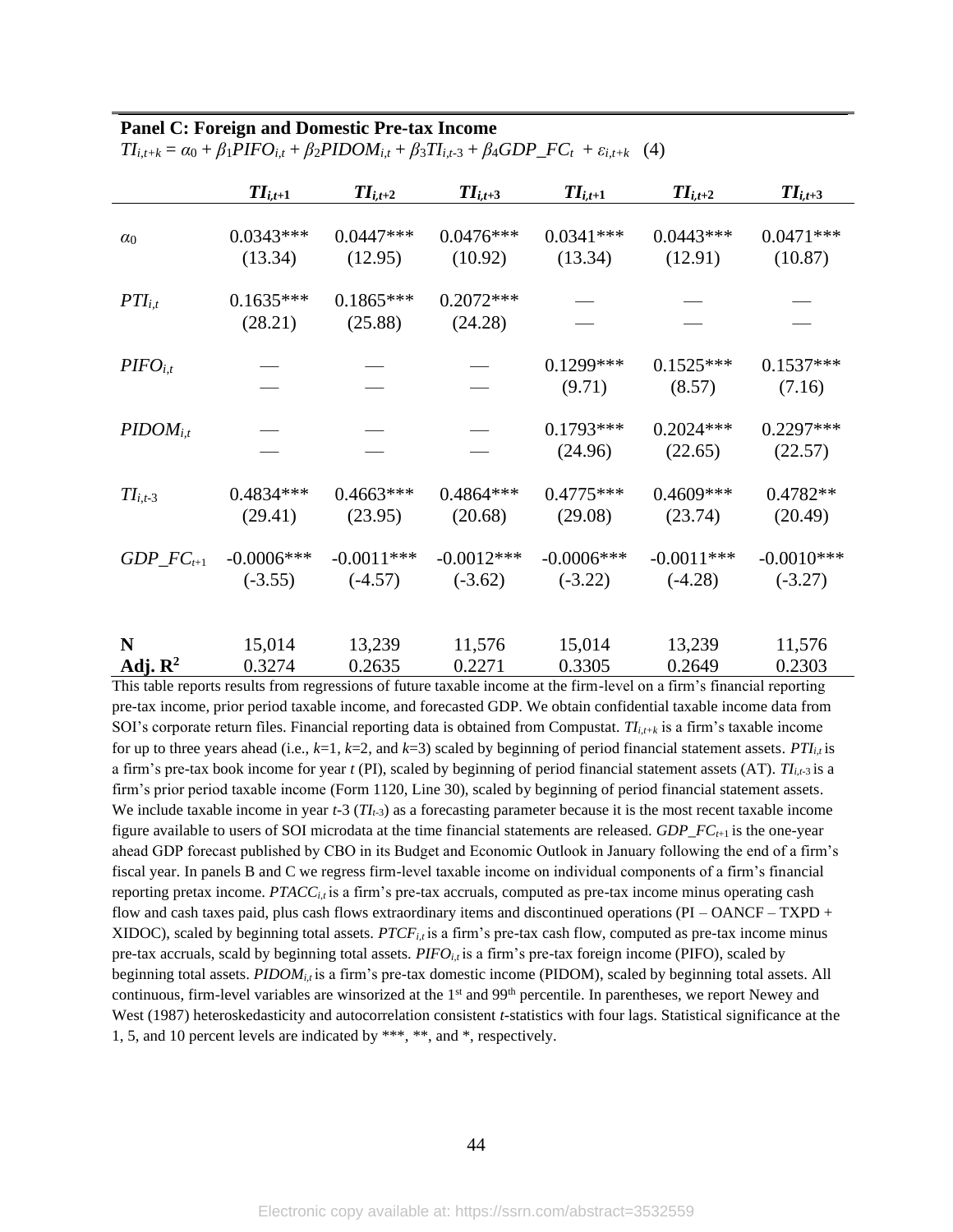|                     | $TI_{i,t+k} = \alpha_0 + \beta_1 PTI_{i,t} + \beta_2 BTDs_{i,t} + \beta_3 TI_{i,t-3} + \beta_4 GDP\_FC_{t+1} + \varepsilon_{i,t+k}$ (5) |              |              |                            |                            |                            |  |  |  |  |  |
|---------------------|-----------------------------------------------------------------------------------------------------------------------------------------|--------------|--------------|----------------------------|----------------------------|----------------------------|--|--|--|--|--|
|                     | $TI_{i,t+1}$                                                                                                                            | $TI_{i,t+2}$ | $TI_{i,t+3}$ | $TI_{i,t+1}$               | $TI_{i,t+2}$               | $TI_{i,t+3}$               |  |  |  |  |  |
| $\alpha_0$          | $0.0460***$                                                                                                                             | $0.0576***$  | $0.0665***$  | $0.0199***$                | $0.0305***$                | $0.0393***$                |  |  |  |  |  |
|                     | (25.85)                                                                                                                                 | (23.81)      | (21.31)      | (12.83)                    | (13.75)                    | (13.28)                    |  |  |  |  |  |
| $PTI_{i,t}$         | $0.0572***$                                                                                                                             | $0.0672***$  | $0.0772***$  | $0.5360***$                | $0.5337***$                | $0.5194***$                |  |  |  |  |  |
|                     | (35.55)                                                                                                                                 | (33.13)      | (31.82)      | (32.58)                    | (28.40)                    | (25.18)                    |  |  |  |  |  |
| $BTDs_{i,t}$        |                                                                                                                                         |              |              | $-0.5232***$<br>$(-29.96)$ | $-0.5145***$<br>$(-25.69)$ | $-0.4931***$<br>$(-22.39)$ |  |  |  |  |  |
| $TI_{i,t-3}$        | $0.5842***$                                                                                                                             | $0.5755***$  | $0.5773***$  | $0.3124***$                | $0.3138***$                | $0.3324***$                |  |  |  |  |  |
|                     | (45.44)                                                                                                                                 | (37.75)      | (31.97)      | (22.46)                    | (18.74)                    | (16.99)                    |  |  |  |  |  |
| $GDP\_FC_{t+1}$     | $-0.0013***$                                                                                                                            | $-0.0017***$ | $-0.0020***$ | $-0.0008***$               | $-0.0012***$               | $-0.0014***$               |  |  |  |  |  |
|                     | $(-9.82)$                                                                                                                               | $(-9.61)$    | $(-8.47)$    | $(-7.89)$                  | $(-7.68)$                  | $(-6.66)$                  |  |  |  |  |  |
| N                   | 37,099                                                                                                                                  | 32,751       | 28,692       | 37,099                     | 32,751                     | 28,692                     |  |  |  |  |  |
| Adj. $\mathbb{R}^2$ | 0.2467                                                                                                                                  | 0.1933       | 0.1626       | 0.4940                     | 0.3655                     | 0.2857                     |  |  |  |  |  |

**TABLE 3 Book-tax Differences and Future Taxable Income**

**Panel A: Total Book-tax Differences**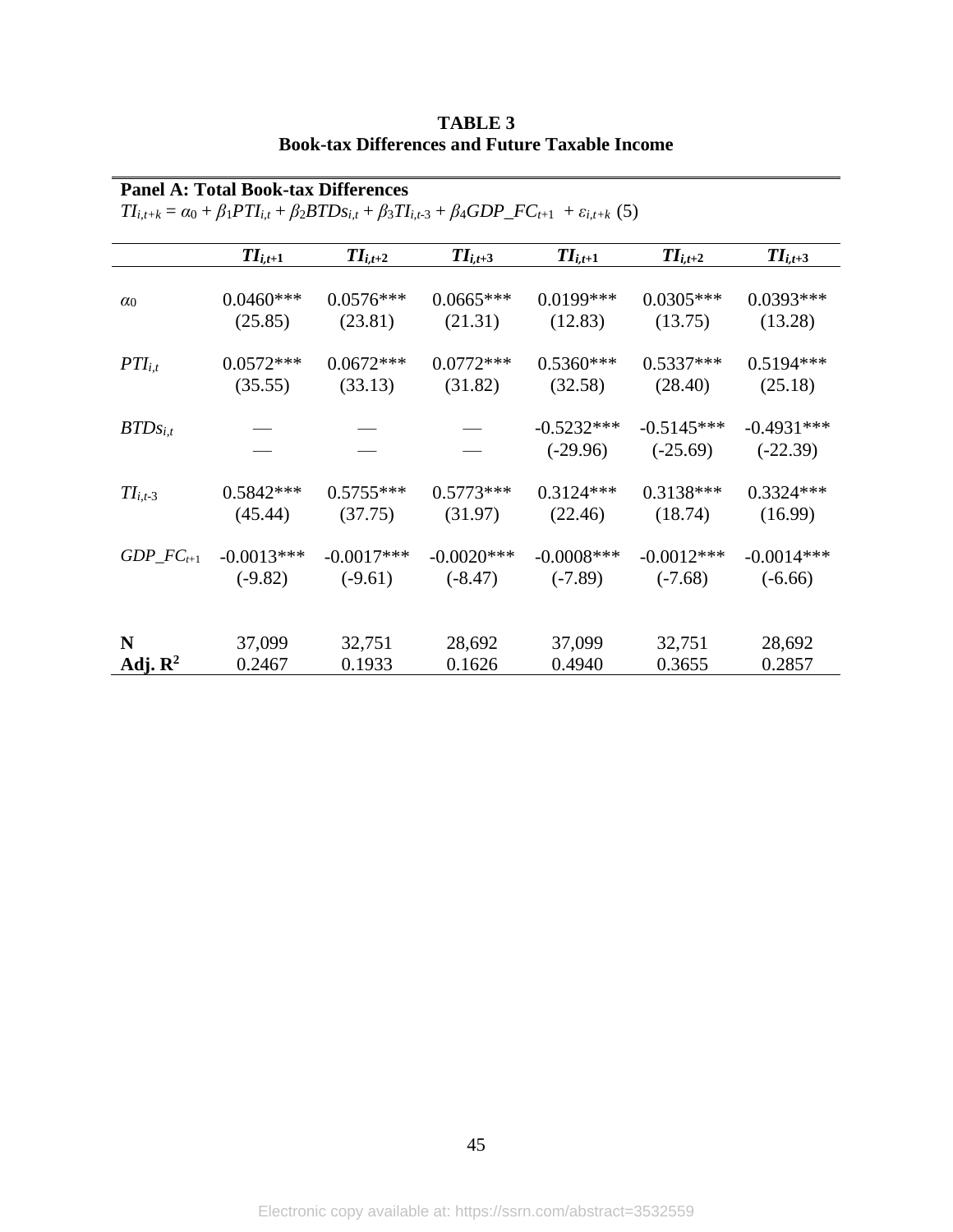## **Panel B: Temporary and Permanent Book-tax Differences**

 $TI_{i,t+k} = \alpha_0 + \beta_1 PTI_{i,t} + \beta_2 BTDs\_TEMP_{i,t} + \beta_3 BTDs\_PERM_{i,t} + \beta_4 TI_{i,t-3} + \beta_5 GDP\_FC_{t+1} + \varepsilon_{i,t+k}$ (6)

|                                                                            | $TI_{i,t+1}$               | $II_{i,t+2}$               | $TI_{i,t+3}$               | $II_{i,t+1}$               | $TI_{i,t+2}$               | $TI_{i,t+3}$                |
|----------------------------------------------------------------------------|----------------------------|----------------------------|----------------------------|----------------------------|----------------------------|-----------------------------|
| $\alpha_0$                                                                 | $0.0199***$                | $0.0305***$                | $0.0393***$                | $0.0226***$                | $0.0329***$                | $0.0418***$                 |
|                                                                            | (12.83)                    | (13.76)                    | (13.28)                    | (14.53)                    | (14.82)                    | (14.16)                     |
| $PTI_{i,t}$                                                                | $0.5369***$                | $0.5346***$                | $0.5203***$                | $0.4873***$                | $0.4925***$                | $0.4810***$                 |
|                                                                            | (32.88)                    | (28.67)                    | (25.39)                    | (32.94)                    | (28.94)                    | (26.09)                     |
| $BTDs_{i,t}$                                                               | $-0.5242***$<br>$(-30.24)$ | $-0.5154***$<br>$(-25.95)$ | $-0.4940***$<br>$(-22.59)$ |                            |                            |                             |
| $BTDs$ <sub><math>.F</math></sub> $F$ $F$ $AP$ <sub><math>i,t</math></sub> |                            |                            |                            | $-0.4743***$<br>$(-31.53)$ | $-0.4752***$<br>$(-25.21)$ | $-0.4468$ ***<br>$(-20.60)$ |
| $BTDs\_PERM_{i,t}$                                                         |                            |                            |                            | $-0.4705***$<br>$(-30.33)$ | $-0.4696***$<br>$(-26.27)$ | $-0.4513***$<br>$(-23.30)$  |
| $TI_{i,t-3}$                                                               | $0.3123***$                | $0.3137***$                | $0.3320***$                | $0.3371***$                | $0.3341***$                | 0.3509***                   |
|                                                                            | (22.49)                    | (18.79)                    | (17.00)                    | (25.13)                    | (20.67)                    | (18.58)                     |
| $GDP\_FC_{t+1}$                                                            | $-0.0008$ ***              | $-0.0012***$               | $-0.0014***$               | $-0.0008$ ***              | $-0.0012***$               | $-0.0015***$                |
|                                                                            | $(-7.87)$                  | $(-7.68)$                  | $(-6.65)$                  | $(-8.00)$                  | $(-7.76)$                  | $(-6.87)$                   |
| N                                                                          | 37,021                     | 32,682                     | 28,634                     | 37,021                     | 32,682                     | 28,634                      |
| Adj. $\mathbb{R}^2$                                                        | 0.4939                     | 0.3658                     | 0.2858                     | 0.4684                     | 0.3512                     | 0.2746                      |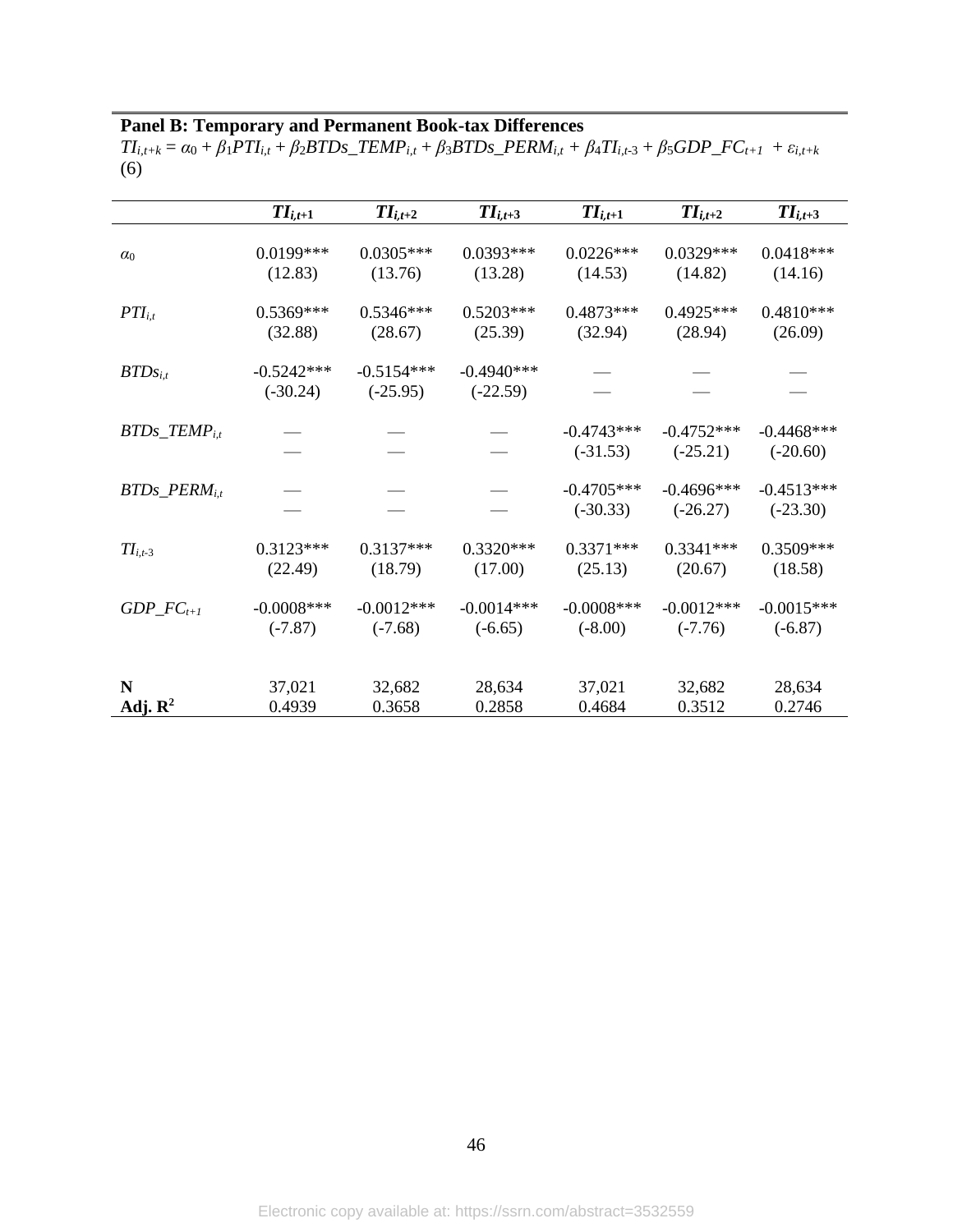|  |  | Panel C: Book-Tax Differences and Deferred Tax Assets and Liabilities |  |
|--|--|-----------------------------------------------------------------------|--|
|  |  |                                                                       |  |

|                     | $TI_{i,t+1}$ | $TI_{i,t+2}$ | $TI_{i,t+3}$ | $TI_{i,t+1}$              | $TI_{i,t+2}$           | $TI_{i,t+3}$           |  |
|---------------------|--------------|--------------|--------------|---------------------------|------------------------|------------------------|--|
| $\alpha_0$          | $0.0235***$  | $0.0401***$  | $0.0507***$  | $0.0241***$               | $0.0403***$            | $0.0512***$            |  |
|                     | (7.93)       | (9.07)       | (8.98)       | (7.57)                    | (8.59)                 | (8.55)                 |  |
| $PTI_{i,t}$         | $0.5464***$  | $0.5500***$  | $0.5231***$  | $0.5487***$               | $0.5508***$            | $0.5222***$            |  |
|                     | (23.06)      | (20.43)      | (18.47)      | (23.59)                   | (20.75)                | (18.59)                |  |
| $BTDs_{i,t}$        | $-0.5359***$ | $-0.5347***$ | $-0.5023***$ | $-0.5381***$              | $-0.5354***$           | $-0.5011***$           |  |
|                     | $(-21.44)$   | $(-18.75)$   | $(-16.66)$   | $(-21.83)$                | $(-18.92)$             | $(-16.65)$             |  |
| $DTA_{i,t}$         |              |              |              | $-0.0413***$<br>$(-3.77)$ | $-0.0138$<br>$(-0.91)$ | 0.0113<br>(0.61)       |  |
| $DTL_{i,t}$         |              |              |              | $0.0267***$<br>(3.57)     | 0.0089<br>(0.86)       | $-0.0164$<br>$(-1.30)$ |  |
| $TI_{i,t-3}$        | $0.3222***$  | $0.3215***$  | $0.3527***$  | $0.3213***$               | $0.3212***$            | $0.3531***$            |  |
|                     | (16.15)      | (13.57)      | (13.31)      | (16.25)                   | (13.63)                | (13.36)                |  |
| $GDP\_FC_{t+1}$     | $-0.0011***$ | $-0.0019***$ | $-0.0023***$ | $-0.0011***$              | $-0.0019***$           | $-0.0024***$           |  |
|                     | $(-5.84)$    | $(-6.56)$    | $(-6.12)$    | $(-5.86)$                 | $(-6.53)$              | $(-6.12)$              |  |
| N                   | 22,673       | 19,681       | 16,895       | 22,673                    | 19,681                 | 16,895                 |  |
| Adj. $\mathbb{R}^2$ | 0.5199       | 0.3982       | 0.324        | 0.5207                    | 0.3982                 | 0.324                  |  |

 $TI_{i,t+k} = \alpha_0 + \beta_1 PTI_{i,t} + \beta_2 BTDs_{i,t} + \beta_3 DTA_{i,t} + \beta_4 DTL_{i,t} + \beta_5 TI_{i,t-3} + \beta_6 GDP\_FC_{t+1} + \varepsilon_{i,t+k}$  (7)

This table reports results from regressions of firm-level future taxable income on a firm's financial reporting pre-tax income, book-tax differences, prior period taxable income, and forecasted GDP. We obtain confidential taxable income data from SOI's corporate return files. Financial reporting data is obtained from Compustat. *TIi,t+k* is a firm's taxable income for up to three years ahead (i.e., *k*=1, *k*=2, and *k*=3), scaled by beginning financial statement assets. *PTIi,t* is a firm's pre-tax book income in year *t* (PI), scaled by beginning financial statement assets (AT). *BTDsi,t* are a firm's total BTDs, measured as pre-tax income (PI) less the sum of current federal and foreign tax expense (TXFED + TXFO) divided by the statutory tax rate. *BTD\_TEMPsi,t* are a firm's temporary BTDs, measured as deferred tax expense (TXDI) divided by the statutory tax rate. *BTD\_PERMs*<sub>*i,t*</sub> are a firm's permanent BTDs, measured as the difference between total BTDs and computed temporary BTDs. All BTDs are scaled by beginning total assets. *DTAi,t* is a firm's net deferred tax asset (TXNDBA) scaled by beginning total assets. *DTLi,t* is a firm's deferred tax liability (TXNDBL) scaled by beginning total assets. We include taxable income in year *t-*3 (*TIt-*3) as a forecasting parameter because it is the most recent taxable income figure available to users of SOI microdata at the time financial statements are released. *GDP\_FCt*+1 is the one-year ahead GDP forecast published by CBO in its Budget and Economic Outlook in January following the end of a firm's fiscal year. All continuous, firm-level variables are winsorized at the  $1<sup>st</sup>$  and  $99<sup>th</sup>$  percentile. In parentheses, we report Newey and West (1987) heteroskedasticity and autocorrelation consistent *t*-statistics with four lags. Statistical significance at the 1, 5, and 10 percent levels are indicated by \*\*\*, \*\*, and \*, respectively.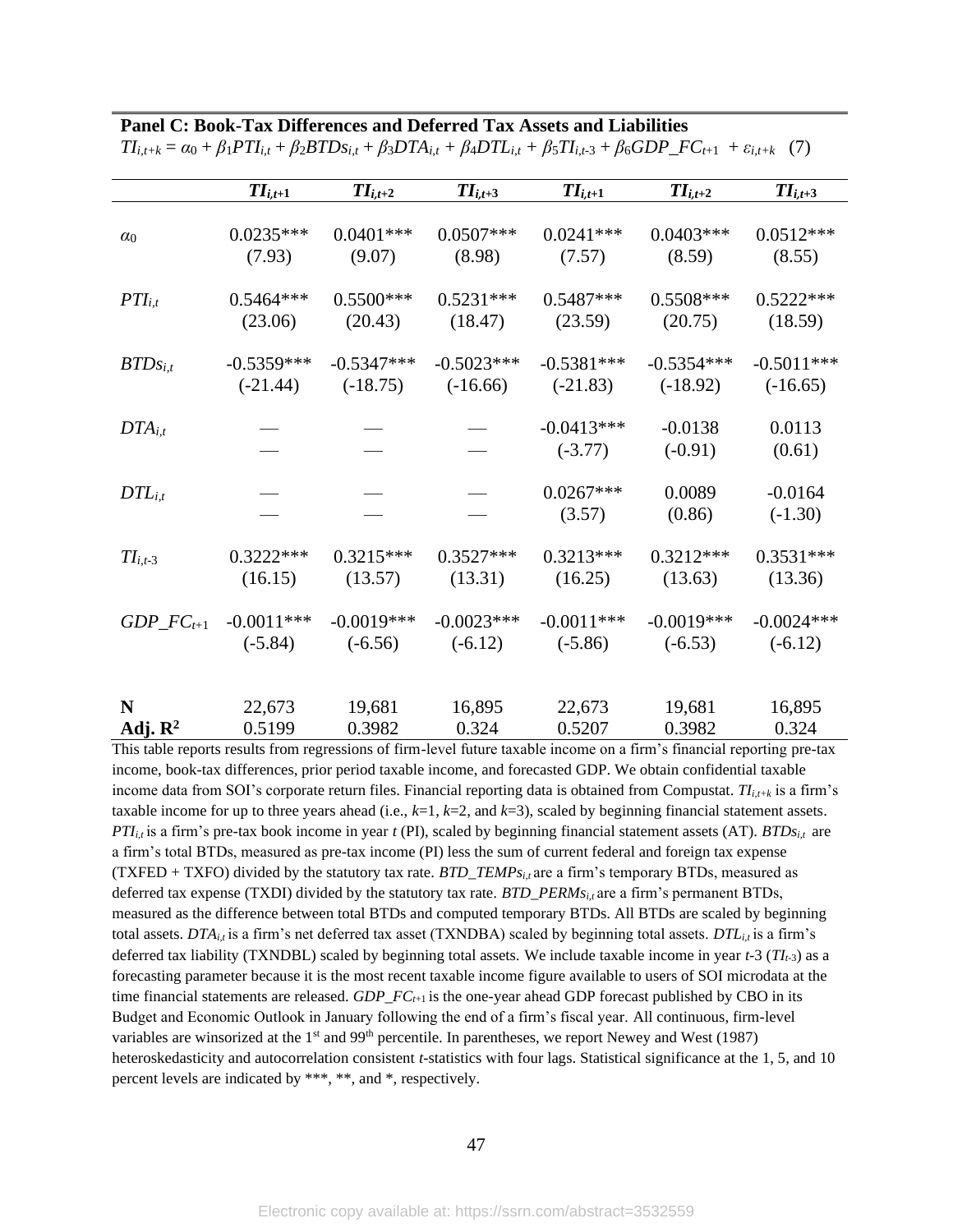|                                                                                                                    | Panel A: Coefficient Estimates using 1993-2009 Data                                                                                     |            |            |            |            |            |            |            |            |  |
|--------------------------------------------------------------------------------------------------------------------|-----------------------------------------------------------------------------------------------------------------------------------------|------------|------------|------------|------------|------------|------------|------------|------------|--|
| $TI_{i,t+k} = \alpha_0 + \beta_1 TI_{i,t-3} + \beta_2 GDP\_FC_{t+1} + \varepsilon_{i,t+k}$ (1)                     |                                                                                                                                         |            |            |            |            |            |            |            |            |  |
| $TI_{i,t+k} = \alpha_0 + \beta_1 PTI_{i,t} + \beta_2 TI_{i,t-3} + \beta_3 GDP\_FC_{t+1} + \varepsilon_{i,t+k}$ (2) |                                                                                                                                         |            |            |            |            |            |            |            |            |  |
|                                                                                                                    | $TI_{i,t+k} = \alpha_0 + \beta_1 PTI_{i,t} + \beta_2 BTDs_{i,t} + \beta_3 TI_{i,t-3} + \beta_4 GDP\_FC_{t+1} + \varepsilon_{i,t+k}$ (3) |            |            |            |            |            |            |            |            |  |
|                                                                                                                    | (1)                                                                                                                                     |            |            | (2)        |            |            | (3)        |            |            |  |
|                                                                                                                    | $TI_{t+1}$                                                                                                                              | $TI_{t+2}$ | $TI_{t+3}$ | $TI_{t+1}$ | $TI_{t+2}$ | $TI_{t+3}$ | $TI_{t+1}$ | $TI_{t+2}$ | $TI_{t+3}$ |  |
| $\alpha_0$                                                                                                         | 16.0596                                                                                                                                 | 20.4575    | 19.9297    | 16.3778    | 21.1026    | 20.6499    | 11.6663    | 9.8676     | 11.0502    |  |
| $PTI_{i,t}$                                                                                                        |                                                                                                                                         |            |            | 0.358      | 0.3546     | 0.3689     | 0.4749     | 0.4689     | 0.4955     |  |
| $BTDs_{i,t}$                                                                                                       |                                                                                                                                         |            |            |            |            |            | $-0.3196$  | $-0.3448$  | $-0.3566$  |  |
| $TI_{i,t-3}$                                                                                                       | 0.961                                                                                                                                   | 1.0186     | 1.0651     | 0.4324     | 0.4958     | 0.5207     | 0.3391     | 0.4214     | 0.4055     |  |
| GDP $FC_{t+1}$                                                                                                     | 0.0004                                                                                                                                  | 0.0002     | 0.0006     | $-0.0003$  | $-0.0005$  | $-0.0002$  | $-0.0002$  | 0.0001     | 0.0003     |  |

**TABLE 4 Parameter Estimates for Rolling Holdout Sample**

### **Panel B: Forecasting TI for 2010-2016 Holdout Sample**

|                        | $\left( 1\right)$ |            |            | (2)        |            |            | (3)        |            |            |
|------------------------|-------------------|------------|------------|------------|------------|------------|------------|------------|------------|
|                        | $TI_{t+1}$        | $TI_{t+2}$ | $TI_{t+3}$ | $TI_{t+1}$ | $TI_{t+2}$ | $TI_{t+3}$ | $TI_{t+1}$ | $TI_{t+2}$ | $TI_{t+3}$ |
| Mean Predicted TI      | 135.848           | 146.797    | 157.651    | 169.63     | 178.739    | 190.063    | 176.042    | 188.863    | 201.036    |
| (Std Dev Predicted TI) | (438.582)         | (464.273)  | (461.191)  | (544.797)  | (561.017)  | (563.554)  | (578.304)  | (602.717)  | (607.712)  |
| Mean Actual TI         | 173.384           | 194.887    | 220.255    | 173.384    | 194.887    | 220.255    | 197.222    | 222.821    | 251.231    |
| (Std Dev Actual TI)    | (680.047)         | (749.324)  | (832.046)  | (680.047)  | (749.324)  | (832.046)  | (756.847)  | (846.428)  | (928.711)  |
| Mean FE                | $-37.535$         | $-48.09$   | $-62.604$  | $-3.753$   | $-16.148$  | $-30.192$  | $-21.18$   | $-33.959$  | $-50.195$  |
| (Std Dev FE)           | (443.238)         | (552.876)  | (585.904)  | (340.538)  | (406.151)  | (474.408)  | (373.888)  | (456.614)  | (529.178)  |
| Mean Absolute FE       | 123.537           | 146.542    | 168.441    | 103.881    | 122.658    | 144.368    | 105.513    | 129.53     | 155.597    |
| (Std Dev Absolute FE)  | (427.324)         | (504.217)  | (564.648)  | (324.327)  | (387.521)  | (452.912)  | (359.315)  | (439.169)  | (508.266)  |
| <b>RMSE</b>            | 269.494           | 301.249    | 322.501    | 209.522    | 241.49     | 269.597    | 232.914    | 273.132    | 299.842    |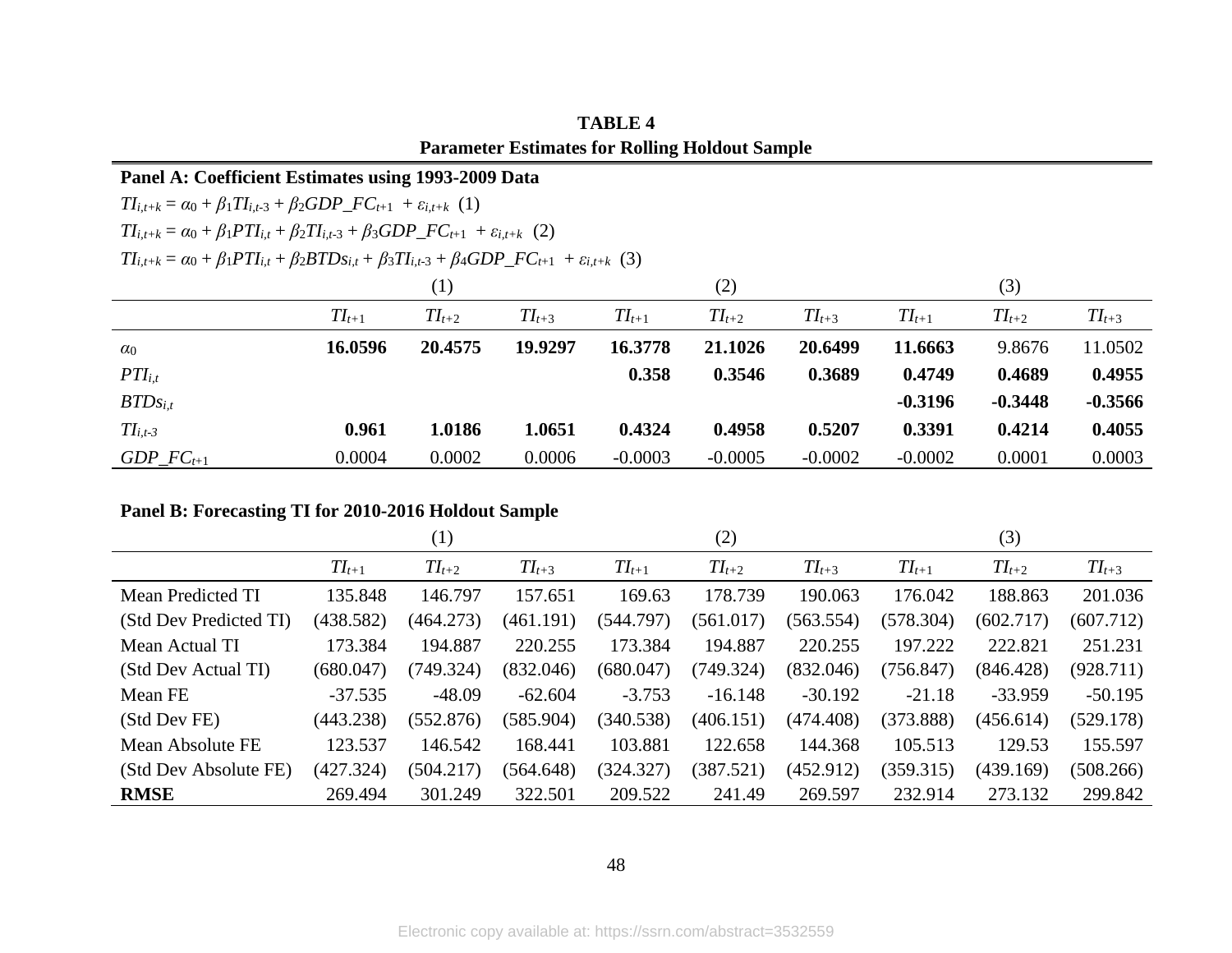This table reports results from using a rolling holdout sample to develop parameter estimates and forecast future taxable income. For each year, from 1993-2009, seven years of data are used to estimate parameters and then forecast taxable income  $(TI_{i,t+k})$  for the subsequent three years (i.e.,  $k=1$ ,  $k=2$ , and  $k=3$ ). Panel A presents coefficient estimates and Panel B presents predicted taxable income, actual taxable income, the mean signed forecast error, the mean absolute forecast error and the root mean squared error. We obtain confidential taxable income data from SOI's corporate return files. Financial reporting data is obtained from Compustat.  $T_{i,t+k}$  is a firm's taxable income for up to three years ahead (i.e., k=1, k=2, and k=3). PTI<sub>it</sub> is a firm's pre-tax book income in year t (PI). BTDs<sub>it</sub> are a firm's total BTDs, measured as pre-tax income (PI) less the sum of current federal and foreign tax expense (TXFED + TXFO) divided by the statutory tax rate.. We include taxable income in year  $t-3$  ( $T_l$ <sub>t-3</sub>) as a forecasting parameter because it is the most recent taxable income figure available to users of SOI microdata at the time financial statements are released. *GDP\_FCt*+1 is the one-year ahead GDP forecast published by CBO in its Budget and Economic Outlook in January following the end of a firm's fiscal year. All continuous, firm-level variables are winsorized at the  $1<sup>st</sup>$  and 99<sup>th</sup> percentile. Statistical significance at the 1 percent level is indicated by bolded coefficients.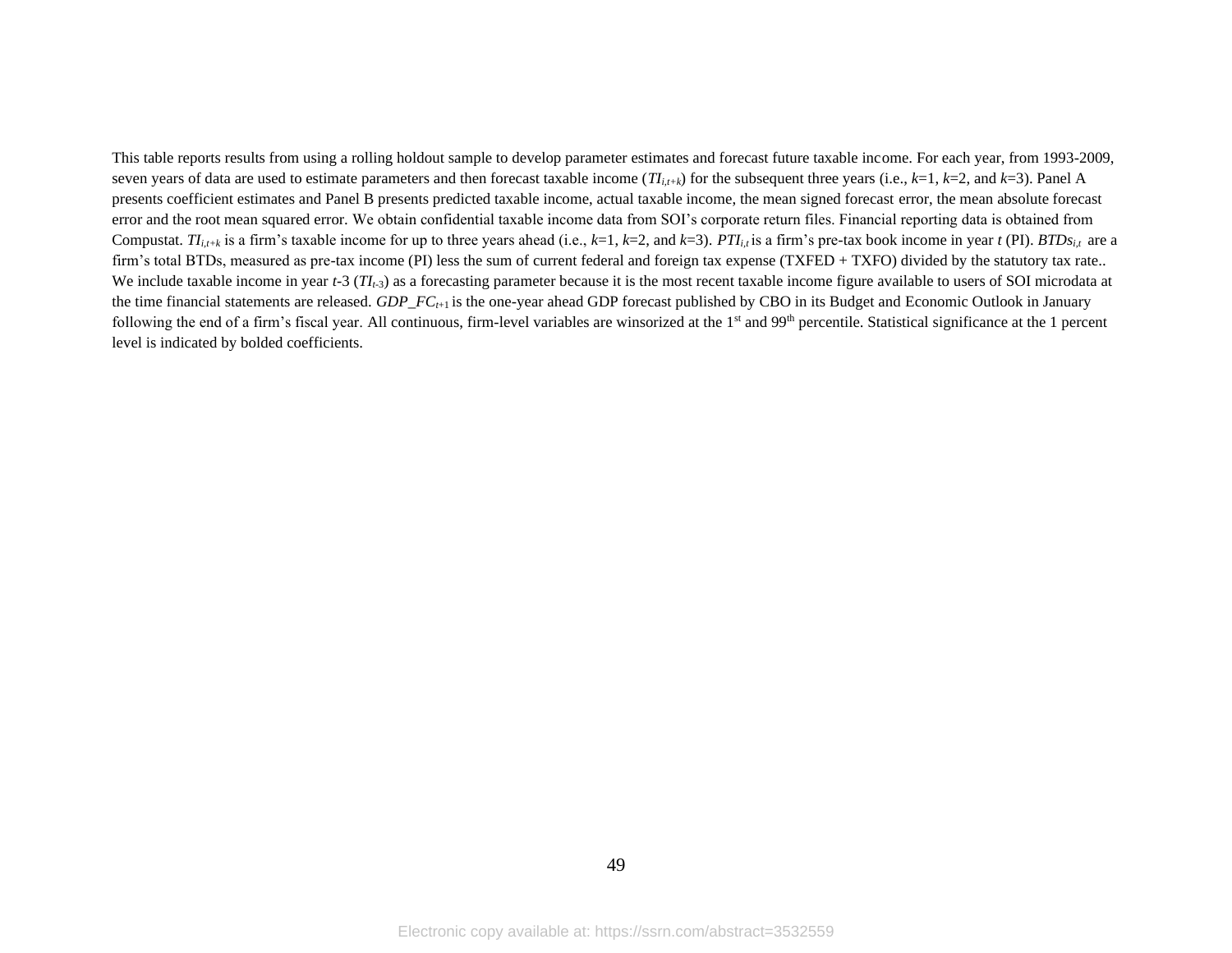| <b>TABLE 5</b>                         |
|----------------------------------------|
| <b>Profit Versus Loss Observations</b> |

# **Panel A: Accounting Earnings**

 $TI_{i,t+k} = \alpha_0 + \beta_1 PTI_{i,t} + \beta_2 TI_{i,t-3} + \beta_3 GDP\_FC_{t+1} + \varepsilon_{i,t+k}$  (2)

|                     | Profit $(PTI > 0)$ |              |              | Loss (PTI $\leq$ 0) |               |              |  |
|---------------------|--------------------|--------------|--------------|---------------------|---------------|--------------|--|
|                     | $TI_{i,t+1}$       | $TI_{i,t+2}$ | $TI_{i,t+3}$ | $TI_{i,t+1}$        | $TI_{i,t+2}$  | $TI_{i,t+3}$ |  |
| $\alpha_0$          | $0.0135***$        | $0.0227***$  | $0.0311***$  | $0.0087***$         | $0.0151***$   | $0.0243***$  |  |
|                     | (10.55)            | (12.31)      | (12.41)      | (8.03)              | (8.36)        | (9.05)       |  |
| $PTI_{i,t}$         | $0.4612***$        | 0.4889***    | $0.4973***$  | $0.0023***$         | $0.0040***$   | $0.0083***$  |  |
|                     | (55.07)            | (45.81)      | (39.39)      | (4.37)              | (4.99)        | (8.57)       |  |
| $TI_{i,t-3}$        | $0.4269***$        | $0.4085***$  | $0.4196***$  | $0.1346***$         | $0.1692***$   | $0.1825***$  |  |
|                     | (36.28)            | (27.19)      | (22.88)      | (8.11)              | (8.35)        | (7.29)       |  |
| $GDP\_FC_{t+1}$     | $-0.0012***$       | $-0.0017***$ | $-0.0022***$ | $-0.0004***$        | $-0.0006$ *** | $-0.0010***$ |  |
|                     | $(-12.58)$         | $(-12.06)$   | $(-10.75)$   | $(-4.96)$           | $(-4.76)$     | $(-5.17)$    |  |
| N                   | 35,811             | 31,955       | 28,366       | 16,393              | 14,161        | 12,101       |  |
| Adj. $\mathbb{R}^2$ | 0.4599             | 0.3608       | 0.2904       | 0.0364              | 0.0276        | 0.0237       |  |

### **Panel B: Total Book-tax Differences**

 $TI_{i,t+k} = \alpha_0 + \beta_1 PTI_{i,t} + \beta_2 BTDs_{i,t} + \beta_3 TI_{i,t-3} + \beta_4 GDP\_FC_t + \varepsilon_{i,t+k}$  (5)

|                     | Profit $(PTI > 0)$ |              |              | Loss ( $PTI \le 0$ ) |               |               |  |
|---------------------|--------------------|--------------|--------------|----------------------|---------------|---------------|--|
|                     | $TI_{i,t+1}$       | $TI_{i,t+2}$ | $TI_{i,t+3}$ | $TI_{i,t+1}$         | $TI_{i,t+2}$  | $TI_{i,t+3}$  |  |
| $\alpha_0$          | $0.0142***$        | $0.0257***$  | $0.0344***$  | $0.0085***$          | $0.0145***$   | $0.0227***$   |  |
|                     | (7.33)             | (9.17)       | (9.14)       | (6.88)               | (7.01)        | (7.57)        |  |
| $PTI_{i,t}$         | 0.5986***          | $0.5965***$  | $0.5824***$  | $0.0943***$          | $0.1105***$   | $0.0959**$    |  |
|                     | (37.41)            | (32.64)      | (28.29)      | (3.67)               | (3.11)        | (2.32)        |  |
| $BTDs_{i,t}$        | $-0.4187***$       | $-0.3538***$ | $-0.3176***$ | $-0.0928***$         | $-0.1072***$  | $-0.0885***$  |  |
|                     | $(-11.80)$         | $(-9.43)$    | $(-8.01)$    | $(-3.61)$            | $(-3.01)$     | $(-2.13)$     |  |
| $TI_{i,t-3}$        | $0.2956***$        | $0.2913***$  | $0.3143***$  | $0.1621***$          | $0.2050***$   | $0.2094***$   |  |
|                     | (17.08)            | (14.50)      | (13.41)      | (7.89)               | (8.44)        | (7.41)        |  |
| $GDP\_FC_{t+1}$     | $-0.0010***$       | $-0.0016***$ | $-0.0019***$ | $-0.0004***$         | $-0.0006$ *** | $-0.0009$ *** |  |
|                     | $(-6.84)$          | $(-7.40)$    | $(-6.45)$    | $(-4.20)$            | $(-3.78)$     | $(-3.78)$     |  |
| N                   | 23,439             | 20,988       | 18,679       | 13,660               | 11,763        | 10,013        |  |
| Adj. $\mathbb{R}^2$ | 0.4810             | 0.3479       | 0.2680       | 0.0529               | 0.0397        | 0.0282        |  |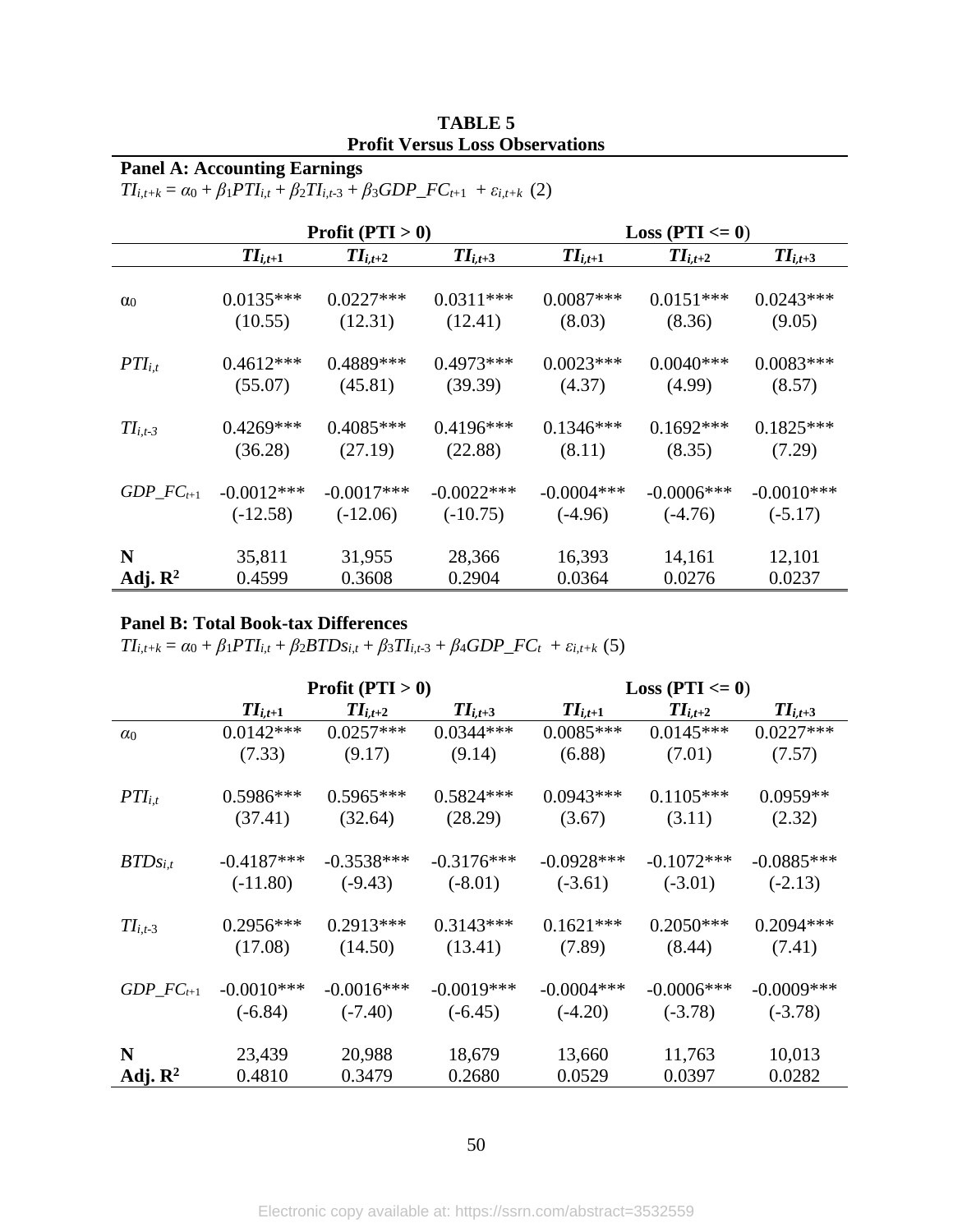This table reports results from estimating regressions separately for profit and loss firm-year observations. Profit observations are those with pre-tax financial statement income greater than zero, while loss observations are those with pre-tax financial statement income equal to or less than zero. We obtain confidential taxable income data from SOI's corporate return files. Financial reporting data is obtained from Compustat. *TIi,t+k* is a firm's taxable income for up to three years ahead (i.e.,  $k=1$ ,  $k=2$ , and  $k=3$ ), scaled by beginning financial statement assets. *PTI*<sub>*i* $t$ </sub> is a firm's pre-tax book income in year  $t$  (PI), scaled by beginning financial statement assets (AT).  $BTDs_{i,t}$  are a firm's total BTDs, measured as pre-tax income (PI) less the sum of current federal and foreign tax expense (TXFED + TXFO) divided by the statutory tax rate. BTDs are scaled by beginning total assets. We include taxable income in year *t-*3  $(T_{L_3})$  as a forecasting parameter because it is the most recent taxable income figure available to users of SOI microdata at the time financial statements are released. *GDP\_FCt*+1 is the one-year ahead GDP forecast published by CBO in its Budget and Economic Outlook in January following the end of a firm's fiscal year. All continuous, firmlevel variables are winsorized at the 1<sup>st</sup> and 99<sup>th</sup> percentile. In parentheses, we report Newey and West (1987) heteroskedasticity and autocorrelation consistent *t*-statistics with four lags. Statistical significance at the 1, 5, and 10 percent levels are indicated by \*\*\*, \*\*, and \*, respectively.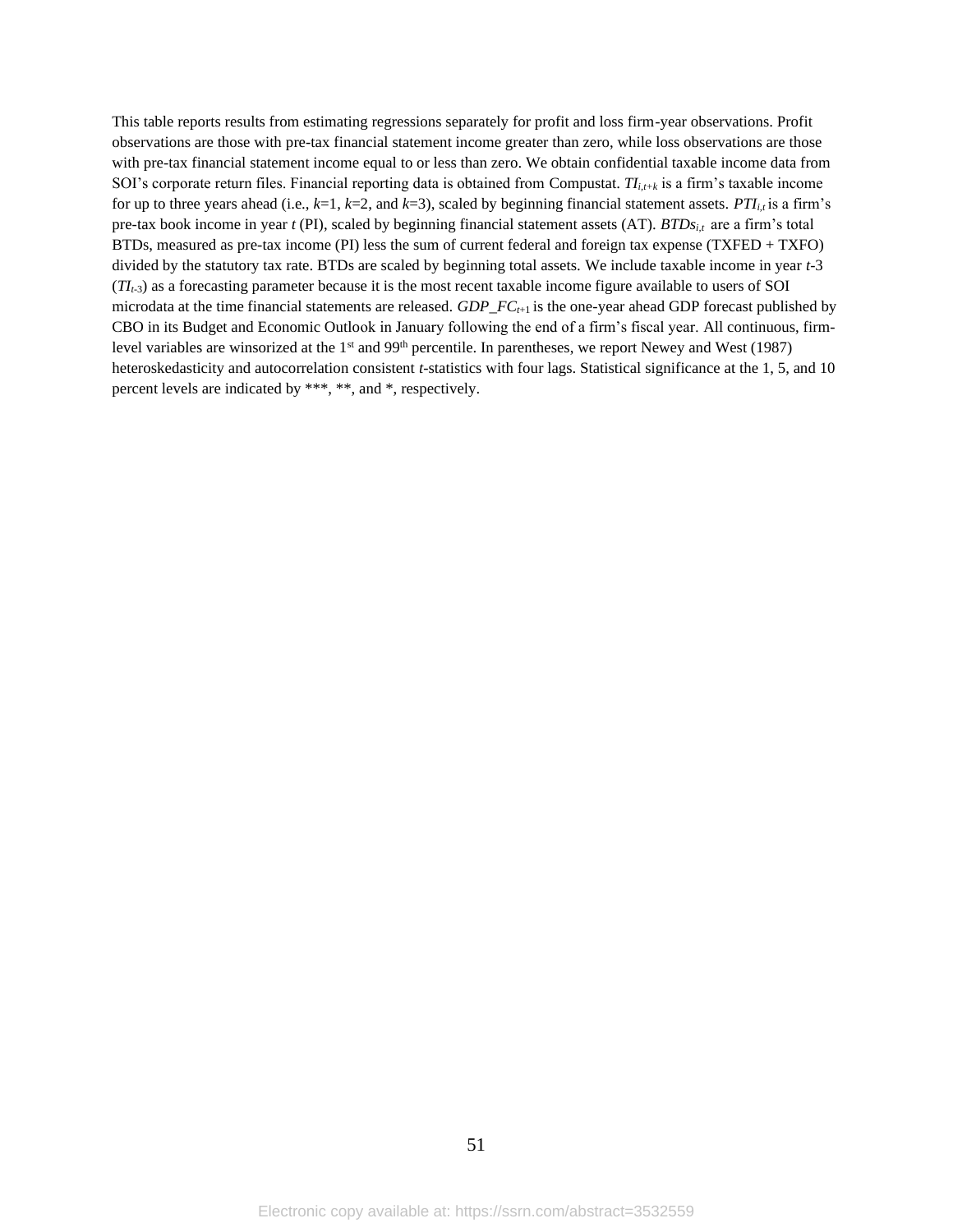| Panel A: Firm-level Characteristics Excluding Change in VA |                   |                     |  |  |  |
|------------------------------------------------------------|-------------------|---------------------|--|--|--|
|                                                            | Profit $(PI > 0)$ | Loss ( $PI \le 0$ ) |  |  |  |
|                                                            | $TI_{i,t+1}$      | $TI_{i,t+1}$        |  |  |  |
| $\alpha_0$                                                 | 0.0198***         | $0.0043***$         |  |  |  |
|                                                            | (6.23)            | (2.59)              |  |  |  |
| $PTI_{i,t}$                                                | $0.6339***$       | 0.0255              |  |  |  |
|                                                            | (29.58)           | (0.51)              |  |  |  |
| $BTDs_{i,t}$                                               | $-0.4559***$      | $-0.0247$           |  |  |  |
|                                                            | $(-10.10)$        | $(-0.49)$           |  |  |  |
| $DEBT_{i,t}$                                               | $-0.0099$ ***     | $-0.0008$           |  |  |  |
|                                                            | $(-2.75)$         | $(-0.81)$           |  |  |  |
| $CAPEX_{i,t}$                                              | $-0.0257***$      | $-0.0007$           |  |  |  |
|                                                            | $(-2.57)$         | $(-0.24)$           |  |  |  |
| $FORSALE$ <sub>i,t</sub>                                   | $-0.0219***$      | 0.0003              |  |  |  |
|                                                            | $(-6.67)$         | (0.13)              |  |  |  |
| $MERGER_{i,t}$                                             | $-0.0007$         | 0.0017              |  |  |  |
|                                                            | $(-0.36)$         | (1.26)              |  |  |  |
| $TLCF$ <sub>i,t</sub>                                      | $-0.0054***$      | $-0.0003***$        |  |  |  |
|                                                            | $(-3.12)$         | $(-2.87)$           |  |  |  |
| $INTANG_{i,t}$                                             | $0.0083**$        | 0.0008              |  |  |  |
|                                                            | (2.00)            | (0.35)              |  |  |  |
| $MININT_{i,t}$                                             | $-0.5935**$       | 0.0090              |  |  |  |
|                                                            | $(-2.20)$         | (0.06)              |  |  |  |
| $EQ\_INC_{i,t}$                                            | 0.3209            | $-0.0901$           |  |  |  |
|                                                            | (1.48)            | $(-0.70)$           |  |  |  |
| $TI_{i,t-3}$                                               | $0.2562***$       | $0.1402***$         |  |  |  |
|                                                            | (10.55)           | (5.58)              |  |  |  |
| $GDP\_FC_{t+1}$                                            | $-0.0008$ ***     | $-0.0001$           |  |  |  |
|                                                            | $(-3.47)$         | $(-0.67)$           |  |  |  |
| N                                                          | 10,198            | 6665                |  |  |  |
| Adj. $\mathbb{R}^2$                                        | 0.5141            | 0.0384              |  |  |  |

**TABLE 6 Incremental Effects of Firm-Level Characteristics**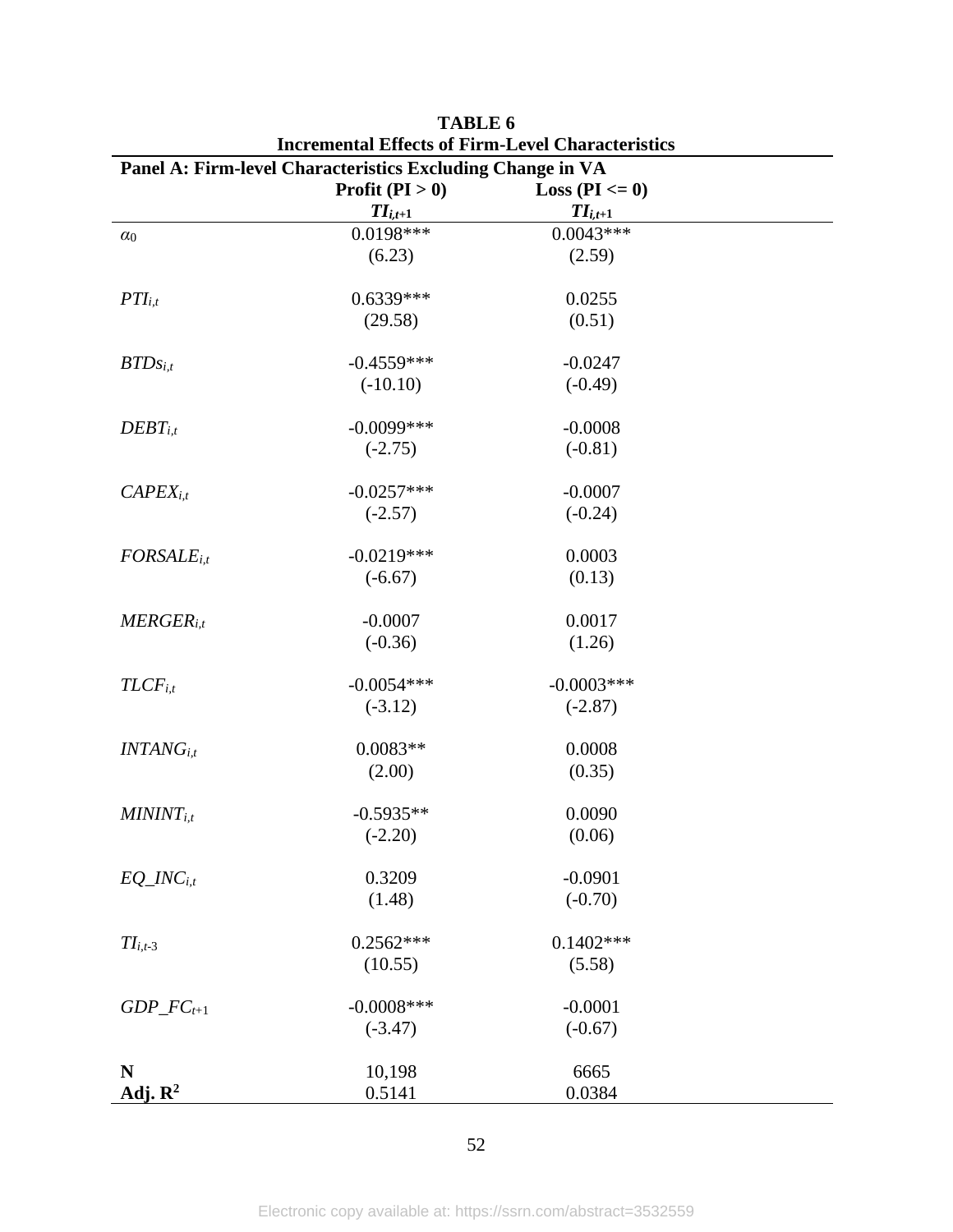| Panel B: Firm-level Characteristics Including Change in VA |                   |                     |  |  |  |
|------------------------------------------------------------|-------------------|---------------------|--|--|--|
|                                                            | Profit $(PI > 0)$ | Loss ( $PI \le 0$ ) |  |  |  |
|                                                            | $TI_{i,t+1}$      | $II_{i,t+1}$        |  |  |  |
| $\alpha_0$                                                 | $-0.0212***$      | 0.0047              |  |  |  |
|                                                            | $(-2.69)$         | (0.59)              |  |  |  |
| $PTI_{i,t}$                                                | $0.7108***$       | $0.1259***$         |  |  |  |
|                                                            | (26.81)           | (3.24)              |  |  |  |
| $BTDs_{i,t}$                                               | $-0.4621***$      | $-0.1286***$        |  |  |  |
|                                                            | $(-10.90)$        | $(-3.12)$           |  |  |  |
|                                                            |                   |                     |  |  |  |
| $DEBT_{i,t}$                                               | $-0.0043$         | $-0.0029$           |  |  |  |
|                                                            | $(-0.66)$         | $(-0.76)$           |  |  |  |
|                                                            |                   |                     |  |  |  |
| $\triangle VAA$ <sub>i,t</sub>                             | 0.0449            | $-0.0534***$        |  |  |  |
|                                                            | (0.70)            | $(-2.72)$           |  |  |  |
| $CAPEX_{i,t}$                                              | $-0.0434**$       | 0.0235              |  |  |  |
|                                                            | $(-2.18)$         | (1.18)              |  |  |  |
|                                                            |                   |                     |  |  |  |
| $FORSALE$ <sub>i,t</sub>                                   | $-0.0171***$      | $-0.0006$           |  |  |  |
|                                                            | $(-3.77)$         | $(-0.18)$           |  |  |  |
|                                                            |                   |                     |  |  |  |
| $MERGER_{i,t}$                                             | $-0.0060**$       | 0.0007              |  |  |  |
|                                                            | $(-2.29)$         | (0.27)              |  |  |  |
| $TLCF$ <sub>i,t</sub>                                      | $-0.0121$         | $-0.0003$           |  |  |  |
|                                                            | $(-1.60)$         | $(-0.64)$           |  |  |  |
|                                                            |                   |                     |  |  |  |
| $INTANG_{i,t}$                                             | $0.0140**$        | 0.0035              |  |  |  |
|                                                            | (2.43)            | (0.49)              |  |  |  |
|                                                            |                   |                     |  |  |  |
| $MININT_{i,t}$                                             | $-0.0377$         | 0.0712              |  |  |  |
|                                                            | $(-0.07)$         | (0.15)              |  |  |  |
| $EQ\_INC_{i,t}$                                            | $-0.1629$         | 0.0547              |  |  |  |
|                                                            | $(-0.66)$         | (0.56)              |  |  |  |
|                                                            |                   |                     |  |  |  |
| $TI_{i,t-3}$                                               | $0.1896***$       | $0.1318***$         |  |  |  |
|                                                            | (6.23)            | (2.70)              |  |  |  |
|                                                            |                   |                     |  |  |  |
| $GDP\_FC_{t+1}$                                            | $0.0017**$        | 0.0000              |  |  |  |
|                                                            | (3.27)            | (0.06)              |  |  |  |
| N                                                          | 3,079             | 766                 |  |  |  |
| Adj. $\mathbb{R}^2$                                        | 0.5926            | 0.0868              |  |  |  |
|                                                            |                   |                     |  |  |  |